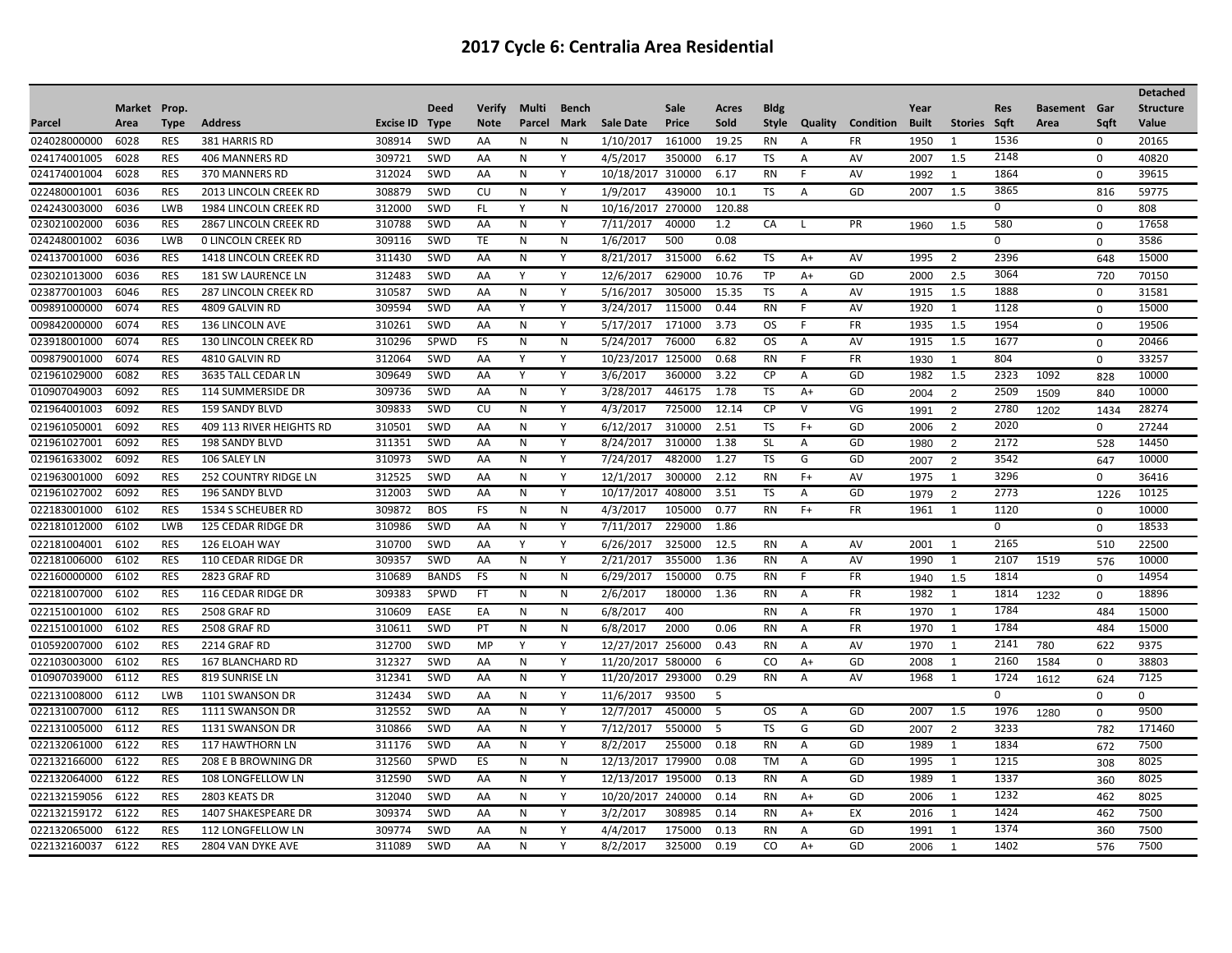|              |              |            |                             |           |              |               |              |       |            |        |          |             |         |           |              |                |            |                     |             | <b>Detached</b>  |
|--------------|--------------|------------|-----------------------------|-----------|--------------|---------------|--------------|-------|------------|--------|----------|-------------|---------|-----------|--------------|----------------|------------|---------------------|-------------|------------------|
|              | Market Prop. |            |                             |           | <b>Deed</b>  | <b>Verify</b> | Multi        | Bench |            | Sale   | Acres    | <b>Bldg</b> |         |           | Year         |                | <b>Res</b> | <b>Basement</b> Gar |             | <b>Structure</b> |
| Parcel       | Area         | Type       | <b>Address</b>              | Excise ID | <b>Type</b>  | <b>Note</b>   | Parcel       | Mark  | Sale Date  | Price  | Sold     | Style       | Quality | Condition | <b>Built</b> | Stories Sqft   |            | Area                | Sqft        | Value            |
| 022132159016 | 6122         | <b>RES</b> | 119 R FROST DR              | 312624    | <b>SWD</b>   | AA            | N            | Y     | 12/19/2017 | 184950 | 0.11     | TE          | A       | GD        | 1996         | $\mathbf{1}$   | 1248       |                     | 552         | 8025             |
| 022132149003 | 6122         | <b>RES</b> | 1194 TENNYSON DR            | 311628    | SWD          | AA            | N            | Y     | 9/15/2017  | 123000 | 0.09     | DU          | Α       | GD        | 1995         | 1              | 944        |                     | 312         | 7500             |
| 022132159175 | 6122         | <b>RES</b> | 1419 SHAKESPEARE DR         | 309681    | <b>SWD</b>   | AA            | N            | Y     | 3/31/2017  | 312800 | 0.14     | <b>RN</b>   | A+      | EX        | 2017         | 1              | 1498       |                     | 528         | 7500             |
| 022132103006 | 6122         | <b>RES</b> | 1182 EMERSON LN             | 310668    | SWD          | AA            | N            | Υ     | 6/26/2017  | 124000 | 0.11     | DU          | Α       | GD        | 1992         | -1             | 944        |                     | 312         | 7500             |
| 022132159047 | 6122         | <b>RES</b> | 2816 COLONIAL DR            | 310116    | <b>SWD</b>   | AA            | N            | Y     | 5/11/2017  | 267500 | 0.14     | <b>RN</b>   | $A+$    | GD        | 2003         | 1              | 1478       |                     | 528         | 7500             |
| 022132005101 | 6122         | <b>RES</b> | <b>1418 MARK TWAIN DR</b>   | 310299    | SWD          | AA            | N            | Y     | 5/25/2017  | 320000 | 0.14     | <b>RN</b>   | $F+$    | EX        | 2017         | 1              | 1407       |                     | 462         | 7500             |
| 022132159042 | 6122         | <b>RES</b> | 2829 COLONIAL DR            | 310978    | <b>SWD</b>   | AA            | N            | Y     | 7/27/2017  | 250000 | 0.14     | <b>RN</b>   | $A+$    | GD        | 2002         | 1              | 1228       |                     | 528         | 7500             |
| 022132163000 | 6122         | <b>RES</b> | 214 B E BROWNING DR         | 311245    | SWD          | AA            | N            | Y     | 8/18/2017  | 179000 | 0.11     | TE          | A       | GD        | 1995         | $\overline{1}$ | 1248       |                     | 576         | 7500             |
| 022132159037 | 6122         | <b>RES</b> | 1196 EMERSON LN             | 311941    | SWD          | AA            | N            | Y     | 10/10/2017 | 295000 | 0.18     | <b>RN</b>   | $A+$    | GD        | 2002         | $\overline{1}$ | 1521       |                     | 484         | 8025             |
| 022132005094 | 6122         | <b>RES</b> | 1513 SHAKESPEARE DR         | 310357    | SWD          | AA            | N            | Y     | 6/1/2017   | 315000 | 0.14     | <b>RN</b>   | $F+$    | EX        | 2017         | 1              | 1898       |                     | $\mathbf 0$ | 7500             |
| 022132005096 | 6122         | <b>RES</b> | <b>1505 SHAKESPEARE DR</b>  | 312245    | SWD          | AA            | N            | Y     | 11/7/2017  | 382000 | $\Omega$ | <b>RN</b>   | A+      | EX        | 2017         | 1              | 1498       |                     | 528         | 7500             |
| 022132159167 | 6122         | <b>RES</b> | 1414 MARK TWAIN DR          | 308866    | SWD          | OT            | N            | N     | 1/11/2017  | 549000 | 0.2      | <b>RN</b>   | $A+$    | EX        | 2016         | $\overline{1}$ | 1831       |                     | 572         | 7500             |
| 022132159034 | 6122         | <b>RES</b> | 1192 EMERSON LN             | 310699    | SWD          | AA            | N            | N     | 6/22/2017  | 284500 | 0.15     | <b>RN</b>   | A+      | GD        | 2004         | 1              | 1477       |                     | 484         | 7500             |
| 022132103003 | 6122         | <b>RES</b> | <b>1171 STILLWATERS AVE</b> | 311105    | SWD          | AA            | N            | Y     | 8/4/2017   | 134000 | 0.08     | DU          | Α       | GD        | 1991         | 1              | 947        |                     | 312         | 7500             |
| 022132160038 | 6122         | <b>RES</b> | 2808 VAN DYKE DR            | 311550    | <b>SWD</b>   | AA            | N            | Y     | 9/13/2017  | 285000 | 0.17     | CO.         | $A+$    | VG        | 2007         | 1              | 1423       |                     | 484         | 7500             |
| 022132031000 | 6122         | <b>RES</b> | 111 LONGFELLOW LN           | 312009    | SWD          | AA            | N            | Y     | 10/20/2017 | 195000 | 0.16     | <b>RN</b>   | Α       | GD        | 1990         | $\overline{1}$ | 1290       |                     | 528         | 8025             |
| 022149002033 | 6132         | <b>RES</b> | <b>2589 KRISTINE CT</b>     | 312414    | SWD          | AA            | N            | Υ     | 11/15/2017 | 232500 | 0.15     | CO          | Α       | GD        | 2007         | $\overline{1}$ | 1613       |                     | 528         | 7125             |
| 022149002029 | 6132         | <b>RES</b> | 2573 KRISTINE CT            | 310878    | SWD          | AA            | N            | Y     | 7/18/2017  | 205000 | 0.14     | CO.         | $F+$    | GD        | 2007         | $\overline{1}$ | 1562       |                     | 400         | 7500             |
| 022148020000 | 6132         | <b>RES</b> | <b>2514 KRISTINE CT</b>     | 309185    | SWD          | AA            | N            | Y     | 2/9/2017   | 205900 | 0.15     | TS          | A       | GD        | 2005         | $\overline{2}$ | 1513       |                     | 441         | 7500             |
| 022148007000 | 6132         | <b>RES</b> | <b>2525 KRISTINE CT</b>     | 312641    | <b>SWD</b>   | AA            | N            | Y     | 12/12/2017 | 240000 | 0.14     | <b>RN</b>   | Α       | GD        | 2005         | 1              | 1548       |                     | 400         | 7500             |
| 022148026000 | 6132         | <b>RES</b> | 2530 KRISTINE CT            | 311530    | <b>SWD</b>   | AA            | N            | Y     | 9/12/2017  | 237500 | 0.14     | RN          | A       | GD        | 2005         | 1              | 1760       |                     | 440         | 7500             |
| 021189004009 | 6142         | <b>RES</b> | 2314 ROSEWOOD LN            | 310099    | SWD          | AA            | N            | Y     | 5/5/2017   | 235000 | 0.09     | TS          | $F+$    | GD        | 2009         | $\overline{2}$ | 1674       |                     | 430         | 7500             |
| 021192003010 | 6142         | <b>RES</b> | 2337 SCHEUBER RIDGE CT      | 310619    | <b>SWD</b>   | AA            | N            | Y     | 6/23/2017  | 237500 | 0.14     | <b>TS</b>   | Α       | GD        | 2007         | 1.5            | 1728       |                     | 396         | 7500             |
| 021189004018 | 6142         | <b>LWB</b> | 2313 ROSEWOOD LN            | 310192    | SWD          | AA            | Υ            | Y     | 5/18/2017  | 75000  | 0.25     |             |         |           |              |                | 0          |                     | $\Omega$    | 15000            |
| 021189004018 | 6142         | <b>RES</b> | 2313 ROSEWOOD LN            | 312204    | SWD          | ΝA            | N            | N     | 11/3/2017  | 262500 | 0.16     | TS          | F       | EX        | 2017         | $\overline{2}$ | 1451       |                     | 420         | 7125             |
| 021189004003 | 6142         | <b>RES</b> | 2309 ROSEWOOD LN            | 310950    | <b>SWD</b>   | AA            | N            | Y     | 7/20/2017  | 265000 | 0.09     | TS          | $F+$    | VG        | 2015         | 2              | 1968       |                     | 480         | 7500             |
| 021180001000 | 6152         | <b>RES</b> | 800 LANDING WAY             | 311336    | SWD          | AA            | $\mathsf{N}$ | Y     | 8/23/2017  | 185000 | 0.13     | <b>RN</b>   | A       | AV        | 1996         | 1              | 1388       |                     | 416         | 7500             |
| 021180015000 | 6152         | <b>RES</b> | 904 LANDING WAY             | 311992    | <b>SWD</b>   | AA            | N            | Y     | 10/12/2017 | 225000 | 0.1      | DU          | Α       | AV        | 1998         | 1              | 1586       |                     | 465         | 7125             |
| 021180030000 | 6152         | <b>RES</b> | <b>815 LANDING WAY</b>      | 310867    | SWD          | AA            | N            | N     | 7/12/2017  | 162900 | 0.1      | DU          | Α       | AV        | 2000         | $\overline{1}$ | 1364       |                     | 424         | 7500             |
| 021180033000 | 6152         | <b>RES</b> | 809 LANDING WAY             | 311113    | SWD          | AA            | N            | Y     | 8/3/2017   | 189500 | 0.1      | DU          | A       | AV        | 1996         | 1              | 1372       |                     | 448         | 7500             |
| 021180035000 | 6152         | <b>RES</b> | 805 LANDING WAY             | 312567    | SWD          | AA            | N            | Y     | 12/11/2017 | 190000 | 0.1      | DU          | Α       | AV        | 1996         | 1              | 1365       |                     | 455         | 7125             |
| 001248015001 | 6162         | <b>RES</b> | <b>1907 SHAMROCK DR</b>     | 309793    | <b>SWD</b>   | AA            | N            | Y     | 4/13/2017  | 199900 | 0.51     | <b>RN</b>   | $F+$    | AV        | 1977         | 1              | 1871       |                     | 629         | 7500             |
| 001248028000 | 6162         | <b>RES</b> | 1602 W MELLEN ST            | 310757    | SWD          | AA            | N            | Y     | 7/6/2017   | 199000 | 0.3      | <b>RN</b>   | Α       | AV        | 1962         | $\overline{1}$ | 1684       |                     | 529         | 8032             |
| 021169006000 | 6162         | <b>RES</b> | 2029 COOKS HILL RD          | 309356    | SWD          | AA            | N            | Y     | 2/28/2017  | 273000 | 0.64     | RN          | Α       | AV        | 1961         | $\overline{1}$ | 1427       | 1427                | 702         | 12600            |
| 001248035000 | 6162         | <b>RES</b> | 1603 W MELLEN ST            | 309902    | SWD          | AA            | N            | Y     | 4/19/2017  | 200000 | 0.31     | <b>RN</b>   | $F+$    | AV        | 1963         | 1              | 1620       |                     | $\mathbf 0$ | 21142            |
| 001248005000 | 6162         | <b>RES</b> | 1721 MILITARY RD            | 310719    | <b>ADMD</b>  | ES            | N            | N     | 7/3/2017   | 40000  | 0.22     | <b>RN</b>   |         | PR        | 1930         | 1              | 922        |                     | 384         | 7500             |
| 002768124037 | 6162         | <b>RES</b> | 820 WAYNE DR                | 310470    | SWD          | AA            | N            | Y     | 6/14/2017  | 194900 | 0.18     | <b>SE</b>   | $F+$    | AV        | 1977         | 2              | 988        | 880                 | 440         | 7500             |
| 003486004000 | 6162         | <b>RES</b> | 1633 MILITARY RD            | 310814    | <b>GRNTD</b> | AA            | N            | N     | 7/13/2017  | 125000 | 0.61     | <b>RN</b>   | A       | AV        | 1968         | 1              | 2016       |                     | $\Omega$    | 7500             |
| 001248054000 | 6162         | <b>RES</b> | <b>1812 MILITARY RD</b>     | 312176    | SWD          | MP            | Y            | Y     | 11/3/2017  | 255000 | 1.09     | OS          | $F+$    | AV        | 1960         | 1.5            | 2544       |                     | 480         | 7125             |
| 001248044000 | 6162         | <b>RES</b> | 1809 MILITARY RD            | 310254    | SWD          | AA            | N            | Y     | 5/22/2017  | 205000 | 0.23     | <b>RN</b>   |         | AV        | 1962         | $\mathbf{1}$   | 2310       |                     | 528         | 7500             |
| 002554006040 | 6183         | <b>RES</b> | 2705 BORST AVE              | 309024    | SWD          | AA            | N            | Y     | 1/27/2017  | 250000 | 0.25     | <b>RN</b>   | $F+$    | EX        | 2016         | 1              | 1736       |                     | 576         | 7500             |
| 002085013000 | 6183         | <b>RES</b> | 2507 SHARON ST              | 309236    | SPWD         | FS            | N            | N     | 1/9/2017   | 137000 | 0.26     | <b>RN</b>   | F       | AV        | 1955         | 1              | 1740       |                     | $\Omega$    | 7500             |
| 002554005002 | 6183         | <b>RES</b> | 2613 BORST AVE              | 310758    | SWD          | AA            | $\mathsf{N}$ | Y     | 6/16/2017  | 226000 | 0.25     | <b>RN</b>   | F       | AV        | 2001         | 1              | 1618       |                     | 460         | 7500             |
|              |              |            |                             |           |              |               |              |       |            |        |          |             |         |           |              |                |            |                     |             |                  |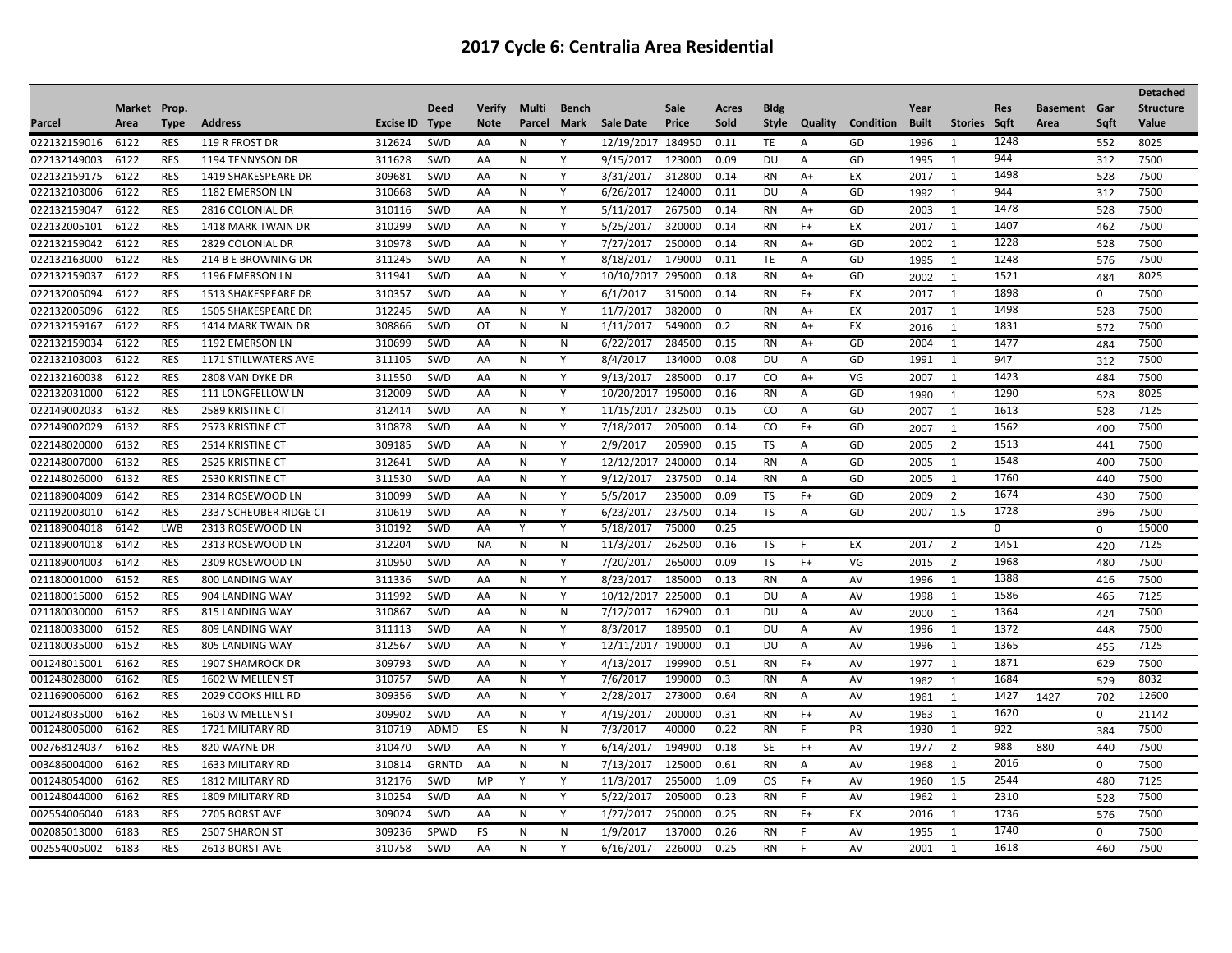|              |              |             |                               |           |             |               |              |              |                   |        |       |             |                |                  |              |                |            |                     |             | <b>Detached</b>  |
|--------------|--------------|-------------|-------------------------------|-----------|-------------|---------------|--------------|--------------|-------------------|--------|-------|-------------|----------------|------------------|--------------|----------------|------------|---------------------|-------------|------------------|
|              | Market Prop. |             |                               |           | <b>Deed</b> | <b>Verify</b> | Multi        | <b>Bench</b> |                   | Sale   | Acres | <b>Bldg</b> |                |                  | Year         |                | <b>Res</b> | <b>Basement Gar</b> |             | <b>Structure</b> |
| Parcel       | Area         | <b>Type</b> | <b>Address</b>                | Excise ID | <b>Type</b> | <b>Note</b>   | Parcel       | Mark         | <b>Sale Date</b>  | Price  | Sold  | Style       | Quality        | <b>Condition</b> | <b>Built</b> | <b>Stories</b> | Saft       | Area                | Saft        | Value            |
| 003475006157 | 6183         | <b>RES</b>  | 111 JALYN ST                  | 311595    | SWD         | AA            | N            | Υ            | 9/14/2017         | 158000 | 0.15  | <b>RN</b>   |                | AV               | 1985         | -1             | 1082       |                     | 345         | 7900             |
| 021906000000 | 6183         | <b>RES</b>  | 3504 RUSSELL RD               | 311608    | SWD         | AA            | N            | Y            | 9/15/2017         | 137000 | 0.48  | <b>RN</b>   | F              | FR               | 1900         | 1              | 1334       |                     | 460         | 7500             |
| 010582033000 | 6183         | <b>RES</b>  | 1306 ESHOM RD                 | 312219    | SWD         | AA            | N            | Y            | 11/6/2017         | 239950 | 0.22  | <b>RN</b>   | $F+$           | AV               | 1969         | 1              | 1586       |                     | 312         | 8399             |
| 009700000000 | 6183         | <b>RES</b>  | 3211 FORDS PRAIRIE AVE        | 310276    | SWD         | <b>NA</b>     | N            | N            | 5/15/2017         | 65000  | 0.49  | <b>RN</b>   | F              | <b>FR</b>        | 1953         | 1              | 1620       |                     | 408         | 15000            |
| 021933002004 | 6183         | <b>RES</b>  | 1012 MCKINLEY LN N            | 312190    | SWD         | AA            | N            | Y            | 11/1/2017         | 270000 | 0.15  | <b>OS</b>   | $\overline{A}$ | GD               | 2003         | 1.5            | 1786       |                     | 400         | 7500             |
| 002554009000 | 6183         | <b>RES</b>  | 706 SCOTT DR                  | 309719    | SWD         | AA            | N            | Y            | 3/29/2017         | 255000 | 0.25  | <b>RN</b>   | A              | GD               | 1978         | 1              | 1910       |                     | 529         | 10203            |
| 021937001001 | 6183         | <b>RES</b>  | 3301 BORST AVE                | 310753    | SWD         | AA            | N            | Y            | 7/5/2017          | 209000 | 0.14  | <b>RN</b>   | F              | GD               | 2007         | 1              | 1600       |                     | 480         | 7500             |
| 003475006158 | 6183         | <b>RES</b>  | 113 JALYN ST                  | 310875    | SWD         | AA            | N            | Y            | 7/17/2017         | 140000 | 0.15  | <b>RN</b>   | F              | AV               | 1983         | $\overline{1}$ | 960        |                     | 440         | 8000             |
| 021906001000 | 6183         | LWB         | 3612 RUSSELL RD               | 311096    | <b>SWD</b>  | <b>RL</b>     | Y            | $\mathsf{N}$ | 8/3/2017          | 45000  | 2.39  |             |                |                  |              |                | 0          |                     | $\Omega$    | 634              |
| 009705002000 | 6183         | <b>RES</b>  | 3418 FORDS PRAIRIE AVE        | 311223    | <b>SWD</b>  | AA            | N            | $\mathsf{N}$ | 8/9/2017          | 220000 | 0.16  | RN          | $F+$           | GD               | 2007         | 1              | 1513       |                     | 386         | 7500             |
| 021927004008 | 6183         | <b>RES</b>  | 107 CAPTAIN LN                | 311349    | SWD         | AA            | N            | $\mathsf{N}$ | 8/21/2017         | 369000 | 0.25  | <b>RN</b>   | $A+$           | VG               | 2006         | $\overline{1}$ | 2749       |                     | 646         | 7500             |
| 010747038000 | 6183         | <b>RES</b>  | 1111 FIELDCREST AVE           | 309456    | SWD         | AA            | N            | Y            | 3/9/2017          | 219900 | 0.36  | <b>RN</b>   | $F+$           | AV               | 1968         | 1              | 1673       |                     | 506         | 13278            |
| 010747008003 | 6183         | <b>RES</b>  | 1115 RANCHO RD                | 312282    | SPWD        | <b>TT</b>     | N            | $\mathsf{N}$ | 11/7/2017         | 350000 | 0.69  | <b>RN</b>   | $F+$           | AV               | 1980         | $\overline{1}$ | 2830       |                     | 0           | 42635            |
| 002554001009 | 6183         | <b>RES</b>  | 122 CEDARWOOD DR              | 309815    | SWD         | AA            | N            | Y            | 4/10/2017         | 165000 | 0.07  | TE          | Α              | GD               | 1981         | $\overline{2}$ | 1368       |                     | 288         | 7500             |
| 010582019001 | 6183         | <b>RES</b>  | <b>3518 FORDS PRAIRIE AVE</b> | 309862    | SWD         | AA            | N            | Y            | 4/17/2017         | 186500 | 0.21  | <b>RN</b>   | $F+$           | GD               | 1975         | 1              | 1100       |                     | 550         | 10479            |
| 002554037000 | 6183         | <b>RES</b>  | 709 BENGAL CT                 | 310040    | SWD         | AA            | N            | Y            | 4/19/2017         | 225000 | 0.25  | <b>RN</b>   | $\overline{A}$ | <b>AV</b>        | 1978         | $\overline{1}$ | 1582       |                     | 548         | 10425            |
| 021937001003 | 6183         | <b>RES</b>  | 3293 BORST AVE                | 311044    | SWD         | AA            | N            | Y            | 7/31/2017         | 228500 | 0.24  | <b>RN</b>   | Α              | AV               | 1965         | 1              | 1560       |                     | 460         | 7500             |
| 003475006035 | 6183         | <b>RES</b>  | <b>104 SUNNYSIDE DR</b>       | 312267    | SWD         | AA            | N            | Y            | 10/26/2017 150000 |        | 0.19  | <b>RN</b>   | $F+$           | AV               | 1979         | 1              | 1486       |                     | 550         | 8740             |
| 010747001001 | 6183         | <b>RES</b>  | 3509 MAYBERRY RD              | 309505    | <b>SWD</b>  | AA            | N            | Y            | 3/9/2017          | 270000 | 0.47  | <b>RN</b>   | F              | GD               | 1973         | 1              | 2480       |                     | $\Omega$    | 25313            |
| 003475006046 | 6183         | <b>RES</b>  | 137 SUNNYSIDE DR              | 311498    | SWD         | AA            | N            | Y            | 9/5/2017          | 275000 | 0.2   | <b>RN</b>   | $F+$           | GD               | 1980         | 1              | 1662       |                     | 484         | 7500             |
| 003475006031 | 6183         | <b>RES</b>  | <b>103 SUNNYSIDE DR</b>       | 310728    | <b>SWD</b>  | AA            | N            | Y            | 6/29/2017         | 189900 | 0.17  | RN          | F              | AV               | 1983         | 1              | 1158       |                     | 308         | 7500             |
| 009711002000 | 6183         | <b>RES</b>  | 1411 N SCHEUBER RD            | 311291    | SWD         | AA            | N            | N            | 8/10/2017         | 22500  | 0.19  |             |                |                  |              |                | 0          |                     | $\mathbf 0$ | $\mathbf 0$      |
| 003475006185 | 6183         | <b>RES</b>  | 120 JALYN ST                  | 311527    | <b>SWD</b>  | AA            | N            | Y            | 9/11/2017         | 152000 | 0.15  | <b>RN</b>   |                | AV               | 1985         | 1              | 1119       |                     | 308         | 7500             |
| 009727004000 | 6183         | <b>RES</b>  | 1307 KAYU LN                  | 311581    | SWD         | AA            | N            | Y            | 9/12/2017         | 180000 | 0.35  | <b>RN</b>   | F              | AV               | 1956         | 1              | 1045       |                     | 616         | 10700            |
| 002085014000 | 6183         | <b>RES</b>  | 913 ALLEN AVE                 | 312710    | <b>SWD</b>  | 1H            | N            | N            | 12/19/2017        | 119000 | 0.19  | <b>RN</b>   | F              | AV               | 1955         | 1              | 960        |                     | 216         | 8667             |
| 010582052000 | 6183         | <b>RES</b>  | 3009 SOUTHGATE DR             | 310704    | SWD         | GF            | N            | N            | 6/26/2017         | 152000 | 0.21  | <b>RN</b>   | F              | AV               | 1970         | 1              | 1360       |                     | 0           | 7500             |
| 009705001000 | 6183         | <b>RES</b>  | <b>3408 FORDS PRAIRIE AVE</b> | 311022    | SWD         | AA            | N            | Y            | 7/26/2017         | 179000 | 0.58  | <b>RN</b>   | $F+$           | AV               | 1948         | 1              | 1168       |                     | 360         | 36225            |
| 003475006043 | 6183         | <b>RES</b>  | 136 SUNNYSIDE DR              | 311604    | SWD         | AA            | N            | Y            | 9/13/2017         | 275000 | 0.19  | <b>RN</b>   | F              | GD               | 1978         | $\overline{1}$ | 1616       |                     | 440         | 7500             |
| 009727008000 | 6183         | <b>RES</b>  | 1310 KAYU LN                  | 310034    | <b>RC</b>   | AA            | N            | N            | 5/8/2017          | 54483  | 0.32  | <b>RN</b>   | F              | AV               | 1930         | 1              | 1628       |                     | 405         | 7900             |
| 010582037000 | 6183         | <b>RES</b>  | 1308 GREENWOOD LN             | 310486    | SWD         | AA            | N            | Y            | 6/14/2017         | 215000 | 0.21  | RN          | $F+$           | GD               | 1969         | 1              | 1772       |                     | $\mathbf 0$ | 7500             |
| 010570040000 | 6183         | <b>RES</b>  | 3104 LAUREL LN                | 311924    | <b>PRD</b>  | ES            | N            | Y            | 10/13/2017        | 211500 | 0.32  | <b>RN</b>   | A              | AV               | 1968         | 1              | 1704       |                     | 624         | 14085            |
| 021933002021 | 6183         | <b>RES</b>  | 3206 ELIZABETH CT             | 309962    | SWD         | AA            | N            | Y            | 4/18/2017         | 184900 | 0.14  | <b>RN</b>   | $F+$           | GD               | 2003         | -1             | 1382       |                     | 420         | 7500             |
| 010747029000 | 6183         | <b>RES</b>  | 1212 FIELDCREST AVE           | 310752    | SWD         | AA            | N            | Y            | 6/27/2017         | 284000 | 0.36  | <b>RN</b>   | $F+$           | AV               | 1972         | 1              | 1842       |                     | 286         | 16136            |
| 021909012000 | 6183         | <b>RES</b>  | 1208 RANCHO RD                | 311758    | SWD         | AA            | N            | Y            | 9/27/2017         | 289900 | 0.41  | <b>RN</b>   | Α              | AV               | 1965         | 1              | 2268       |                     | 408         | 18585            |
| 021909011002 | 6183         | <b>RES</b>  | 3712 RUSSELL RD               | 311762    | SWD         | AA            | N            | Y            | 9/22/2017         | 297700 | 0.63  | <b>RN</b>   | Α              | EX               | 2015         | 1              | 2168       |                     | 680         | 10000            |
| 021939003003 | 6183         | <b>RES</b>  | 1202 ESHOM RD                 | 308893    | <b>SWD</b>  | AA            | N            | Y            | 1/11/2017         | 145000 | 0.26  | <b>RN</b>   | F-             | GD               | 1948         | 1              | 840        |                     | 0           | 26403            |
| 009711003000 | 6183         | <b>RES</b>  | 1415 N SCHEUBER RD            | 310809    | SWD         | AA            | N            | Y            | 7/10/2017         | 22000  | 0.19  |             |                |                  |              |                | 0          |                     | 0           | $\mathbf 0$      |
| 002554019000 | 6183         | <b>RES</b>  | 701 SCOTT DR                  | 311423    | <b>SWD</b>  | AA            | N            | Y            | 8/30/2017         | 230000 | 0.25  | RN          | Α              | AV               | 1978         | 1              | 1524       |                     | 640         | 7500             |
| 021930001002 | 6183         | <b>RES</b>  | 906 PHEASANT RD               | 309017    | SWD         | AA            | $\mathsf{N}$ | Y            | 1/26/2017         | 241000 | 0.69  | <b>RN</b>   | Α              | AV               | 1994         | 1              | 2231       |                     | 432         | 36996            |
| 021937001002 | 6183         | <b>RES</b>  | 3297 BORST AVE                | 310404    | SWD         | AA            | N            | Y            | 6/7/2017          | 208000 | 0.14  | <b>RN</b>   |                | GD               | 2007         | -1             | 1600       |                     | 480         | 7500             |
| 002554006051 | 6183         | <b>RES</b>  | 2624 BORST AVE                | 311137    | SWD         | AA            | N            | Y            | 8/1/2017          | 199900 | 0.23  | <b>RN</b>   | $F+$           | GD               | 2004         | 1              | 1266       |                     | 400         | 7500             |
| 021907001003 | 6183         | <b>RES</b>  | 1205 ESHOM RD                 | 311358    | <b>SWD</b>  | AA            | N            | N            | 8/22/2017         | 375000 | 1.26  | <b>RN</b>   | $F+$           | AV               | 1977         | $\overline{1}$ | 3453       |                     | $\Omega$    | 37768            |
| 002918027000 | 6193         | <b>RES</b>  | 1224 JOHNSON RD               | 309617    | SWD         | AA            | $\mathsf{N}$ | Y            | 3/23/2017         | 179000 | 0.21  | CO          | $F+$           | AV               | 1950         | 1              | 1148       |                     | $\mathbf 0$ | 15670            |
|              |              |             |                               |           |             |               |              |              |                   |        |       |             |                |                  |              |                |            |                     |             |                  |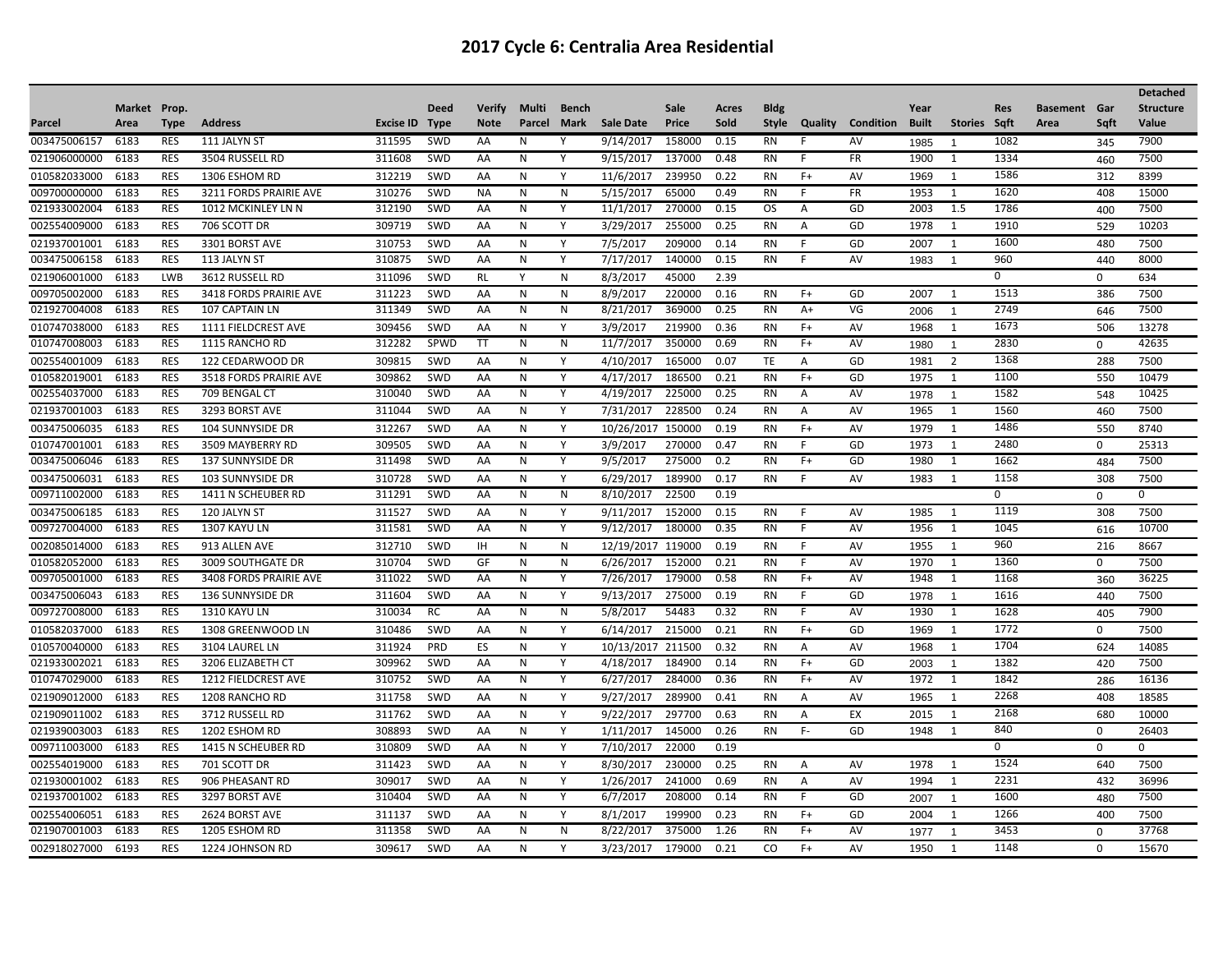|              |              |            |                          |              |              |               |        |              |            |        |       |               |                |           |              |                |            |                     |             | <b>Detached</b>  |
|--------------|--------------|------------|--------------------------|--------------|--------------|---------------|--------|--------------|------------|--------|-------|---------------|----------------|-----------|--------------|----------------|------------|---------------------|-------------|------------------|
|              | Market Prop. |            |                          |              | <b>Deed</b>  | <b>Verify</b> | Multi  | <b>Bench</b> |            | Sale   | Acres | <b>Bldg</b>   |                |           | Year         |                | <b>Res</b> | <b>Basement</b> Gar |             | <b>Structure</b> |
| Parcel       | Area         | Type       | <b>Address</b>           | Excise ID    | <b>Type</b>  | <b>Note</b>   | Parcel | Mark         | Sale Date  | Price  | Sold  | Style         | Quality        | Condition | <b>Built</b> | Stories Sqft   |            | Area                | Sqft        | Value            |
| 003416159000 | 6193         | <b>RES</b> | 1417 BELMONT AVE         | 309057       | SWD          | AA            | N      | Υ            | 1/26/2017  | 150000 | 0.22  | <b>RN</b>     | $F+$           | AV        | 1961         | 1              | 1378       |                     | 260         | 7742             |
| 003416149000 | 6193         | <b>RES</b> | 1429 VIEW AVE            | 310436       | SWD          | AA            | N      | Y            | 6/13/2017  | 175000 | 0.19  | RN            | F+             | AV        | 1952         | 1              | 1264       |                     | 0           | 8954             |
| 002918045000 | 6193         | <b>RES</b> | 1208 VIEW AVE            | 310819       | SWD          | AA            | N      | Y            | 7/11/2017  | 171000 | 0.18  | CO.           | $F+$           | AV        | 1948         | 1              | 1796       |                     | $\Omega$    | 13321            |
| 003409042000 | 6193         | <b>RES</b> | 1509 BELMONT AVE         | 309326       | SWD          | AA            | N      | Y            | 2/22/2017  | 130750 | 0.22  | <b>RN</b>     | $F+$           | AV        | 1965         | 1              | 986        |                     | 420         | 7500             |
| 003409006000 | 6193         | <b>RES</b> | 1234 JOHNSON RD          | 312470       | <b>SWD</b>   | AA            | N      | Y            | 11/29/2017 | 190000 | 0.21  | CO            | F+             | AV        | 1940         | 1.5            | 1510       |                     | 0           | 14691            |
| 003416140000 | 6193         | <b>RES</b> | 1418 JOHNSON RD          | 312099       | SWD          | <b>NA</b>     | N      | Y            | 10/24/2017 | 185000 | 0.22  | <sub>co</sub> | $F+$           | GD        | 1955         | 1              | 858        |                     | 240         | 7500             |
| 002918053000 | 6193         | <b>RES</b> | 1324 VIEW AVE            | 311038       | SWD          | AA            | N      | Y            | 7/13/2017  | 209000 | 0.22  | CO            | Α              | AV        | 1955         | 1              | 1880       |                     | 293         | 8490             |
| 003416155000 | 6193         | <b>RES</b> | 1404 VIEW AVE            | 312740       | SWD          | AA            | N      | $\mathsf{N}$ | 12/29/2017 | 115000 | 0.19  | CO            | $F+$           | AV        | 1954         | 1              | 1050       |                     | 276         | 7125             |
| 003416148000 | 6193         | <b>RES</b> | 1425 VIEW AVE            | 310932       | SWD          | AA            | N      | Y            | 7/13/2017  | 165000 | 0.19  | CO            | Α              | AV        | 1954         | $\overline{1}$ | 1491       |                     | $\mathbf 0$ | 7500             |
| 011297070000 | 6193         | <b>RES</b> | 309 LINDA LN             | 310685       | SWD          | AA            | N      | Y            | 6/27/2017  | 143500 | 0.26  | CO            | $F+$           | FR        | 1940         | $\overline{1}$ | 1428       |                     | $\mathbf 0$ | 18588            |
| 021089005000 | 6193         | <b>RES</b> | 1221 JOHNSON RD          | 312128       | SWD          | <b>NA</b>     | N      | N            | 10/25/2017 | 130000 | 0.24  | CO            | Α              | VG        | 1950         | 1              | 2945       |                     | $\Omega$    | 7125             |
| 003475001005 | 6193         | <b>RES</b> | 1501 VIEW AVE            | 311823       | <b>SWD</b>   | AA            | N      | Y            | 9/29/2017  | 205000 | 0.28  | <b>RN</b>     | $F+$           | AV        | 1968         | 1              | 1600       |                     | $\mathbf 0$ | 8724             |
| 003416138000 | 6193         | <b>RES</b> | 1430 JOHNSON RD          | 312321       | SWD          | AA            | N      | Y            | 11/15/2017 | 177000 | 0.22  | CO.           | $F+$           | AV        | 1950         | 1              | 1922       |                     | 550         | 7856             |
| 002918071000 | 6193         | <b>RES</b> | 1326 BELMONT AVE         | 311027       | SWD          | AA            | N      | Y            | 7/11/2017  | 185000 | 0.17  | CO            | $F+$           | AV        | 1955         | 1              | 1534       |                     | 838         | 9176             |
| 023953000000 | 6223         | <b>RES</b> | 2204 HARRISON AVE        | 310852       | SWD          | AA            | N      | Y            | 7/13/2017  | 198000 | 0.6   | CO            |                | AV        | 1920         | 1              | 1268       |                     | 0           | 29800            |
| 010596011000 | 6223         | <b>RES</b> | 2221 LEMAR LN            | 312733       | SWD          | <b>NA</b>     | N      | Y            | 12/28/2017 | 156000 | 0.22  | <b>RN</b>     | F              | AV        | 1974         | 1              | 1358       |                     | 440         | 8355             |
| 023740002000 | 6223         | <b>IND</b> | 619 GOODRICH RD          | 312474-S SWD |              | PT            | N      | N            | 12/4/2017  | 20000  | 1.06  | CO            | $F+$           | <b>FR</b> | 1930         | 1.5            | 1772       | 1008                | $\mathbf 0$ | 7500             |
| 023980003000 | 6223         | <b>RES</b> | 3215 GALVIN RD           | 309928       | <b>BANDS</b> | OT            | N      | Y            | 4/25/2017  | 162500 | 0.51  | RN            | $F+$           | AV        | 1953         | 1              | 1267       | 396                 | 0           | 19900            |
| 023583001008 | 6223         | <b>RES</b> | 2700 FORON RD            | 312021       | SPWD         | AA            | N      | Y            | 10/23/2017 | 269900 | 1     | <sub>co</sub> | F              | GD        | 1997         | 1              | 1704       |                     | 484         | 23000            |
| 023583001006 | 6223         | <b>RES</b> | 2616 FORON RD            | 311202       | SWD          | AA            | N      | Y            | 8/2/2017   | 264000 | 1     | <b>RN</b>     | $F+$           | GD        | 2004         | 1              | 1716       |                     | 484         | 7500             |
| 009740005000 | 6223         | <b>RES</b> | 2209 TAYLOR ST           | 309045       | SWD          | AA            | N      | Y            | 1/26/2017  | 259900 | 3.12  | <b>RN</b>     | $F+$           | GD        | 1965         | 1              | 1525       |                     | 788         | 16900            |
| 009762001000 | 6223         | <b>RES</b> | 1823 VAN WORMER ST       | 309533       | SWD          | AA            | N      | Y            | 3/9/2017   | 185000 | 1.05  | <b>RN</b>     | $F+$           | AV        | 1940         | 1              | 1690       |                     | 288         | 11600            |
| 023740003000 | 6223         | <b>RES</b> | 609 GOODRICH RD          | 312490       | SWD          | AA            | N      | Y            | 12/4/2017  | 273000 | 0.94  | <b>RN</b>     | $F+$           | AV        | 1983         | 1              | 1796       |                     | 506         | 14720            |
| 010590011000 | 6223         | <b>RES</b> | 3402 TRAVERA PL          | 309929       | <b>SPWD</b>  | FS            | N      | N            | 4/25/2017  | 176000 | 0.17  | <b>RN</b>     | F              | AV        | 1970         | 1              | 1216       |                     | 624         | 7500             |
| 023976003000 | 6223         | <b>RES</b> | 2204 SANDRA AVE          | 312223       | SWD          | AA            | N      | Y            | 10/31/2017 | 205000 | 0.24  | <b>RN</b>     | F+             | GD        | 1969         | $\overline{1}$ | 1344       |                     | 624         | 7500             |
| 010596032000 | 6223         | <b>RES</b> | 2012 LEMAR LN            | 309652       | <b>SWD</b>   | AA            | N      | Y            | 3/22/2017  | 224500 | 0.25  | SE            | F+             | AV        | 1976         | 2              | 1040       | 960                 | 480         | 14900            |
| 023734002000 | 6223         | <b>RES</b> | 3623 HARRISON AVE        | 310706       | SWD          | AA            | N      | Y            | 6/21/2017  | 177000 | 0.36  | <b>RN</b>     | $F+$           | AV        | 1930         | $\overline{1}$ | 1512       |                     | $\mathbf 0$ | 7500             |
| 023729002013 | 6223         | <b>RES</b> | 3725 PRAIRIE AVE         | 308903       | SWD          | AA            | N      | Y            | 1/13/2017  | 229950 | 0.95  | <b>RN</b>     | Α              | GD        | 1993         | $\overline{1}$ | 1852       |                     | 552         | 15900            |
| 023761003002 | 6223         | <b>RES</b> | 2920 SANDRA AVE          | 309707       | SWD          | ES            | N      | Y            | 4/3/2017   | 289900 | 1.25  | <b>RN</b>     | $\overline{A}$ | GD        | 1990         | 1              | 2352       |                     | 0           | 21500            |
| 023729002003 | 6223         | <b>RES</b> | 3715 PRAIRIE AVE         | 310656       | <b>SWD</b>   | AA            | N      | N            | 6/14/2017  | 215000 | 0.88  | <b>RN</b>     | A              | AV        | 1993         | 1              | 1708       |                     | 440         | 8900             |
| 023747015000 | 6223         | <b>RES</b> | 3027 HARRISON AVE        | 311891       | SWD          | AA            | N      | Y            | 9/14/2017  | 479000 | 2.19  | <b>RN</b>     | $A+$           | AV        | 1990         | $\overline{1}$ | 2585       |                     | 925         | 88600            |
| 023515011000 | 6255         | <b>RES</b> | <b>116 NORTHRIDGE DR</b> | 309875       | SWD          | AA            | N      | Y            | 4/17/2017  | 303000 | 0.64  | RN            | Α              | AV        | 1995         | -1             | 2000       | 1456                | 546         | 22000            |
| 009546020000 | 6255         | <b>RES</b> | <b>117 NORTHRIDGE DR</b> | 312213       | SWD          | AA            | N      | Y            | 11/3/2017  | 274000 | 0.46  | <b>RN</b>     | Α              | GD        | 1980         | $\overline{1}$ | 1654       |                     | 448         | 10483            |
| 023515017000 | 6255         | <b>RES</b> | <b>111 NORTHRIDGE DR</b> | 310601       | SWD          | AA            | N      | Y            | 6/26/2017  | 285000 | 0.86  | <b>RN</b>     | $F+$           | AV        | 1976         | $\overline{1}$ | 2014       |                     | 510         | 15000            |
| 002768166003 | 6265         | <b>RES</b> | 217 E CARSON ST          | 310949       | SWD          | AA            | N      | Y            | 7/19/2017  | 91000  | 0.52  | <b>RN</b>     | F              | <b>FR</b> | 1935         | 1              | 1061       |                     | $\mathbf 0$ | 9100             |
| 002768187000 | 6265         | <b>RES</b> | 111 CINDY RD             | 310133       | SWD          | AA            | N      | Y            | 5/11/2017  | 145000 | 0.2   | <b>RN</b>     | F              | AV        | 1939         | 1              | 1182       |                     | 300         | 8600             |
| 002768227000 | 6265         | <b>RES</b> | <b>2607 EUREKA AVE</b>   | 310403       | SWD          | AA            | N      | Y            | 6/5/2017   | 244900 | 2.04  | OS.           | $F+$           | AV        | 1930         | 1.5            | 2091       |                     | $\mathbf 0$ | 13700            |
| 002768137000 | 6265         | <b>RES</b> | 311 E OAKVIEW AVE        | 310140       | SWD          | AA            | N      | Y            | 5/11/2017  | 115000 | 0.75  | <b>RN</b>     | F              | AV        | 1922         | 1              | 928        |                     | $\Omega$    | 10700            |
| 002768050000 | 6265         | <b>RES</b> | 2202 N PEARL ST          | 310817       | SWD          | AA            | N      | Y            | 7/11/2017  | 175000 | 0.23  | <b>RN</b>     | F              | AV        | 1960         | $\mathbf{1}$   | 1507       |                     | 525         | 7500             |
| 002768130002 | 6265         | <b>RES</b> | 325 NOEL AVE             | 311686       | SWD          | AA            | N      | Y            | 9/18/2017  | 135000 | 0.18  | <b>RN</b>     | F              | AV        | 1974         | -1             | 1624       |                     | 360         | 7700             |
| 002768207000 | 6265         | <b>RES</b> | 2606 N PEARL ST          | 310667       | SWD          | AA            | N      | Y            | 6/28/2017  | 245000 | 0.5   | CO            | $F+$           | AV        | 1917         | 1              | 2138       | 480                 | 0           | 11700            |
| 002768070010 | 6265         | <b>RES</b> | 2414 EUREKA AVE          | 311235       | <b>SWD</b>   | AA            | N      | Y            | 7/25/2017  | 238500 | 0.51  | <b>RN</b>     | F              | AV        | 1974         | $\overline{1}$ | 1644       |                     | 576         | 9700             |
| 002768218007 | 6265         | <b>RES</b> | 214 DOWNING RD           | 311459       | SWD          | AA            | N      | Y            | 9/1/2017   | 235000 | 0.78  | <b>RN</b>     | $F+$           | AV        | 1974         | 1              | 1798       |                     | 683         | 10700            |
|              |              |            |                          |              |              |               |        |              |            |        |       |               |                |           |              |                |            |                     |             |                  |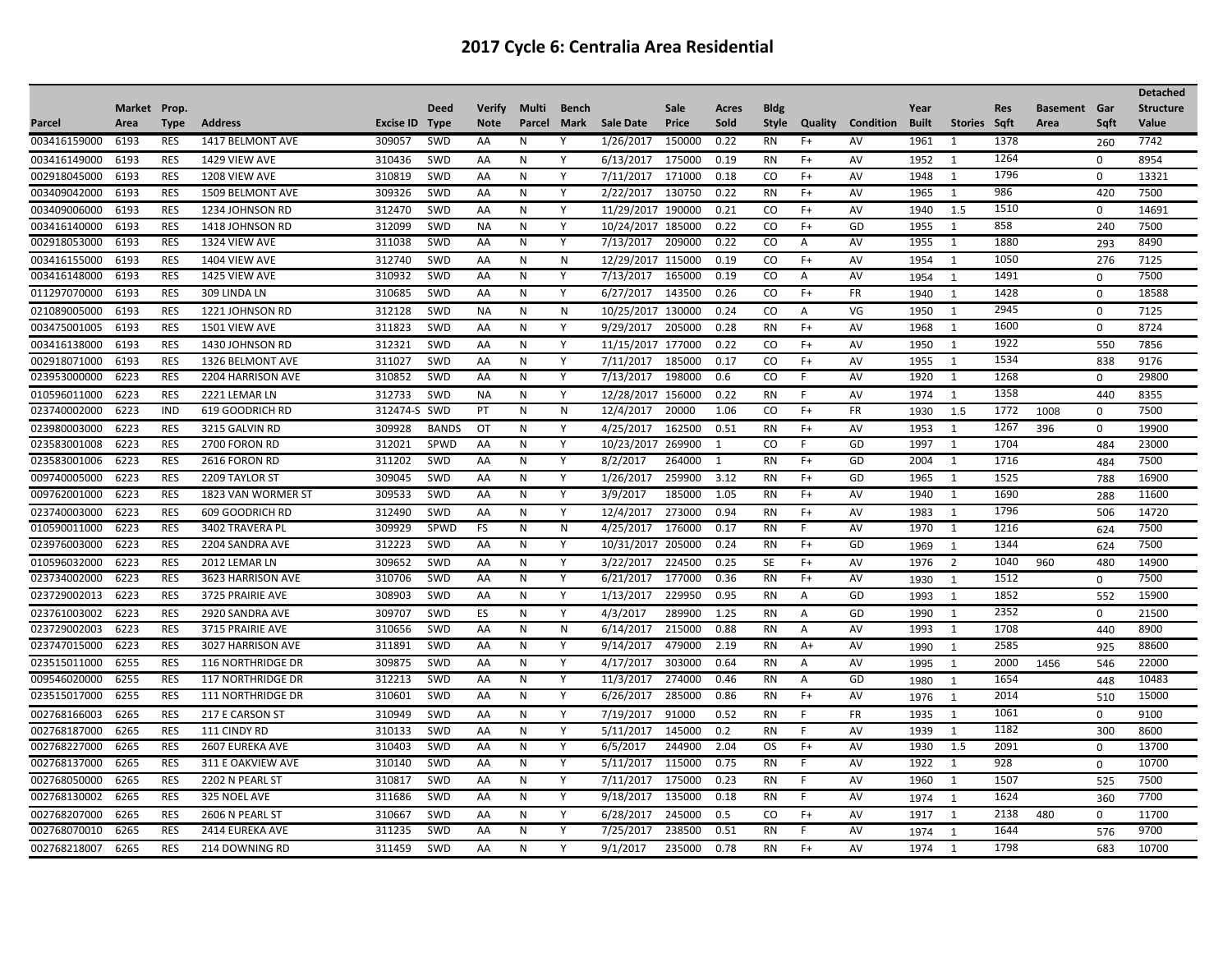| Market Prop.<br><b>Deed</b><br><b>Verify</b><br>Multi<br>Bench<br>Sale<br>Acres<br><b>Bldg</b><br>Year<br><b>Res</b><br><b>Basement</b> Gar<br><b>Structure</b><br><b>Address</b><br>Excise ID<br><b>Note</b><br>Mark<br><b>Sale Date</b><br>Price<br>Sold<br><b>Style</b><br>Quality<br><b>Condition</b><br><b>Built</b><br>Stories Sqft<br>Value<br>Area<br>Type<br>Type<br>Parcel<br>Area<br>Saft<br>1080<br>6265<br><b>RES</b><br>2306 EUREKA AVE<br>311834<br>SWD<br>10/4/2017<br>137750<br>1.5<br><b>RN</b><br>AV<br>1930<br>0<br>23300<br>AA<br>N<br>Y<br>1<br>F<br>6265<br><b>RES</b><br>2618 N PEARL ST<br>310383<br>SWD<br>AA<br>N<br>Y<br>6/6/2017<br>160000<br>0.2<br><b>RN</b><br>AV<br>1253<br>12200<br>1956<br>264<br>-1<br>1440<br>310683<br>SWD<br>$\mathsf{N}$<br>6/19/2017<br>215000<br>0.23<br>1973<br>0<br>13600<br>6265<br><b>RES</b><br>305 NOEL AVE<br>AA<br>N<br><b>RN</b><br>AV<br>1<br>F<br>6265<br><b>RES</b><br>312118<br>SWD<br>Y<br>10/19/2017<br>270000<br>0.88<br>1953<br>1702<br>22705<br>2621 HOWARD AVE<br>AA<br>N<br>GD<br>1<br>RN<br>F<br>462<br>1586<br>6275<br><b>RES</b><br>309673<br>SWD<br>Y<br>3/29/2017<br>173500<br>1.01<br>1910<br>1.5<br>0<br>15550<br>2621 SAWALL AVE<br>AA<br>N<br><b>OS</b><br>$F+$<br>AV<br><b>RES</b><br>SWD<br>192000<br>1742<br>6275<br>2419 N PEARL ST<br>308999<br>AA<br>N<br>Y<br>1/26/2017<br>0.73<br><b>RN</b><br>AV<br>16200<br>1965<br>$\mathbf 0$<br>$\overline{1}$<br>Y<br>15772<br>023613004000<br>6295<br>LWB<br>309476<br>SWD<br>Y<br>3/9/2017<br>122500<br>704 W CARSON ST<br>AA<br>6.44<br>O.<br>$\mathbf 0$<br>2536<br>6295<br>309345<br>SPWD<br>Y<br>2/22/2017<br>343000<br>GD<br>2006<br>676<br>40702<br>RES<br>151 DAVIS HILL RD<br>AA<br>N<br>4.94<br>RN<br>$\overline{A}$<br>1<br>3485<br>6295<br><b>RES</b><br>143 JUNE LN<br>312297<br>SWD<br>AA<br>N<br>Y<br>11/13/2017<br>550000<br><b>RN</b><br>AV<br>1993<br>1<br>1896<br>896<br>7500<br>6<br>$A+$<br><b>RES</b><br>SWD<br>8848<br>6305<br>2121 N TOWER AVE<br>311194<br>AA<br>N<br>Y<br>8/2/2017<br>150000<br>0.18<br><b>RN</b><br>$F+$<br>AV<br>1948<br>1<br>1016<br>$\Omega$<br>002768262001<br>10/25/2017<br>1572<br>7998<br>6305<br><b>RES</b><br>312350<br>SWD<br>Y<br>206000<br>0.41<br><b>RN</b><br>AV<br>1979<br>546 W ROANOKE ST<br>AA<br>N<br>Α<br>1<br>484<br>1822<br>309643<br>3/19/2017<br>$\mathbf 0$<br>7500<br>6305<br><b>RES</b><br>1814 N TOWER AVE<br>SWD<br>Y<br>165000<br>0.14<br>AV<br>1949<br>1<br>AA<br>N<br>RN<br>F<br>8/2/2017<br>6305<br><b>RES</b><br>311057<br>SWD<br>Y<br>212000<br>0.15<br>CO<br>GD<br>1684<br>7500<br>509 PRAIRIE ROSE ST<br>AA<br>N<br>$F+$<br>2009<br>440<br>$\mathbf{1}$<br>1030<br>311552<br>SWD<br>9/14/2017<br>188000<br>0.5<br>12283<br>6305<br><b>RES</b><br>312 E OAKVIEW AVE<br>AA<br>N<br>N<br><b>RN</b><br>$F+$<br>AV<br>1920<br>1<br>$\mathbf 0$<br>002768110001<br>309282<br>PRD<br>ES<br>N<br>Y<br>2/22/2017<br>185000<br>1689<br>19705<br>6305<br><b>RES</b><br>2123 N TOWER AVE<br>0.3<br><b>RN</b><br>AV<br>Α<br>1953<br>$\Omega$<br>$\overline{1}$<br>1684<br>222250<br>2009<br>6305<br><b>RES</b><br>309785<br>SWD<br>Y<br>4/11/2017<br>0.67<br>$F+$<br>GD<br>440<br>7500<br><b>513 PRAIRIE ROSE ST</b><br>AA<br>N<br>CO.<br>1<br>311009<br>100000<br>0.22<br>AV<br>1930<br>21130<br>6305<br><b>RES</b><br>2119 N PEARL ST<br>SWD<br>N<br>7/10/2017<br>CO<br>$F+$<br>AA<br>N<br>1<br>1036<br>$\Omega$<br><b>RES</b><br>311100<br>SWD<br>Y<br>8/4/2017<br>248000<br>0.35<br>1957<br>7500<br>6305<br>216 SUSAN ST<br>AA<br>N<br><b>RN</b><br>AV<br>1<br>1612<br>1612<br>Α<br>440<br><b>RES</b><br>501 PRAIRIE ROSE ST<br>310698<br>SWD<br>Y<br>212000<br>0.18<br>GD<br>1684<br>7500<br>6305<br>AA<br>N<br>6/14/2017<br>CO<br>$F+$<br>440<br>2009<br>-1<br>$\overline{2}$<br>1662<br>311346<br>SWD<br>8/24/2017<br>289000<br>6.6<br><b>TS</b><br><b>FR</b><br>930<br>$\mathbf 0$<br>21679<br>6305<br><b>RES</b><br>1626 N PEARL ST<br><b>DI</b><br>N<br>N<br>$F+$<br>1920<br>312455<br>12/1/2017<br>233400<br>EX<br>2017<br>1597<br>7125<br>6305<br><b>RES</b><br>SWD<br>AA<br>N<br>Y<br>0.14<br><b>RN</b><br><b>411 PRAIRIE ROSE</b><br>F<br>1<br>504<br>6315<br><b>RES</b><br>309080<br>SWD<br>Y<br>1/27/2017<br>184500<br>AV<br>1220<br>7500<br>1809 JUNEMAN ST<br>AA<br>N<br>0.21<br><b>RN</b><br>$F+$<br>1995<br>462<br>$\overline{1}$<br>309918<br>1432<br>6315<br><b>RES</b><br>1810 JUNEMAN ST<br><b>SWD</b><br>N<br>Y<br>4/26/2017<br>194000<br>0.21<br><b>RN</b><br>GD<br>1994<br>8461<br>AA<br>1<br>A<br>440<br>3255<br>6325<br>309317<br>N<br>2/27/2017<br>340000<br>9.94<br>1.5<br>20778<br><b>RES</b><br>1311 W REYNOLDS AVE<br>RC<br>OT<br>N<br>OS.<br>AV<br>1945<br>$\mathbf 0$<br>$\overline{A}$<br>1902<br>6331<br><b>RES</b><br>1108 ECKERSON RD<br>312209<br>SWD<br>Y<br>11/6/2017<br>158900<br>0.19<br><b>OS</b><br>AV<br>1940<br>1.5<br>0<br>9975<br>AA<br>N<br>$F+$<br>120000<br>AV<br>1925<br>856<br>6341<br><b>RES</b><br>1109 F ST<br>308968<br>SWD<br>AA<br>N<br>Y<br>1/20/2017<br>0.15<br><sub>co</sub><br>$F+$<br>16250<br>1<br>$\mathbf 0$<br>6341<br><b>RES</b><br>821 E ST<br>309693<br>SWD<br>Y<br>3/30/2017<br>183500<br>0.15<br>AV<br>1910<br>1391<br>7500<br>AA<br>N<br><b>RN</b><br>$F+$<br>1<br>0<br>12350<br>6341<br><b>RES</b><br>1020 J ST<br>312344<br>SWD<br>AA<br>N<br>Y<br>11/13/2017<br>185460<br>0.19<br>CO<br>AV<br>1955<br>1<br>1166<br>F+<br>315<br>309019<br>Y<br>1/23/2017<br>178000<br>0.15<br>1758<br>6341<br><b>RES</b><br>722 E ST<br>SWD<br>N<br><sub>co</sub><br>AV<br>7840<br>AA<br>A<br>1920<br>1.5<br>624<br>1764<br>6341<br><b>RES</b><br>309448<br>SWD<br>Y<br>3/7/2017<br>225000<br>0.12<br>GD<br>1943<br>1.5<br>832<br>$\mathbf 0$<br>12200<br>830 E ST<br>AA<br>N<br>CO<br>A<br>6341<br><b>RES</b><br>309501<br>SWD<br>AA<br>N<br>Y<br>3/16/2017<br>240000<br>0.22<br>CO<br>GD<br>2159<br>11250<br>905 J ST<br>$\overline{A}$<br>1945<br>1156<br>0<br>1.5<br>832<br>6341<br><b>RES</b><br>SWD<br><b>FS</b><br>$\mathsf{N}$<br>6/27/2017<br>118500<br>0.3<br><b>FR</b><br>1930<br>11870<br>1128 F ST<br>310651<br>Y<br><b>RN</b><br>1<br>$\mathbf 0$<br>-F<br>6341<br>311770<br>SWD<br>Y<br>9/21/2017<br>265000<br>0.22<br>1942<br><b>RES</b><br>615 W 3RD ST<br>AA<br>N<br>TS<br>AV<br>2<br>2283<br>13600<br>Α<br>495<br>528<br>1240<br>309432<br>SWD<br>Y<br>3/6/2017<br>118000<br>0.15<br>1915<br>0<br>10450<br>6341<br><b>RES</b><br>918 H ST<br>AA<br>N<br>CO<br>$F+$<br>AV<br>1<br>996<br><b>V</b><br>$\mathbf 0$<br>7500<br>003160000000<br>6341<br><b>RES</b><br>1112 G ST<br>309657<br><b>SWD</b><br>AA<br>N<br>3/22/2017<br>134900<br>0.15<br><b>RN</b><br>AV<br>1920<br>1<br>$F+$<br>2080<br>6341<br>309977<br>SWD<br>AA<br>Y<br>4/28/2017<br>276000<br>0.47<br>GD<br>2001<br>2<br>896<br>1472<br>7500<br><b>RES</b><br>1101 W 3RD ST<br>N<br>CO<br>A<br>1314<br>SPWD<br>FS<br>9/15/2017<br>121000<br>0.15<br><b>FR</b><br>1907<br>10500<br>6341<br><b>RES</b><br>723 F ST<br>311668<br>N<br>N<br>CO.<br>A<br>1<br>$\Omega$<br>6341<br><b>RES</b><br>1119 F ST<br>309012<br>SWD<br>AA<br>N<br>Y<br>1/19/2017<br>145000<br>0.15<br>OS.<br>$F+$<br>GD<br>1920<br>1.5<br>1645<br>10354<br>$\mathbf 0$<br>860<br>Y<br>7/12/2017<br>158500<br>$\mathbf 0$<br>7500<br>6341<br><b>RES</b><br>1024 E ST<br>311073<br>SWD<br>AA<br>N<br>0.15<br>CO.<br>$F+$<br>GD<br>1910<br>1<br>1182<br>$\mathsf{N}$<br>8/4/2017<br>0.15<br>1915<br>1.5<br>$\mathbf 0$<br>14400<br>003260000000<br>6341<br><b>RES</b><br>1015 G ST<br>311101<br>SWD<br>AA<br>N<br>155000<br>CO<br>AV<br>Α<br>8/9/2017<br>003223000000<br>6341<br><b>RES</b><br>1010 K ST<br>311156<br>SWD<br>AA<br>N<br>N<br>109500<br>0.15<br>CO<br>$F+$<br>AV<br>1012<br>12000<br>$\mathbf 0$<br>1915<br>$\overline{1}$<br>80<br>6341<br>932 E ST<br>311764<br><b>SWD</b><br>126900<br><sub>CO</sub><br>AV<br>1164<br>8338<br><b>RES</b><br>AA<br>N<br>Υ<br>9/18/2017<br>0.15<br>A<br>1955<br>0<br>$\overline{1}$<br>1260<br>309336<br>SWD<br>Y<br>2/22/2017<br>187400<br>0.22<br>GD<br>14995<br>6341<br><b>RES</b><br>309 W 6TH ST<br>AA<br>N<br><b>RN</b><br>$F+$<br>1979<br>1<br>$\Omega$ |              |  |  |  |  |  |  |  |  |  | <b>Detached</b> |
|----------------------------------------------------------------------------------------------------------------------------------------------------------------------------------------------------------------------------------------------------------------------------------------------------------------------------------------------------------------------------------------------------------------------------------------------------------------------------------------------------------------------------------------------------------------------------------------------------------------------------------------------------------------------------------------------------------------------------------------------------------------------------------------------------------------------------------------------------------------------------------------------------------------------------------------------------------------------------------------------------------------------------------------------------------------------------------------------------------------------------------------------------------------------------------------------------------------------------------------------------------------------------------------------------------------------------------------------------------------------------------------------------------------------------------------------------------------------------------------------------------------------------------------------------------------------------------------------------------------------------------------------------------------------------------------------------------------------------------------------------------------------------------------------------------------------------------------------------------------------------------------------------------------------------------------------------------------------------------------------------------------------------------------------------------------------------------------------------------------------------------------------------------------------------------------------------------------------------------------------------------------------------------------------------------------------------------------------------------------------------------------------------------------------------------------------------------------------------------------------------------------------------------------------------------------------------------------------------------------------------------------------------------------------------------------------------------------------------------------------------------------------------------------------------------------------------------------------------------------------------------------------------------------------------------------------------------------------------------------------------------------------------------------------------------------------------------------------------------------------------------------------------------------------------------------------------------------------------------------------------------------------------------------------------------------------------------------------------------------------------------------------------------------------------------------------------------------------------------------------------------------------------------------------------------------------------------------------------------------------------------------------------------------------------------------------------------------------------------------------------------------------------------------------------------------------------------------------------------------------------------------------------------------------------------------------------------------------------------------------------------------------------------------------------------------------------------------------------------------------------------------------------------------------------------------------------------------------------------------------------------------------------------------------------------------------------------------------------------------------------------------------------------------------------------------------------------------------------------------------------------------------------------------------------------------------------------------------------------------------------------------------------------------------------------------------------------------------------------------------------------------------------------------------------------------------------------------------------------------------------------------------------------------------------------------------------------------------------------------------------------------------------------------------------------------------------------------------------------------------------------------------------------------------------------------------------------------------------------------------------------------------------------------------------------------------------------------------------------------------------------------------------------------------------------------------------------------------------------------------------------------------------------------------------------------------------------------------------------------------------------------------------------------------------------------------------------------------------------------------------------------------------------------------------------------------------------------------------------------------------------------------------------------------------------------------------------------------------------------------------------------------------------------------------------------------------------------------------------------------------------------------------------------------------------------------------------------------------------------------------------------------------------------------------------------------------------------------------------------------------------------------------------------------------------------------------------------------------------------------------------------------------------------------------------------------------------------------------------------------------------------------------------------------------------------------------------------------------------------------------------------------------------------------------------------------------------------------------------------------------------------------------------------------------------------------------------------------------------------------------------------------------------------------------------------------------------------------------------------------------------------------------------------------------------------------------------------------------------------------------------------------------------------------------------------------------------------------------------------------------------------------------------------------------------------------------------------------------------------------------------------------------------------------------------------------------------------------------------------------------------------------------------------------------------------------------------------------------------------------------------------------------------------------------------------------------------------------------------------------------------------------------------------------------------------------------------------------------------------------------------------------------------------------------------------------------------------------------------------------------------------|--------------|--|--|--|--|--|--|--|--|--|-----------------|
|                                                                                                                                                                                                                                                                                                                                                                                                                                                                                                                                                                                                                                                                                                                                                                                                                                                                                                                                                                                                                                                                                                                                                                                                                                                                                                                                                                                                                                                                                                                                                                                                                                                                                                                                                                                                                                                                                                                                                                                                                                                                                                                                                                                                                                                                                                                                                                                                                                                                                                                                                                                                                                                                                                                                                                                                                                                                                                                                                                                                                                                                                                                                                                                                                                                                                                                                                                                                                                                                                                                                                                                                                                                                                                                                                                                                                                                                                                                                                                                                                                                                                                                                                                                                                                                                                                                                                                                                                                                                                                                                                                                                                                                                                                                                                                                                                                                                                                                                                                                                                                                                                                                                                                                                                                                                                                                                                                                                                                                                                                                                                                                                                                                                                                                                                                                                                                                                                                                                                                                                                                                                                                                                                                                                                                                                                                                                                                                                                                                                                                                                                                                                                                                                                                                                                                                                                                                                                                                                                                                                                                                                                                                                                                                                                                                                                                                                                                                                                                                                                                                                                                                                                                                                                                                                                                                                                                                                                                                                                                                                                                                                                                                                        |              |  |  |  |  |  |  |  |  |  |                 |
|                                                                                                                                                                                                                                                                                                                                                                                                                                                                                                                                                                                                                                                                                                                                                                                                                                                                                                                                                                                                                                                                                                                                                                                                                                                                                                                                                                                                                                                                                                                                                                                                                                                                                                                                                                                                                                                                                                                                                                                                                                                                                                                                                                                                                                                                                                                                                                                                                                                                                                                                                                                                                                                                                                                                                                                                                                                                                                                                                                                                                                                                                                                                                                                                                                                                                                                                                                                                                                                                                                                                                                                                                                                                                                                                                                                                                                                                                                                                                                                                                                                                                                                                                                                                                                                                                                                                                                                                                                                                                                                                                                                                                                                                                                                                                                                                                                                                                                                                                                                                                                                                                                                                                                                                                                                                                                                                                                                                                                                                                                                                                                                                                                                                                                                                                                                                                                                                                                                                                                                                                                                                                                                                                                                                                                                                                                                                                                                                                                                                                                                                                                                                                                                                                                                                                                                                                                                                                                                                                                                                                                                                                                                                                                                                                                                                                                                                                                                                                                                                                                                                                                                                                                                                                                                                                                                                                                                                                                                                                                                                                                                                                                                                        | Parcel       |  |  |  |  |  |  |  |  |  |                 |
|                                                                                                                                                                                                                                                                                                                                                                                                                                                                                                                                                                                                                                                                                                                                                                                                                                                                                                                                                                                                                                                                                                                                                                                                                                                                                                                                                                                                                                                                                                                                                                                                                                                                                                                                                                                                                                                                                                                                                                                                                                                                                                                                                                                                                                                                                                                                                                                                                                                                                                                                                                                                                                                                                                                                                                                                                                                                                                                                                                                                                                                                                                                                                                                                                                                                                                                                                                                                                                                                                                                                                                                                                                                                                                                                                                                                                                                                                                                                                                                                                                                                                                                                                                                                                                                                                                                                                                                                                                                                                                                                                                                                                                                                                                                                                                                                                                                                                                                                                                                                                                                                                                                                                                                                                                                                                                                                                                                                                                                                                                                                                                                                                                                                                                                                                                                                                                                                                                                                                                                                                                                                                                                                                                                                                                                                                                                                                                                                                                                                                                                                                                                                                                                                                                                                                                                                                                                                                                                                                                                                                                                                                                                                                                                                                                                                                                                                                                                                                                                                                                                                                                                                                                                                                                                                                                                                                                                                                                                                                                                                                                                                                                                                        | 002768066000 |  |  |  |  |  |  |  |  |  |                 |
|                                                                                                                                                                                                                                                                                                                                                                                                                                                                                                                                                                                                                                                                                                                                                                                                                                                                                                                                                                                                                                                                                                                                                                                                                                                                                                                                                                                                                                                                                                                                                                                                                                                                                                                                                                                                                                                                                                                                                                                                                                                                                                                                                                                                                                                                                                                                                                                                                                                                                                                                                                                                                                                                                                                                                                                                                                                                                                                                                                                                                                                                                                                                                                                                                                                                                                                                                                                                                                                                                                                                                                                                                                                                                                                                                                                                                                                                                                                                                                                                                                                                                                                                                                                                                                                                                                                                                                                                                                                                                                                                                                                                                                                                                                                                                                                                                                                                                                                                                                                                                                                                                                                                                                                                                                                                                                                                                                                                                                                                                                                                                                                                                                                                                                                                                                                                                                                                                                                                                                                                                                                                                                                                                                                                                                                                                                                                                                                                                                                                                                                                                                                                                                                                                                                                                                                                                                                                                                                                                                                                                                                                                                                                                                                                                                                                                                                                                                                                                                                                                                                                                                                                                                                                                                                                                                                                                                                                                                                                                                                                                                                                                                                                        | 002768209000 |  |  |  |  |  |  |  |  |  |                 |
|                                                                                                                                                                                                                                                                                                                                                                                                                                                                                                                                                                                                                                                                                                                                                                                                                                                                                                                                                                                                                                                                                                                                                                                                                                                                                                                                                                                                                                                                                                                                                                                                                                                                                                                                                                                                                                                                                                                                                                                                                                                                                                                                                                                                                                                                                                                                                                                                                                                                                                                                                                                                                                                                                                                                                                                                                                                                                                                                                                                                                                                                                                                                                                                                                                                                                                                                                                                                                                                                                                                                                                                                                                                                                                                                                                                                                                                                                                                                                                                                                                                                                                                                                                                                                                                                                                                                                                                                                                                                                                                                                                                                                                                                                                                                                                                                                                                                                                                                                                                                                                                                                                                                                                                                                                                                                                                                                                                                                                                                                                                                                                                                                                                                                                                                                                                                                                                                                                                                                                                                                                                                                                                                                                                                                                                                                                                                                                                                                                                                                                                                                                                                                                                                                                                                                                                                                                                                                                                                                                                                                                                                                                                                                                                                                                                                                                                                                                                                                                                                                                                                                                                                                                                                                                                                                                                                                                                                                                                                                                                                                                                                                                                                        | 002768134000 |  |  |  |  |  |  |  |  |  |                 |
|                                                                                                                                                                                                                                                                                                                                                                                                                                                                                                                                                                                                                                                                                                                                                                                                                                                                                                                                                                                                                                                                                                                                                                                                                                                                                                                                                                                                                                                                                                                                                                                                                                                                                                                                                                                                                                                                                                                                                                                                                                                                                                                                                                                                                                                                                                                                                                                                                                                                                                                                                                                                                                                                                                                                                                                                                                                                                                                                                                                                                                                                                                                                                                                                                                                                                                                                                                                                                                                                                                                                                                                                                                                                                                                                                                                                                                                                                                                                                                                                                                                                                                                                                                                                                                                                                                                                                                                                                                                                                                                                                                                                                                                                                                                                                                                                                                                                                                                                                                                                                                                                                                                                                                                                                                                                                                                                                                                                                                                                                                                                                                                                                                                                                                                                                                                                                                                                                                                                                                                                                                                                                                                                                                                                                                                                                                                                                                                                                                                                                                                                                                                                                                                                                                                                                                                                                                                                                                                                                                                                                                                                                                                                                                                                                                                                                                                                                                                                                                                                                                                                                                                                                                                                                                                                                                                                                                                                                                                                                                                                                                                                                                                                        | 002768237003 |  |  |  |  |  |  |  |  |  |                 |
|                                                                                                                                                                                                                                                                                                                                                                                                                                                                                                                                                                                                                                                                                                                                                                                                                                                                                                                                                                                                                                                                                                                                                                                                                                                                                                                                                                                                                                                                                                                                                                                                                                                                                                                                                                                                                                                                                                                                                                                                                                                                                                                                                                                                                                                                                                                                                                                                                                                                                                                                                                                                                                                                                                                                                                                                                                                                                                                                                                                                                                                                                                                                                                                                                                                                                                                                                                                                                                                                                                                                                                                                                                                                                                                                                                                                                                                                                                                                                                                                                                                                                                                                                                                                                                                                                                                                                                                                                                                                                                                                                                                                                                                                                                                                                                                                                                                                                                                                                                                                                                                                                                                                                                                                                                                                                                                                                                                                                                                                                                                                                                                                                                                                                                                                                                                                                                                                                                                                                                                                                                                                                                                                                                                                                                                                                                                                                                                                                                                                                                                                                                                                                                                                                                                                                                                                                                                                                                                                                                                                                                                                                                                                                                                                                                                                                                                                                                                                                                                                                                                                                                                                                                                                                                                                                                                                                                                                                                                                                                                                                                                                                                                                        | 009506008000 |  |  |  |  |  |  |  |  |  |                 |
|                                                                                                                                                                                                                                                                                                                                                                                                                                                                                                                                                                                                                                                                                                                                                                                                                                                                                                                                                                                                                                                                                                                                                                                                                                                                                                                                                                                                                                                                                                                                                                                                                                                                                                                                                                                                                                                                                                                                                                                                                                                                                                                                                                                                                                                                                                                                                                                                                                                                                                                                                                                                                                                                                                                                                                                                                                                                                                                                                                                                                                                                                                                                                                                                                                                                                                                                                                                                                                                                                                                                                                                                                                                                                                                                                                                                                                                                                                                                                                                                                                                                                                                                                                                                                                                                                                                                                                                                                                                                                                                                                                                                                                                                                                                                                                                                                                                                                                                                                                                                                                                                                                                                                                                                                                                                                                                                                                                                                                                                                                                                                                                                                                                                                                                                                                                                                                                                                                                                                                                                                                                                                                                                                                                                                                                                                                                                                                                                                                                                                                                                                                                                                                                                                                                                                                                                                                                                                                                                                                                                                                                                                                                                                                                                                                                                                                                                                                                                                                                                                                                                                                                                                                                                                                                                                                                                                                                                                                                                                                                                                                                                                                                                        | 009493000000 |  |  |  |  |  |  |  |  |  |                 |
|                                                                                                                                                                                                                                                                                                                                                                                                                                                                                                                                                                                                                                                                                                                                                                                                                                                                                                                                                                                                                                                                                                                                                                                                                                                                                                                                                                                                                                                                                                                                                                                                                                                                                                                                                                                                                                                                                                                                                                                                                                                                                                                                                                                                                                                                                                                                                                                                                                                                                                                                                                                                                                                                                                                                                                                                                                                                                                                                                                                                                                                                                                                                                                                                                                                                                                                                                                                                                                                                                                                                                                                                                                                                                                                                                                                                                                                                                                                                                                                                                                                                                                                                                                                                                                                                                                                                                                                                                                                                                                                                                                                                                                                                                                                                                                                                                                                                                                                                                                                                                                                                                                                                                                                                                                                                                                                                                                                                                                                                                                                                                                                                                                                                                                                                                                                                                                                                                                                                                                                                                                                                                                                                                                                                                                                                                                                                                                                                                                                                                                                                                                                                                                                                                                                                                                                                                                                                                                                                                                                                                                                                                                                                                                                                                                                                                                                                                                                                                                                                                                                                                                                                                                                                                                                                                                                                                                                                                                                                                                                                                                                                                                                                        |              |  |  |  |  |  |  |  |  |  |                 |
|                                                                                                                                                                                                                                                                                                                                                                                                                                                                                                                                                                                                                                                                                                                                                                                                                                                                                                                                                                                                                                                                                                                                                                                                                                                                                                                                                                                                                                                                                                                                                                                                                                                                                                                                                                                                                                                                                                                                                                                                                                                                                                                                                                                                                                                                                                                                                                                                                                                                                                                                                                                                                                                                                                                                                                                                                                                                                                                                                                                                                                                                                                                                                                                                                                                                                                                                                                                                                                                                                                                                                                                                                                                                                                                                                                                                                                                                                                                                                                                                                                                                                                                                                                                                                                                                                                                                                                                                                                                                                                                                                                                                                                                                                                                                                                                                                                                                                                                                                                                                                                                                                                                                                                                                                                                                                                                                                                                                                                                                                                                                                                                                                                                                                                                                                                                                                                                                                                                                                                                                                                                                                                                                                                                                                                                                                                                                                                                                                                                                                                                                                                                                                                                                                                                                                                                                                                                                                                                                                                                                                                                                                                                                                                                                                                                                                                                                                                                                                                                                                                                                                                                                                                                                                                                                                                                                                                                                                                                                                                                                                                                                                                                                        | 023618003020 |  |  |  |  |  |  |  |  |  |                 |
|                                                                                                                                                                                                                                                                                                                                                                                                                                                                                                                                                                                                                                                                                                                                                                                                                                                                                                                                                                                                                                                                                                                                                                                                                                                                                                                                                                                                                                                                                                                                                                                                                                                                                                                                                                                                                                                                                                                                                                                                                                                                                                                                                                                                                                                                                                                                                                                                                                                                                                                                                                                                                                                                                                                                                                                                                                                                                                                                                                                                                                                                                                                                                                                                                                                                                                                                                                                                                                                                                                                                                                                                                                                                                                                                                                                                                                                                                                                                                                                                                                                                                                                                                                                                                                                                                                                                                                                                                                                                                                                                                                                                                                                                                                                                                                                                                                                                                                                                                                                                                                                                                                                                                                                                                                                                                                                                                                                                                                                                                                                                                                                                                                                                                                                                                                                                                                                                                                                                                                                                                                                                                                                                                                                                                                                                                                                                                                                                                                                                                                                                                                                                                                                                                                                                                                                                                                                                                                                                                                                                                                                                                                                                                                                                                                                                                                                                                                                                                                                                                                                                                                                                                                                                                                                                                                                                                                                                                                                                                                                                                                                                                                                                        | 023613002000 |  |  |  |  |  |  |  |  |  |                 |
|                                                                                                                                                                                                                                                                                                                                                                                                                                                                                                                                                                                                                                                                                                                                                                                                                                                                                                                                                                                                                                                                                                                                                                                                                                                                                                                                                                                                                                                                                                                                                                                                                                                                                                                                                                                                                                                                                                                                                                                                                                                                                                                                                                                                                                                                                                                                                                                                                                                                                                                                                                                                                                                                                                                                                                                                                                                                                                                                                                                                                                                                                                                                                                                                                                                                                                                                                                                                                                                                                                                                                                                                                                                                                                                                                                                                                                                                                                                                                                                                                                                                                                                                                                                                                                                                                                                                                                                                                                                                                                                                                                                                                                                                                                                                                                                                                                                                                                                                                                                                                                                                                                                                                                                                                                                                                                                                                                                                                                                                                                                                                                                                                                                                                                                                                                                                                                                                                                                                                                                                                                                                                                                                                                                                                                                                                                                                                                                                                                                                                                                                                                                                                                                                                                                                                                                                                                                                                                                                                                                                                                                                                                                                                                                                                                                                                                                                                                                                                                                                                                                                                                                                                                                                                                                                                                                                                                                                                                                                                                                                                                                                                                                                        | 002768109000 |  |  |  |  |  |  |  |  |  |                 |
|                                                                                                                                                                                                                                                                                                                                                                                                                                                                                                                                                                                                                                                                                                                                                                                                                                                                                                                                                                                                                                                                                                                                                                                                                                                                                                                                                                                                                                                                                                                                                                                                                                                                                                                                                                                                                                                                                                                                                                                                                                                                                                                                                                                                                                                                                                                                                                                                                                                                                                                                                                                                                                                                                                                                                                                                                                                                                                                                                                                                                                                                                                                                                                                                                                                                                                                                                                                                                                                                                                                                                                                                                                                                                                                                                                                                                                                                                                                                                                                                                                                                                                                                                                                                                                                                                                                                                                                                                                                                                                                                                                                                                                                                                                                                                                                                                                                                                                                                                                                                                                                                                                                                                                                                                                                                                                                                                                                                                                                                                                                                                                                                                                                                                                                                                                                                                                                                                                                                                                                                                                                                                                                                                                                                                                                                                                                                                                                                                                                                                                                                                                                                                                                                                                                                                                                                                                                                                                                                                                                                                                                                                                                                                                                                                                                                                                                                                                                                                                                                                                                                                                                                                                                                                                                                                                                                                                                                                                                                                                                                                                                                                                                                        |              |  |  |  |  |  |  |  |  |  |                 |
|                                                                                                                                                                                                                                                                                                                                                                                                                                                                                                                                                                                                                                                                                                                                                                                                                                                                                                                                                                                                                                                                                                                                                                                                                                                                                                                                                                                                                                                                                                                                                                                                                                                                                                                                                                                                                                                                                                                                                                                                                                                                                                                                                                                                                                                                                                                                                                                                                                                                                                                                                                                                                                                                                                                                                                                                                                                                                                                                                                                                                                                                                                                                                                                                                                                                                                                                                                                                                                                                                                                                                                                                                                                                                                                                                                                                                                                                                                                                                                                                                                                                                                                                                                                                                                                                                                                                                                                                                                                                                                                                                                                                                                                                                                                                                                                                                                                                                                                                                                                                                                                                                                                                                                                                                                                                                                                                                                                                                                                                                                                                                                                                                                                                                                                                                                                                                                                                                                                                                                                                                                                                                                                                                                                                                                                                                                                                                                                                                                                                                                                                                                                                                                                                                                                                                                                                                                                                                                                                                                                                                                                                                                                                                                                                                                                                                                                                                                                                                                                                                                                                                                                                                                                                                                                                                                                                                                                                                                                                                                                                                                                                                                                                        | 002768026000 |  |  |  |  |  |  |  |  |  |                 |
|                                                                                                                                                                                                                                                                                                                                                                                                                                                                                                                                                                                                                                                                                                                                                                                                                                                                                                                                                                                                                                                                                                                                                                                                                                                                                                                                                                                                                                                                                                                                                                                                                                                                                                                                                                                                                                                                                                                                                                                                                                                                                                                                                                                                                                                                                                                                                                                                                                                                                                                                                                                                                                                                                                                                                                                                                                                                                                                                                                                                                                                                                                                                                                                                                                                                                                                                                                                                                                                                                                                                                                                                                                                                                                                                                                                                                                                                                                                                                                                                                                                                                                                                                                                                                                                                                                                                                                                                                                                                                                                                                                                                                                                                                                                                                                                                                                                                                                                                                                                                                                                                                                                                                                                                                                                                                                                                                                                                                                                                                                                                                                                                                                                                                                                                                                                                                                                                                                                                                                                                                                                                                                                                                                                                                                                                                                                                                                                                                                                                                                                                                                                                                                                                                                                                                                                                                                                                                                                                                                                                                                                                                                                                                                                                                                                                                                                                                                                                                                                                                                                                                                                                                                                                                                                                                                                                                                                                                                                                                                                                                                                                                                                                        | 002768264002 |  |  |  |  |  |  |  |  |  |                 |
|                                                                                                                                                                                                                                                                                                                                                                                                                                                                                                                                                                                                                                                                                                                                                                                                                                                                                                                                                                                                                                                                                                                                                                                                                                                                                                                                                                                                                                                                                                                                                                                                                                                                                                                                                                                                                                                                                                                                                                                                                                                                                                                                                                                                                                                                                                                                                                                                                                                                                                                                                                                                                                                                                                                                                                                                                                                                                                                                                                                                                                                                                                                                                                                                                                                                                                                                                                                                                                                                                                                                                                                                                                                                                                                                                                                                                                                                                                                                                                                                                                                                                                                                                                                                                                                                                                                                                                                                                                                                                                                                                                                                                                                                                                                                                                                                                                                                                                                                                                                                                                                                                                                                                                                                                                                                                                                                                                                                                                                                                                                                                                                                                                                                                                                                                                                                                                                                                                                                                                                                                                                                                                                                                                                                                                                                                                                                                                                                                                                                                                                                                                                                                                                                                                                                                                                                                                                                                                                                                                                                                                                                                                                                                                                                                                                                                                                                                                                                                                                                                                                                                                                                                                                                                                                                                                                                                                                                                                                                                                                                                                                                                                                                        | 009453000000 |  |  |  |  |  |  |  |  |  |                 |
|                                                                                                                                                                                                                                                                                                                                                                                                                                                                                                                                                                                                                                                                                                                                                                                                                                                                                                                                                                                                                                                                                                                                                                                                                                                                                                                                                                                                                                                                                                                                                                                                                                                                                                                                                                                                                                                                                                                                                                                                                                                                                                                                                                                                                                                                                                                                                                                                                                                                                                                                                                                                                                                                                                                                                                                                                                                                                                                                                                                                                                                                                                                                                                                                                                                                                                                                                                                                                                                                                                                                                                                                                                                                                                                                                                                                                                                                                                                                                                                                                                                                                                                                                                                                                                                                                                                                                                                                                                                                                                                                                                                                                                                                                                                                                                                                                                                                                                                                                                                                                                                                                                                                                                                                                                                                                                                                                                                                                                                                                                                                                                                                                                                                                                                                                                                                                                                                                                                                                                                                                                                                                                                                                                                                                                                                                                                                                                                                                                                                                                                                                                                                                                                                                                                                                                                                                                                                                                                                                                                                                                                                                                                                                                                                                                                                                                                                                                                                                                                                                                                                                                                                                                                                                                                                                                                                                                                                                                                                                                                                                                                                                                                                        |              |  |  |  |  |  |  |  |  |  |                 |
|                                                                                                                                                                                                                                                                                                                                                                                                                                                                                                                                                                                                                                                                                                                                                                                                                                                                                                                                                                                                                                                                                                                                                                                                                                                                                                                                                                                                                                                                                                                                                                                                                                                                                                                                                                                                                                                                                                                                                                                                                                                                                                                                                                                                                                                                                                                                                                                                                                                                                                                                                                                                                                                                                                                                                                                                                                                                                                                                                                                                                                                                                                                                                                                                                                                                                                                                                                                                                                                                                                                                                                                                                                                                                                                                                                                                                                                                                                                                                                                                                                                                                                                                                                                                                                                                                                                                                                                                                                                                                                                                                                                                                                                                                                                                                                                                                                                                                                                                                                                                                                                                                                                                                                                                                                                                                                                                                                                                                                                                                                                                                                                                                                                                                                                                                                                                                                                                                                                                                                                                                                                                                                                                                                                                                                                                                                                                                                                                                                                                                                                                                                                                                                                                                                                                                                                                                                                                                                                                                                                                                                                                                                                                                                                                                                                                                                                                                                                                                                                                                                                                                                                                                                                                                                                                                                                                                                                                                                                                                                                                                                                                                                                                        | 002768264001 |  |  |  |  |  |  |  |  |  |                 |
|                                                                                                                                                                                                                                                                                                                                                                                                                                                                                                                                                                                                                                                                                                                                                                                                                                                                                                                                                                                                                                                                                                                                                                                                                                                                                                                                                                                                                                                                                                                                                                                                                                                                                                                                                                                                                                                                                                                                                                                                                                                                                                                                                                                                                                                                                                                                                                                                                                                                                                                                                                                                                                                                                                                                                                                                                                                                                                                                                                                                                                                                                                                                                                                                                                                                                                                                                                                                                                                                                                                                                                                                                                                                                                                                                                                                                                                                                                                                                                                                                                                                                                                                                                                                                                                                                                                                                                                                                                                                                                                                                                                                                                                                                                                                                                                                                                                                                                                                                                                                                                                                                                                                                                                                                                                                                                                                                                                                                                                                                                                                                                                                                                                                                                                                                                                                                                                                                                                                                                                                                                                                                                                                                                                                                                                                                                                                                                                                                                                                                                                                                                                                                                                                                                                                                                                                                                                                                                                                                                                                                                                                                                                                                                                                                                                                                                                                                                                                                                                                                                                                                                                                                                                                                                                                                                                                                                                                                                                                                                                                                                                                                                                                        | 002768108012 |  |  |  |  |  |  |  |  |  |                 |
|                                                                                                                                                                                                                                                                                                                                                                                                                                                                                                                                                                                                                                                                                                                                                                                                                                                                                                                                                                                                                                                                                                                                                                                                                                                                                                                                                                                                                                                                                                                                                                                                                                                                                                                                                                                                                                                                                                                                                                                                                                                                                                                                                                                                                                                                                                                                                                                                                                                                                                                                                                                                                                                                                                                                                                                                                                                                                                                                                                                                                                                                                                                                                                                                                                                                                                                                                                                                                                                                                                                                                                                                                                                                                                                                                                                                                                                                                                                                                                                                                                                                                                                                                                                                                                                                                                                                                                                                                                                                                                                                                                                                                                                                                                                                                                                                                                                                                                                                                                                                                                                                                                                                                                                                                                                                                                                                                                                                                                                                                                                                                                                                                                                                                                                                                                                                                                                                                                                                                                                                                                                                                                                                                                                                                                                                                                                                                                                                                                                                                                                                                                                                                                                                                                                                                                                                                                                                                                                                                                                                                                                                                                                                                                                                                                                                                                                                                                                                                                                                                                                                                                                                                                                                                                                                                                                                                                                                                                                                                                                                                                                                                                                                        | 002768049000 |  |  |  |  |  |  |  |  |  |                 |
|                                                                                                                                                                                                                                                                                                                                                                                                                                                                                                                                                                                                                                                                                                                                                                                                                                                                                                                                                                                                                                                                                                                                                                                                                                                                                                                                                                                                                                                                                                                                                                                                                                                                                                                                                                                                                                                                                                                                                                                                                                                                                                                                                                                                                                                                                                                                                                                                                                                                                                                                                                                                                                                                                                                                                                                                                                                                                                                                                                                                                                                                                                                                                                                                                                                                                                                                                                                                                                                                                                                                                                                                                                                                                                                                                                                                                                                                                                                                                                                                                                                                                                                                                                                                                                                                                                                                                                                                                                                                                                                                                                                                                                                                                                                                                                                                                                                                                                                                                                                                                                                                                                                                                                                                                                                                                                                                                                                                                                                                                                                                                                                                                                                                                                                                                                                                                                                                                                                                                                                                                                                                                                                                                                                                                                                                                                                                                                                                                                                                                                                                                                                                                                                                                                                                                                                                                                                                                                                                                                                                                                                                                                                                                                                                                                                                                                                                                                                                                                                                                                                                                                                                                                                                                                                                                                                                                                                                                                                                                                                                                                                                                                                                        | 002768264004 |  |  |  |  |  |  |  |  |  |                 |
|                                                                                                                                                                                                                                                                                                                                                                                                                                                                                                                                                                                                                                                                                                                                                                                                                                                                                                                                                                                                                                                                                                                                                                                                                                                                                                                                                                                                                                                                                                                                                                                                                                                                                                                                                                                                                                                                                                                                                                                                                                                                                                                                                                                                                                                                                                                                                                                                                                                                                                                                                                                                                                                                                                                                                                                                                                                                                                                                                                                                                                                                                                                                                                                                                                                                                                                                                                                                                                                                                                                                                                                                                                                                                                                                                                                                                                                                                                                                                                                                                                                                                                                                                                                                                                                                                                                                                                                                                                                                                                                                                                                                                                                                                                                                                                                                                                                                                                                                                                                                                                                                                                                                                                                                                                                                                                                                                                                                                                                                                                                                                                                                                                                                                                                                                                                                                                                                                                                                                                                                                                                                                                                                                                                                                                                                                                                                                                                                                                                                                                                                                                                                                                                                                                                                                                                                                                                                                                                                                                                                                                                                                                                                                                                                                                                                                                                                                                                                                                                                                                                                                                                                                                                                                                                                                                                                                                                                                                                                                                                                                                                                                                                                        | 003449001030 |  |  |  |  |  |  |  |  |  |                 |
|                                                                                                                                                                                                                                                                                                                                                                                                                                                                                                                                                                                                                                                                                                                                                                                                                                                                                                                                                                                                                                                                                                                                                                                                                                                                                                                                                                                                                                                                                                                                                                                                                                                                                                                                                                                                                                                                                                                                                                                                                                                                                                                                                                                                                                                                                                                                                                                                                                                                                                                                                                                                                                                                                                                                                                                                                                                                                                                                                                                                                                                                                                                                                                                                                                                                                                                                                                                                                                                                                                                                                                                                                                                                                                                                                                                                                                                                                                                                                                                                                                                                                                                                                                                                                                                                                                                                                                                                                                                                                                                                                                                                                                                                                                                                                                                                                                                                                                                                                                                                                                                                                                                                                                                                                                                                                                                                                                                                                                                                                                                                                                                                                                                                                                                                                                                                                                                                                                                                                                                                                                                                                                                                                                                                                                                                                                                                                                                                                                                                                                                                                                                                                                                                                                                                                                                                                                                                                                                                                                                                                                                                                                                                                                                                                                                                                                                                                                                                                                                                                                                                                                                                                                                                                                                                                                                                                                                                                                                                                                                                                                                                                                                                        | 002768255003 |  |  |  |  |  |  |  |  |  |                 |
|                                                                                                                                                                                                                                                                                                                                                                                                                                                                                                                                                                                                                                                                                                                                                                                                                                                                                                                                                                                                                                                                                                                                                                                                                                                                                                                                                                                                                                                                                                                                                                                                                                                                                                                                                                                                                                                                                                                                                                                                                                                                                                                                                                                                                                                                                                                                                                                                                                                                                                                                                                                                                                                                                                                                                                                                                                                                                                                                                                                                                                                                                                                                                                                                                                                                                                                                                                                                                                                                                                                                                                                                                                                                                                                                                                                                                                                                                                                                                                                                                                                                                                                                                                                                                                                                                                                                                                                                                                                                                                                                                                                                                                                                                                                                                                                                                                                                                                                                                                                                                                                                                                                                                                                                                                                                                                                                                                                                                                                                                                                                                                                                                                                                                                                                                                                                                                                                                                                                                                                                                                                                                                                                                                                                                                                                                                                                                                                                                                                                                                                                                                                                                                                                                                                                                                                                                                                                                                                                                                                                                                                                                                                                                                                                                                                                                                                                                                                                                                                                                                                                                                                                                                                                                                                                                                                                                                                                                                                                                                                                                                                                                                                                        | 023639001060 |  |  |  |  |  |  |  |  |  |                 |
|                                                                                                                                                                                                                                                                                                                                                                                                                                                                                                                                                                                                                                                                                                                                                                                                                                                                                                                                                                                                                                                                                                                                                                                                                                                                                                                                                                                                                                                                                                                                                                                                                                                                                                                                                                                                                                                                                                                                                                                                                                                                                                                                                                                                                                                                                                                                                                                                                                                                                                                                                                                                                                                                                                                                                                                                                                                                                                                                                                                                                                                                                                                                                                                                                                                                                                                                                                                                                                                                                                                                                                                                                                                                                                                                                                                                                                                                                                                                                                                                                                                                                                                                                                                                                                                                                                                                                                                                                                                                                                                                                                                                                                                                                                                                                                                                                                                                                                                                                                                                                                                                                                                                                                                                                                                                                                                                                                                                                                                                                                                                                                                                                                                                                                                                                                                                                                                                                                                                                                                                                                                                                                                                                                                                                                                                                                                                                                                                                                                                                                                                                                                                                                                                                                                                                                                                                                                                                                                                                                                                                                                                                                                                                                                                                                                                                                                                                                                                                                                                                                                                                                                                                                                                                                                                                                                                                                                                                                                                                                                                                                                                                                                                        | 023639001002 |  |  |  |  |  |  |  |  |  |                 |
|                                                                                                                                                                                                                                                                                                                                                                                                                                                                                                                                                                                                                                                                                                                                                                                                                                                                                                                                                                                                                                                                                                                                                                                                                                                                                                                                                                                                                                                                                                                                                                                                                                                                                                                                                                                                                                                                                                                                                                                                                                                                                                                                                                                                                                                                                                                                                                                                                                                                                                                                                                                                                                                                                                                                                                                                                                                                                                                                                                                                                                                                                                                                                                                                                                                                                                                                                                                                                                                                                                                                                                                                                                                                                                                                                                                                                                                                                                                                                                                                                                                                                                                                                                                                                                                                                                                                                                                                                                                                                                                                                                                                                                                                                                                                                                                                                                                                                                                                                                                                                                                                                                                                                                                                                                                                                                                                                                                                                                                                                                                                                                                                                                                                                                                                                                                                                                                                                                                                                                                                                                                                                                                                                                                                                                                                                                                                                                                                                                                                                                                                                                                                                                                                                                                                                                                                                                                                                                                                                                                                                                                                                                                                                                                                                                                                                                                                                                                                                                                                                                                                                                                                                                                                                                                                                                                                                                                                                                                                                                                                                                                                                                                                        | 023619000000 |  |  |  |  |  |  |  |  |  |                 |
|                                                                                                                                                                                                                                                                                                                                                                                                                                                                                                                                                                                                                                                                                                                                                                                                                                                                                                                                                                                                                                                                                                                                                                                                                                                                                                                                                                                                                                                                                                                                                                                                                                                                                                                                                                                                                                                                                                                                                                                                                                                                                                                                                                                                                                                                                                                                                                                                                                                                                                                                                                                                                                                                                                                                                                                                                                                                                                                                                                                                                                                                                                                                                                                                                                                                                                                                                                                                                                                                                                                                                                                                                                                                                                                                                                                                                                                                                                                                                                                                                                                                                                                                                                                                                                                                                                                                                                                                                                                                                                                                                                                                                                                                                                                                                                                                                                                                                                                                                                                                                                                                                                                                                                                                                                                                                                                                                                                                                                                                                                                                                                                                                                                                                                                                                                                                                                                                                                                                                                                                                                                                                                                                                                                                                                                                                                                                                                                                                                                                                                                                                                                                                                                                                                                                                                                                                                                                                                                                                                                                                                                                                                                                                                                                                                                                                                                                                                                                                                                                                                                                                                                                                                                                                                                                                                                                                                                                                                                                                                                                                                                                                                                                        | 003475000012 |  |  |  |  |  |  |  |  |  |                 |
|                                                                                                                                                                                                                                                                                                                                                                                                                                                                                                                                                                                                                                                                                                                                                                                                                                                                                                                                                                                                                                                                                                                                                                                                                                                                                                                                                                                                                                                                                                                                                                                                                                                                                                                                                                                                                                                                                                                                                                                                                                                                                                                                                                                                                                                                                                                                                                                                                                                                                                                                                                                                                                                                                                                                                                                                                                                                                                                                                                                                                                                                                                                                                                                                                                                                                                                                                                                                                                                                                                                                                                                                                                                                                                                                                                                                                                                                                                                                                                                                                                                                                                                                                                                                                                                                                                                                                                                                                                                                                                                                                                                                                                                                                                                                                                                                                                                                                                                                                                                                                                                                                                                                                                                                                                                                                                                                                                                                                                                                                                                                                                                                                                                                                                                                                                                                                                                                                                                                                                                                                                                                                                                                                                                                                                                                                                                                                                                                                                                                                                                                                                                                                                                                                                                                                                                                                                                                                                                                                                                                                                                                                                                                                                                                                                                                                                                                                                                                                                                                                                                                                                                                                                                                                                                                                                                                                                                                                                                                                                                                                                                                                                                                        | 003154002000 |  |  |  |  |  |  |  |  |  |                 |
|                                                                                                                                                                                                                                                                                                                                                                                                                                                                                                                                                                                                                                                                                                                                                                                                                                                                                                                                                                                                                                                                                                                                                                                                                                                                                                                                                                                                                                                                                                                                                                                                                                                                                                                                                                                                                                                                                                                                                                                                                                                                                                                                                                                                                                                                                                                                                                                                                                                                                                                                                                                                                                                                                                                                                                                                                                                                                                                                                                                                                                                                                                                                                                                                                                                                                                                                                                                                                                                                                                                                                                                                                                                                                                                                                                                                                                                                                                                                                                                                                                                                                                                                                                                                                                                                                                                                                                                                                                                                                                                                                                                                                                                                                                                                                                                                                                                                                                                                                                                                                                                                                                                                                                                                                                                                                                                                                                                                                                                                                                                                                                                                                                                                                                                                                                                                                                                                                                                                                                                                                                                                                                                                                                                                                                                                                                                                                                                                                                                                                                                                                                                                                                                                                                                                                                                                                                                                                                                                                                                                                                                                                                                                                                                                                                                                                                                                                                                                                                                                                                                                                                                                                                                                                                                                                                                                                                                                                                                                                                                                                                                                                                                                        | 001741000000 |  |  |  |  |  |  |  |  |  |                 |
|                                                                                                                                                                                                                                                                                                                                                                                                                                                                                                                                                                                                                                                                                                                                                                                                                                                                                                                                                                                                                                                                                                                                                                                                                                                                                                                                                                                                                                                                                                                                                                                                                                                                                                                                                                                                                                                                                                                                                                                                                                                                                                                                                                                                                                                                                                                                                                                                                                                                                                                                                                                                                                                                                                                                                                                                                                                                                                                                                                                                                                                                                                                                                                                                                                                                                                                                                                                                                                                                                                                                                                                                                                                                                                                                                                                                                                                                                                                                                                                                                                                                                                                                                                                                                                                                                                                                                                                                                                                                                                                                                                                                                                                                                                                                                                                                                                                                                                                                                                                                                                                                                                                                                                                                                                                                                                                                                                                                                                                                                                                                                                                                                                                                                                                                                                                                                                                                                                                                                                                                                                                                                                                                                                                                                                                                                                                                                                                                                                                                                                                                                                                                                                                                                                                                                                                                                                                                                                                                                                                                                                                                                                                                                                                                                                                                                                                                                                                                                                                                                                                                                                                                                                                                                                                                                                                                                                                                                                                                                                                                                                                                                                                                        | 003234002000 |  |  |  |  |  |  |  |  |  |                 |
|                                                                                                                                                                                                                                                                                                                                                                                                                                                                                                                                                                                                                                                                                                                                                                                                                                                                                                                                                                                                                                                                                                                                                                                                                                                                                                                                                                                                                                                                                                                                                                                                                                                                                                                                                                                                                                                                                                                                                                                                                                                                                                                                                                                                                                                                                                                                                                                                                                                                                                                                                                                                                                                                                                                                                                                                                                                                                                                                                                                                                                                                                                                                                                                                                                                                                                                                                                                                                                                                                                                                                                                                                                                                                                                                                                                                                                                                                                                                                                                                                                                                                                                                                                                                                                                                                                                                                                                                                                                                                                                                                                                                                                                                                                                                                                                                                                                                                                                                                                                                                                                                                                                                                                                                                                                                                                                                                                                                                                                                                                                                                                                                                                                                                                                                                                                                                                                                                                                                                                                                                                                                                                                                                                                                                                                                                                                                                                                                                                                                                                                                                                                                                                                                                                                                                                                                                                                                                                                                                                                                                                                                                                                                                                                                                                                                                                                                                                                                                                                                                                                                                                                                                                                                                                                                                                                                                                                                                                                                                                                                                                                                                                                                        | 001069000000 |  |  |  |  |  |  |  |  |  |                 |
|                                                                                                                                                                                                                                                                                                                                                                                                                                                                                                                                                                                                                                                                                                                                                                                                                                                                                                                                                                                                                                                                                                                                                                                                                                                                                                                                                                                                                                                                                                                                                                                                                                                                                                                                                                                                                                                                                                                                                                                                                                                                                                                                                                                                                                                                                                                                                                                                                                                                                                                                                                                                                                                                                                                                                                                                                                                                                                                                                                                                                                                                                                                                                                                                                                                                                                                                                                                                                                                                                                                                                                                                                                                                                                                                                                                                                                                                                                                                                                                                                                                                                                                                                                                                                                                                                                                                                                                                                                                                                                                                                                                                                                                                                                                                                                                                                                                                                                                                                                                                                                                                                                                                                                                                                                                                                                                                                                                                                                                                                                                                                                                                                                                                                                                                                                                                                                                                                                                                                                                                                                                                                                                                                                                                                                                                                                                                                                                                                                                                                                                                                                                                                                                                                                                                                                                                                                                                                                                                                                                                                                                                                                                                                                                                                                                                                                                                                                                                                                                                                                                                                                                                                                                                                                                                                                                                                                                                                                                                                                                                                                                                                                                                        | 001730000000 |  |  |  |  |  |  |  |  |  |                 |
|                                                                                                                                                                                                                                                                                                                                                                                                                                                                                                                                                                                                                                                                                                                                                                                                                                                                                                                                                                                                                                                                                                                                                                                                                                                                                                                                                                                                                                                                                                                                                                                                                                                                                                                                                                                                                                                                                                                                                                                                                                                                                                                                                                                                                                                                                                                                                                                                                                                                                                                                                                                                                                                                                                                                                                                                                                                                                                                                                                                                                                                                                                                                                                                                                                                                                                                                                                                                                                                                                                                                                                                                                                                                                                                                                                                                                                                                                                                                                                                                                                                                                                                                                                                                                                                                                                                                                                                                                                                                                                                                                                                                                                                                                                                                                                                                                                                                                                                                                                                                                                                                                                                                                                                                                                                                                                                                                                                                                                                                                                                                                                                                                                                                                                                                                                                                                                                                                                                                                                                                                                                                                                                                                                                                                                                                                                                                                                                                                                                                                                                                                                                                                                                                                                                                                                                                                                                                                                                                                                                                                                                                                                                                                                                                                                                                                                                                                                                                                                                                                                                                                                                                                                                                                                                                                                                                                                                                                                                                                                                                                                                                                                                                        | 003296000000 |  |  |  |  |  |  |  |  |  |                 |
|                                                                                                                                                                                                                                                                                                                                                                                                                                                                                                                                                                                                                                                                                                                                                                                                                                                                                                                                                                                                                                                                                                                                                                                                                                                                                                                                                                                                                                                                                                                                                                                                                                                                                                                                                                                                                                                                                                                                                                                                                                                                                                                                                                                                                                                                                                                                                                                                                                                                                                                                                                                                                                                                                                                                                                                                                                                                                                                                                                                                                                                                                                                                                                                                                                                                                                                                                                                                                                                                                                                                                                                                                                                                                                                                                                                                                                                                                                                                                                                                                                                                                                                                                                                                                                                                                                                                                                                                                                                                                                                                                                                                                                                                                                                                                                                                                                                                                                                                                                                                                                                                                                                                                                                                                                                                                                                                                                                                                                                                                                                                                                                                                                                                                                                                                                                                                                                                                                                                                                                                                                                                                                                                                                                                                                                                                                                                                                                                                                                                                                                                                                                                                                                                                                                                                                                                                                                                                                                                                                                                                                                                                                                                                                                                                                                                                                                                                                                                                                                                                                                                                                                                                                                                                                                                                                                                                                                                                                                                                                                                                                                                                                                                        | 003143000000 |  |  |  |  |  |  |  |  |  |                 |
|                                                                                                                                                                                                                                                                                                                                                                                                                                                                                                                                                                                                                                                                                                                                                                                                                                                                                                                                                                                                                                                                                                                                                                                                                                                                                                                                                                                                                                                                                                                                                                                                                                                                                                                                                                                                                                                                                                                                                                                                                                                                                                                                                                                                                                                                                                                                                                                                                                                                                                                                                                                                                                                                                                                                                                                                                                                                                                                                                                                                                                                                                                                                                                                                                                                                                                                                                                                                                                                                                                                                                                                                                                                                                                                                                                                                                                                                                                                                                                                                                                                                                                                                                                                                                                                                                                                                                                                                                                                                                                                                                                                                                                                                                                                                                                                                                                                                                                                                                                                                                                                                                                                                                                                                                                                                                                                                                                                                                                                                                                                                                                                                                                                                                                                                                                                                                                                                                                                                                                                                                                                                                                                                                                                                                                                                                                                                                                                                                                                                                                                                                                                                                                                                                                                                                                                                                                                                                                                                                                                                                                                                                                                                                                                                                                                                                                                                                                                                                                                                                                                                                                                                                                                                                                                                                                                                                                                                                                                                                                                                                                                                                                                                        | 001580000000 |  |  |  |  |  |  |  |  |  |                 |
|                                                                                                                                                                                                                                                                                                                                                                                                                                                                                                                                                                                                                                                                                                                                                                                                                                                                                                                                                                                                                                                                                                                                                                                                                                                                                                                                                                                                                                                                                                                                                                                                                                                                                                                                                                                                                                                                                                                                                                                                                                                                                                                                                                                                                                                                                                                                                                                                                                                                                                                                                                                                                                                                                                                                                                                                                                                                                                                                                                                                                                                                                                                                                                                                                                                                                                                                                                                                                                                                                                                                                                                                                                                                                                                                                                                                                                                                                                                                                                                                                                                                                                                                                                                                                                                                                                                                                                                                                                                                                                                                                                                                                                                                                                                                                                                                                                                                                                                                                                                                                                                                                                                                                                                                                                                                                                                                                                                                                                                                                                                                                                                                                                                                                                                                                                                                                                                                                                                                                                                                                                                                                                                                                                                                                                                                                                                                                                                                                                                                                                                                                                                                                                                                                                                                                                                                                                                                                                                                                                                                                                                                                                                                                                                                                                                                                                                                                                                                                                                                                                                                                                                                                                                                                                                                                                                                                                                                                                                                                                                                                                                                                                                                        | 001582000000 |  |  |  |  |  |  |  |  |  |                 |
|                                                                                                                                                                                                                                                                                                                                                                                                                                                                                                                                                                                                                                                                                                                                                                                                                                                                                                                                                                                                                                                                                                                                                                                                                                                                                                                                                                                                                                                                                                                                                                                                                                                                                                                                                                                                                                                                                                                                                                                                                                                                                                                                                                                                                                                                                                                                                                                                                                                                                                                                                                                                                                                                                                                                                                                                                                                                                                                                                                                                                                                                                                                                                                                                                                                                                                                                                                                                                                                                                                                                                                                                                                                                                                                                                                                                                                                                                                                                                                                                                                                                                                                                                                                                                                                                                                                                                                                                                                                                                                                                                                                                                                                                                                                                                                                                                                                                                                                                                                                                                                                                                                                                                                                                                                                                                                                                                                                                                                                                                                                                                                                                                                                                                                                                                                                                                                                                                                                                                                                                                                                                                                                                                                                                                                                                                                                                                                                                                                                                                                                                                                                                                                                                                                                                                                                                                                                                                                                                                                                                                                                                                                                                                                                                                                                                                                                                                                                                                                                                                                                                                                                                                                                                                                                                                                                                                                                                                                                                                                                                                                                                                                                                        |              |  |  |  |  |  |  |  |  |  |                 |
|                                                                                                                                                                                                                                                                                                                                                                                                                                                                                                                                                                                                                                                                                                                                                                                                                                                                                                                                                                                                                                                                                                                                                                                                                                                                                                                                                                                                                                                                                                                                                                                                                                                                                                                                                                                                                                                                                                                                                                                                                                                                                                                                                                                                                                                                                                                                                                                                                                                                                                                                                                                                                                                                                                                                                                                                                                                                                                                                                                                                                                                                                                                                                                                                                                                                                                                                                                                                                                                                                                                                                                                                                                                                                                                                                                                                                                                                                                                                                                                                                                                                                                                                                                                                                                                                                                                                                                                                                                                                                                                                                                                                                                                                                                                                                                                                                                                                                                                                                                                                                                                                                                                                                                                                                                                                                                                                                                                                                                                                                                                                                                                                                                                                                                                                                                                                                                                                                                                                                                                                                                                                                                                                                                                                                                                                                                                                                                                                                                                                                                                                                                                                                                                                                                                                                                                                                                                                                                                                                                                                                                                                                                                                                                                                                                                                                                                                                                                                                                                                                                                                                                                                                                                                                                                                                                                                                                                                                                                                                                                                                                                                                                                                        | 003325004004 |  |  |  |  |  |  |  |  |  |                 |
|                                                                                                                                                                                                                                                                                                                                                                                                                                                                                                                                                                                                                                                                                                                                                                                                                                                                                                                                                                                                                                                                                                                                                                                                                                                                                                                                                                                                                                                                                                                                                                                                                                                                                                                                                                                                                                                                                                                                                                                                                                                                                                                                                                                                                                                                                                                                                                                                                                                                                                                                                                                                                                                                                                                                                                                                                                                                                                                                                                                                                                                                                                                                                                                                                                                                                                                                                                                                                                                                                                                                                                                                                                                                                                                                                                                                                                                                                                                                                                                                                                                                                                                                                                                                                                                                                                                                                                                                                                                                                                                                                                                                                                                                                                                                                                                                                                                                                                                                                                                                                                                                                                                                                                                                                                                                                                                                                                                                                                                                                                                                                                                                                                                                                                                                                                                                                                                                                                                                                                                                                                                                                                                                                                                                                                                                                                                                                                                                                                                                                                                                                                                                                                                                                                                                                                                                                                                                                                                                                                                                                                                                                                                                                                                                                                                                                                                                                                                                                                                                                                                                                                                                                                                                                                                                                                                                                                                                                                                                                                                                                                                                                                                                        | 001867000000 |  |  |  |  |  |  |  |  |  |                 |
|                                                                                                                                                                                                                                                                                                                                                                                                                                                                                                                                                                                                                                                                                                                                                                                                                                                                                                                                                                                                                                                                                                                                                                                                                                                                                                                                                                                                                                                                                                                                                                                                                                                                                                                                                                                                                                                                                                                                                                                                                                                                                                                                                                                                                                                                                                                                                                                                                                                                                                                                                                                                                                                                                                                                                                                                                                                                                                                                                                                                                                                                                                                                                                                                                                                                                                                                                                                                                                                                                                                                                                                                                                                                                                                                                                                                                                                                                                                                                                                                                                                                                                                                                                                                                                                                                                                                                                                                                                                                                                                                                                                                                                                                                                                                                                                                                                                                                                                                                                                                                                                                                                                                                                                                                                                                                                                                                                                                                                                                                                                                                                                                                                                                                                                                                                                                                                                                                                                                                                                                                                                                                                                                                                                                                                                                                                                                                                                                                                                                                                                                                                                                                                                                                                                                                                                                                                                                                                                                                                                                                                                                                                                                                                                                                                                                                                                                                                                                                                                                                                                                                                                                                                                                                                                                                                                                                                                                                                                                                                                                                                                                                                                                        | 003152000000 |  |  |  |  |  |  |  |  |  |                 |
|                                                                                                                                                                                                                                                                                                                                                                                                                                                                                                                                                                                                                                                                                                                                                                                                                                                                                                                                                                                                                                                                                                                                                                                                                                                                                                                                                                                                                                                                                                                                                                                                                                                                                                                                                                                                                                                                                                                                                                                                                                                                                                                                                                                                                                                                                                                                                                                                                                                                                                                                                                                                                                                                                                                                                                                                                                                                                                                                                                                                                                                                                                                                                                                                                                                                                                                                                                                                                                                                                                                                                                                                                                                                                                                                                                                                                                                                                                                                                                                                                                                                                                                                                                                                                                                                                                                                                                                                                                                                                                                                                                                                                                                                                                                                                                                                                                                                                                                                                                                                                                                                                                                                                                                                                                                                                                                                                                                                                                                                                                                                                                                                                                                                                                                                                                                                                                                                                                                                                                                                                                                                                                                                                                                                                                                                                                                                                                                                                                                                                                                                                                                                                                                                                                                                                                                                                                                                                                                                                                                                                                                                                                                                                                                                                                                                                                                                                                                                                                                                                                                                                                                                                                                                                                                                                                                                                                                                                                                                                                                                                                                                                                                                        | 001549000000 |  |  |  |  |  |  |  |  |  |                 |
|                                                                                                                                                                                                                                                                                                                                                                                                                                                                                                                                                                                                                                                                                                                                                                                                                                                                                                                                                                                                                                                                                                                                                                                                                                                                                                                                                                                                                                                                                                                                                                                                                                                                                                                                                                                                                                                                                                                                                                                                                                                                                                                                                                                                                                                                                                                                                                                                                                                                                                                                                                                                                                                                                                                                                                                                                                                                                                                                                                                                                                                                                                                                                                                                                                                                                                                                                                                                                                                                                                                                                                                                                                                                                                                                                                                                                                                                                                                                                                                                                                                                                                                                                                                                                                                                                                                                                                                                                                                                                                                                                                                                                                                                                                                                                                                                                                                                                                                                                                                                                                                                                                                                                                                                                                                                                                                                                                                                                                                                                                                                                                                                                                                                                                                                                                                                                                                                                                                                                                                                                                                                                                                                                                                                                                                                                                                                                                                                                                                                                                                                                                                                                                                                                                                                                                                                                                                                                                                                                                                                                                                                                                                                                                                                                                                                                                                                                                                                                                                                                                                                                                                                                                                                                                                                                                                                                                                                                                                                                                                                                                                                                                                                        |              |  |  |  |  |  |  |  |  |  |                 |
|                                                                                                                                                                                                                                                                                                                                                                                                                                                                                                                                                                                                                                                                                                                                                                                                                                                                                                                                                                                                                                                                                                                                                                                                                                                                                                                                                                                                                                                                                                                                                                                                                                                                                                                                                                                                                                                                                                                                                                                                                                                                                                                                                                                                                                                                                                                                                                                                                                                                                                                                                                                                                                                                                                                                                                                                                                                                                                                                                                                                                                                                                                                                                                                                                                                                                                                                                                                                                                                                                                                                                                                                                                                                                                                                                                                                                                                                                                                                                                                                                                                                                                                                                                                                                                                                                                                                                                                                                                                                                                                                                                                                                                                                                                                                                                                                                                                                                                                                                                                                                                                                                                                                                                                                                                                                                                                                                                                                                                                                                                                                                                                                                                                                                                                                                                                                                                                                                                                                                                                                                                                                                                                                                                                                                                                                                                                                                                                                                                                                                                                                                                                                                                                                                                                                                                                                                                                                                                                                                                                                                                                                                                                                                                                                                                                                                                                                                                                                                                                                                                                                                                                                                                                                                                                                                                                                                                                                                                                                                                                                                                                                                                                                        |              |  |  |  |  |  |  |  |  |  |                 |
|                                                                                                                                                                                                                                                                                                                                                                                                                                                                                                                                                                                                                                                                                                                                                                                                                                                                                                                                                                                                                                                                                                                                                                                                                                                                                                                                                                                                                                                                                                                                                                                                                                                                                                                                                                                                                                                                                                                                                                                                                                                                                                                                                                                                                                                                                                                                                                                                                                                                                                                                                                                                                                                                                                                                                                                                                                                                                                                                                                                                                                                                                                                                                                                                                                                                                                                                                                                                                                                                                                                                                                                                                                                                                                                                                                                                                                                                                                                                                                                                                                                                                                                                                                                                                                                                                                                                                                                                                                                                                                                                                                                                                                                                                                                                                                                                                                                                                                                                                                                                                                                                                                                                                                                                                                                                                                                                                                                                                                                                                                                                                                                                                                                                                                                                                                                                                                                                                                                                                                                                                                                                                                                                                                                                                                                                                                                                                                                                                                                                                                                                                                                                                                                                                                                                                                                                                                                                                                                                                                                                                                                                                                                                                                                                                                                                                                                                                                                                                                                                                                                                                                                                                                                                                                                                                                                                                                                                                                                                                                                                                                                                                                                                        | 001624000000 |  |  |  |  |  |  |  |  |  |                 |
|                                                                                                                                                                                                                                                                                                                                                                                                                                                                                                                                                                                                                                                                                                                                                                                                                                                                                                                                                                                                                                                                                                                                                                                                                                                                                                                                                                                                                                                                                                                                                                                                                                                                                                                                                                                                                                                                                                                                                                                                                                                                                                                                                                                                                                                                                                                                                                                                                                                                                                                                                                                                                                                                                                                                                                                                                                                                                                                                                                                                                                                                                                                                                                                                                                                                                                                                                                                                                                                                                                                                                                                                                                                                                                                                                                                                                                                                                                                                                                                                                                                                                                                                                                                                                                                                                                                                                                                                                                                                                                                                                                                                                                                                                                                                                                                                                                                                                                                                                                                                                                                                                                                                                                                                                                                                                                                                                                                                                                                                                                                                                                                                                                                                                                                                                                                                                                                                                                                                                                                                                                                                                                                                                                                                                                                                                                                                                                                                                                                                                                                                                                                                                                                                                                                                                                                                                                                                                                                                                                                                                                                                                                                                                                                                                                                                                                                                                                                                                                                                                                                                                                                                                                                                                                                                                                                                                                                                                                                                                                                                                                                                                                                                        | 003472012000 |  |  |  |  |  |  |  |  |  |                 |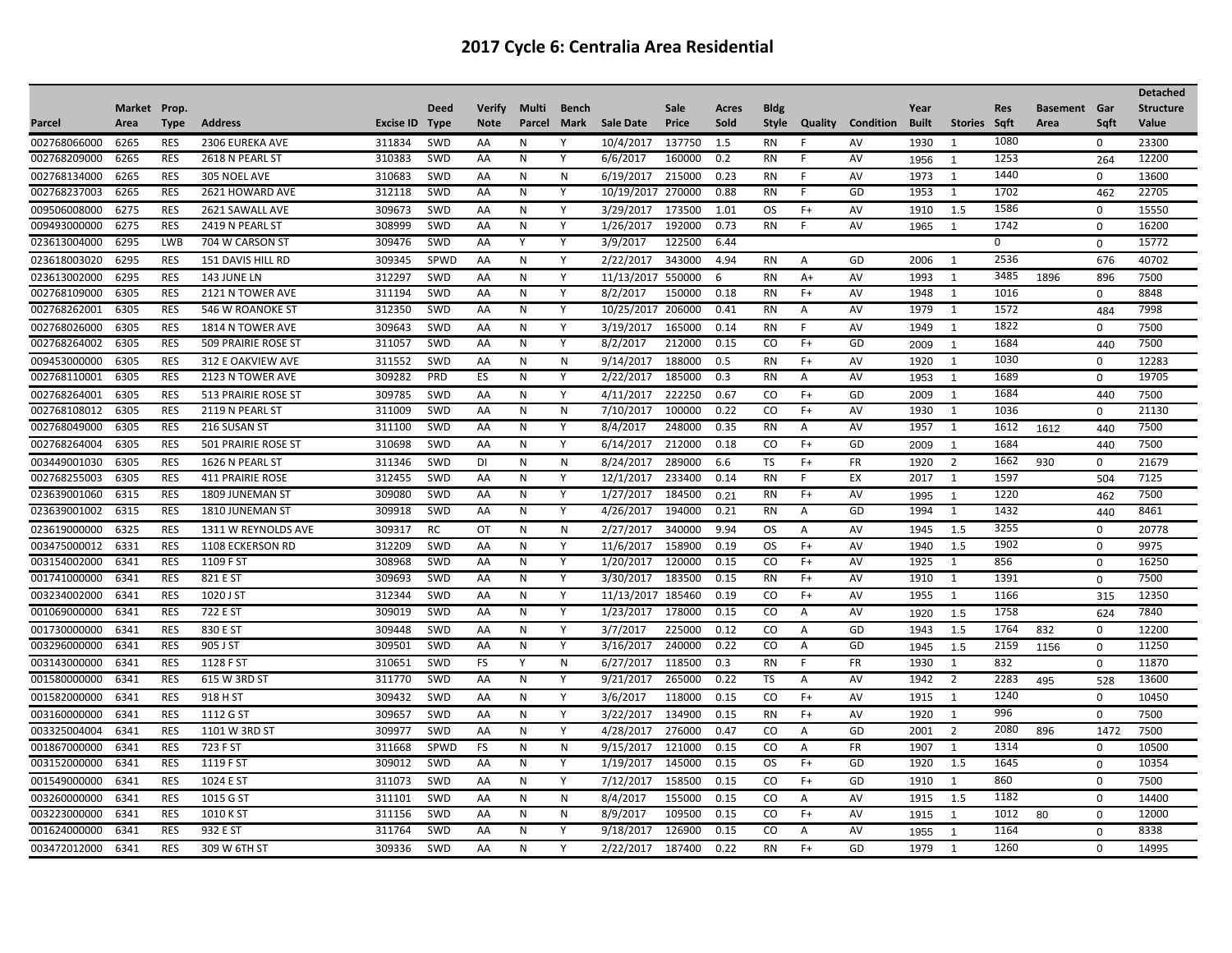|              |              |             |                       |           |              |               |              |       |                  |        |       |               |         |                  |              |                |            |                     |             | <b>Detached</b>  |
|--------------|--------------|-------------|-----------------------|-----------|--------------|---------------|--------------|-------|------------------|--------|-------|---------------|---------|------------------|--------------|----------------|------------|---------------------|-------------|------------------|
|              | Market Prop. |             |                       |           | <b>Deed</b>  | <b>Verify</b> | Multi        | Bench |                  | Sale   | Acres | <b>Bldg</b>   |         |                  | Year         |                | <b>Res</b> | <b>Basement Gar</b> |             | <b>Structure</b> |
| Parcel       | Area         | <b>Type</b> | <b>Address</b>        | Excise ID | <b>Type</b>  | <b>Note</b>   | Parcel       | Mark  | <b>Sale Date</b> | Price  | Sold  | Style         | Quality | <b>Condition</b> | <b>Built</b> | <b>Stories</b> | Saft       | Area                | Saft        | Value            |
| 003271000000 | 6341         | <b>RES</b>  | 928 N WASHINGTON AVE  | 311467    | SWD          | AA            | N            | Y     | 8/28/2017        | 162500 | 0.07  | <b>RN</b>     | $F+$    | GD               | 1920         | 1              | 1013       |                     | $\Omega$    | 8350             |
| 003293000000 | 6341         | <b>RES</b>  | 923 J ST              | 311774    | <b>SWD</b>   | AA            | N            | Y     | 9/28/2017        | 169000 | 0.15  | CO.           | F       | AV               | 1910         | 1              | 1384       |                     | 0           | 8900             |
| 003106002000 | 6341         | <b>RES</b>  | 1230 H ST             | 310466    | SWD          | AA            | N            | Y     | 6/13/2017        | 138950 | 0.15  | <b>RN</b>     | F       | AV               | 1948         | 1              | 724        |                     | $\Omega$    | 9850             |
| 003105004000 | 6341         | <b>RES</b>  | 1215 H ST             | 310779    | SWD          | AA            | N            | Y     | 7/7/2017         | 225000 | 0.3   | <b>RN</b>     | $F+$    | GD               | 1946         | 1.5            | 1472       |                     | $\mathbf 0$ | 16000            |
| 001589001000 | 6341         | <b>RES</b>  | 915 G ST              | 309466    | SWD          | AA            | N            | Y     | 3/6/2017         | 160000 | 0.15  | CO            | A       | AV               | 1930         | 1              | 1260       |                     | $\mathbf 0$ | 10000            |
| 001817000000 | 6341         | <b>RES</b>  | 719 J ST              | 309782    | <b>ADMD</b>  | <b>NA</b>     | N            | N     | 4/12/2017        | 115000 | 0.15  | CO            | F       | AV               | 1920         | 1              | 973        |                     | $\mathbf 0$ | 15300            |
| 003277001000 | 6341         | <b>RES</b>  | 931 N WASHINGTON AVE  | 310106    | <b>BANDS</b> | FS            | N            | N     | 5/1/2017         | 136500 | 0.22  | CO            | $F+$    | AV               | 1920         | 1              | 854        |                     | $\Omega$    | 12800            |
| 003284000000 | 6341         | <b>RES</b>  | 928 J ST              | 312093    | <b>SWD</b>   | RE            | N            | N     | 10/23/2017       | 145000 | 0.15  | CO            | F.      | AV               | 1920         | 1              | 1360       |                     | $\mathbf 0$ | 11970            |
| 003093001000 | 6341         | <b>RES</b>  | 1212 J ST             | 312301    | <b>BANDS</b> | AA            | N            | Y     | 11/16/2017       | 225900 | 0.76  | OS            | $F+$    | GD               | 1930         | $\overline{1}$ | 1578       |                     | $\Omega$    | 13585            |
| 003172002000 | 6341         | <b>RES</b>  | 1128 H ST             | 309053    | SWD          | AA            | $\mathsf{N}$ | Y     | 1/26/2017        | 140000 | 0.22  | <b>RN</b>     | $F+$    | AV               | 1954         | 1              | 1220       |                     | $\mathbf 0$ | 13200            |
| 001075000000 | 6341         | <b>RES</b>  | 723 E ST              | 310578    | <b>SWD</b>   | AA            | Y            | Y     | 6/19/2017        | 298500 | 0.3   | <sub>co</sub> | $A+$    | AV               | 1920         | 1.5            | 2368       | 1686                | 0           | 17200            |
| 003151000000 | 6341         | <b>RES</b>  | 1125 F ST             | 310760    | SWD          | AA            | N            | Y     | 6/12/2017        | 143000 | 0.22  | CO            | $F+$    | <b>FR</b>        | 1953         | 1              | 1219       |                     | 308         | 7796             |
| 003204000000 | 6341         | <b>RES</b>  | 1106 K ST             | 312185    | SWD          | AA            | N            | Y     | 10/17/2017       | 192500 | 0.15  | <b>OS</b>     | A       | AV               | 1920         | 1              | 1770       |                     | $\Omega$    | 10640            |
| 001802000000 | 6341         | <b>RES</b>  | 803 N WASHINGTON ST   | 308987    | SWD          | AA            | N            | Y     | 1/19/2017        | 206000 | 0.22  | <b>RN</b>     | A       | GD               | 1925         | 1              | 1320       | 300                 | $\mathbf 0$ | 13800            |
| 003240000000 | 6341         | <b>RES</b>  | 1013 N WASHINGTON AVE | 312002    | SWD          | AA            | N            | Y     | 10/19/2017       | 200500 | 0.15  | <b>TS</b>     | $A+$    | AV               | 1900         | $\overline{2}$ | 1433       |                     | $\Omega$    | 14345            |
| 003195000000 | 6341         | <b>RES</b>  | 1125 J ST             | 309739    | SWD          | AA            | N            | Y     | 4/10/2017        | 123000 | 0.15  | CO            | F.      | <b>AV</b>        | 1930         | 1              | 1056       |                     | $\mathbf 0$ | 7500             |
| 001564000000 | 6341         | <b>RES</b>  | 1012 F ST             | 312491    | RC           | AA            | N            | Y     | 12/5/2017        | 110000 | 0.15  | CO            | Α       | AV               | 1900         | 1              | 715        |                     | 0           | 15200            |
| 003348000000 | 6341         | <b>RES</b>  | 831 J ST              | 312549    | SWD          | AA            | N            | Y     | 12/13/2017       | 181000 | 0.15  | <b>RN</b>     | F       | GD               | 1920         | $\overline{1}$ | 1018       |                     | $\mathbf 0$ | 9590             |
| 003209001000 | 6341         | <b>RES</b>  | 1021 W 4TH ST         | 309196    | SWD          | AA            | N            | Y     | 2/14/2017        | 134000 | 0.14  | <b>RN</b>     | F       | AV               | 1965         | 1              | 1200       |                     | $\Omega$    | 8500             |
| 001850000000 | 6341         | <b>RES</b>  | 712 H ST              | 311179    | SWD          | AA            | N            | Y     | 8/10/2017        | 215000 | 0.15  | <b>OS</b>     | $F+$    | GD               | 1910         | 2              | 1078       |                     | $\mathbf 0$ | 18700            |
| 003306000000 | 6341         | <b>RES</b>  | 923 K ST              | 311578    | <b>SWD</b>   | AA            | N            | Y     | 9/12/2017        | 174000 | 0.15  | CO.           | F       | <b>FR</b>        | 1930         | 1              | 1386       |                     | 0           | 16400            |
| 001639000000 | 6341         | <b>RES</b>  | 907 N PEARL ST        | 310328    | SWD          | AA            | N            | N     | 5/23/2017        | 90000  | 0.15  | CO            | F       | <b>AV</b>        | 1905         | 1              | 980        | 196                 | $\mathbf 0$ | 13800            |
| 001869000000 | 6341         | <b>RES</b>  | 713 F ST              | 310442    | <b>SWD</b>   | AA            | N            | N     | 5/31/2017        | 220000 | 0.15  | <b>OS</b>     | $A+$    | AV               | 1910         | 1.5            | 1831       | 253                 | $\mathbf 0$ | 14200            |
| 001639000000 | 6341         | <b>RES</b>  | 907 N PEARL ST        | 312065    | SWD          | AA            | N            | Y     | 10/20/2017       | 197500 | 0.15  | <b>CP</b>     | F       | GD               | 1905         | 1              | 980        | 196                 | $\mathbf 0$ | 13110            |
| 001729000000 | 6341         | <b>RES</b>  | 801/803 N PEARL ST    | 312457    | SWD          | OT            | N            | Υ     | 11/28/2017       | 235000 | 0.22  | DU            | $F+$    | AV               | 1910         | 1.5            | 2179       |                     | $\Omega$    | 20425            |
| 002045002002 | 6351         | <b>RES</b>  | 409 W PINE ST UNIT F  | 311238    | <b>SWD</b>   | AA            | N            | Y     | 8/7/2017         | 680000 | 0.28  | DU            | A       | GD               | 2008         | 3              | 1572       |                     | 600         | 22500            |
| 002074000000 | 6351         | <b>RES</b>  | 814 PARK WAY          | 309049    | SWD          | AA            | N            | Y     | 1/31/2017        | 190000 | 0.19  | CO            | F       | AV               | 1948         | 1.5            | 1589       |                     | $\Omega$    | 12600            |
| 000315002002 | 6351         | <b>RES</b>  | 211 N ROCK ST         | 309576    | SWD          | AA            | N            | Y     | 3/21/2017        | 232000 | 0.11  | CO            | Α       | GD               | 1925         | 1.5            | 2090       | 667                 | $\mathbf 0$ | 13500            |
| 001892000000 | 6351         | <b>RES</b>  | 524 W 1ST ST          | 311852    | SWD          | AA            | N            | Y     | 8/30/2017        | 129900 | 0.15  | CO            | $F+$    | AV               | 1915         | $\overline{1}$ | 1119       |                     | $\mathbf 0$ | 9600             |
| 001169002000 | 6351         | <b>RES</b>  | 505 W MAPLE ST        | 312014    | SWD          | AA            | N            | Y     | 10/16/2017       | 226000 | 0.18  | <b>RN</b>     | F       | AV               | 1967         | 1              | 1326       |                     | 609         | 7125             |
| 003367000000 | 6351         | <b>RES</b>  | 902 W 1ST ST          | 312076    | <b>SWD</b>   | AA            | N            | Y     | 10/25/2017       | 160250 | 0.11  | CO.           | F       | AV               | 1920         | 1              | 1013       |                     | $\Omega$    | 7790             |
| 000480000000 | 6351         | <b>RES</b>  | 205 N OAK ST          | 310283    | <b>SWD</b>   | AA            | N            | Y     | 5/30/2017        | 92500  | 0.1   | CO            | F       | FR               | 1915         | 1              | 1114       | 1114                | $\mathbf 0$ | 10100            |
| 001108000000 | 6351         | <b>RES</b>  | 609 N PEARL ST        | 310641    | SWD          | AA            | N            | Y     | 6/6/2017         | 219000 | 0.22  | <b>OS</b>     | A       | AV               | 1896         | -1.5           | 1634       |                     | 0           | 11000            |
| 002064000000 | 6351         | <b>RES</b>  | 209 N KING ST         | 311910    | SWD          | AA            | $\mathsf{N}$ | Y     | 10/12/2017       | 230000 | 0.15  | <b>RN</b>     | F       | GD               | 1935         | 1              | 1388       |                     | $\mathbf 0$ | 11590            |
| 003459002000 | 6351         | <b>RES</b>  | <b>512 N IRON ST</b>  | 309145    | SWD          | AA            | N            | Y     | 2/7/2017         | 129750 | 0.14  | <b>RN</b>     | $F+$    | AV               | 1950         | 1              | 1082       |                     | $\Omega$    | 9350             |
| 002182000000 | 6351         | <b>RES</b>  | 327 N ST              | 311355    | SWD          | AA            | N            | Y     | 8/23/2017        | 219900 | 0.17  | CO            | F       | AV               | 1956         | 1              | 1555       |                     | 0           | 17400            |
| 002157001000 | 6351         | <b>RES</b>  | 115 N CEDAR ST        | 309971    | SWD          | <b>NA</b>     | N            | N     | 4/28/2017        | 65000  | 0.25  | <sub>co</sub> | F       | PR               | 1920         | 1              | 798        |                     | $\Omega$    | 7500             |
| 001923000000 | 6351         | <b>RES</b>  | 611 F ST              | 310234    | SWD          | AA            | N            | Y     | 5/17/2017        | 207500 | 0.15  | CO.           | A+      | AV               | 1940         | $\overline{1}$ | 1402       |                     | $\mathbf 0$ | 16400            |
| 001986001002 | 6351         | <b>RES</b>  | 525 HILL KRESS AVE    | 311463    | <b>SWD</b>   | AA            | Y            | Y     | 8/24/2017        | 187000 | 0.19  | CO.           | $F+$    | AV               | 1920         | 1              | 1168       |                     | $\mathbf 0$ | 11200            |
| 001133000000 | 6351         | <b>RES</b>  | 510 N ROCK ST         | 311492    | SWD          | AA            | $\mathsf{N}$ | Y     | 9/1/2017         | 240000 | 0.14  | CO            | Α       | AV               | 1920         | 1.5            | 1800       |                     | $\mathbf 0$ | 29900            |
| 001995001000 | 6351         | <b>RES</b>  | <b>414 N IRON ST</b>  | 312582    | SWD          | <b>RE</b>     | N            | N     | 12/11/2017       | 84000  | 0.14  | OS            | $F+$    | <b>FR</b>        | 1920         | 1.5            | 1146       |                     | $\mathbf 0$ | 7125             |
| 002160000000 | 6351         | <b>RES</b>  | 125 N CEDAR ST        | 310833    | <b>SWD</b>   | AA            | N            | Υ     | 7/3/2017         | 184000 | 0.34  | CO            | F       | GD               | 1920         | $\mathbf{1}$   | 1438       |                     | 0           | 7500             |
| 000514000000 | 6351         | <b>RES</b>  | 123 N WASHINGTON AVE  | 309840    | SWD          | <b>RE</b>     | N            | N     | 4/18/2017        | 265000 | 0.18  | <b>OS</b>     | $A+$    | AV               | 1906         | 1.5            | 2284       | 1372                | $\Omega$    | 10900            |
|              |              |             |                       |           |              |               |              |       |                  |        |       |               |         |                  |              |                |            |                     |             |                  |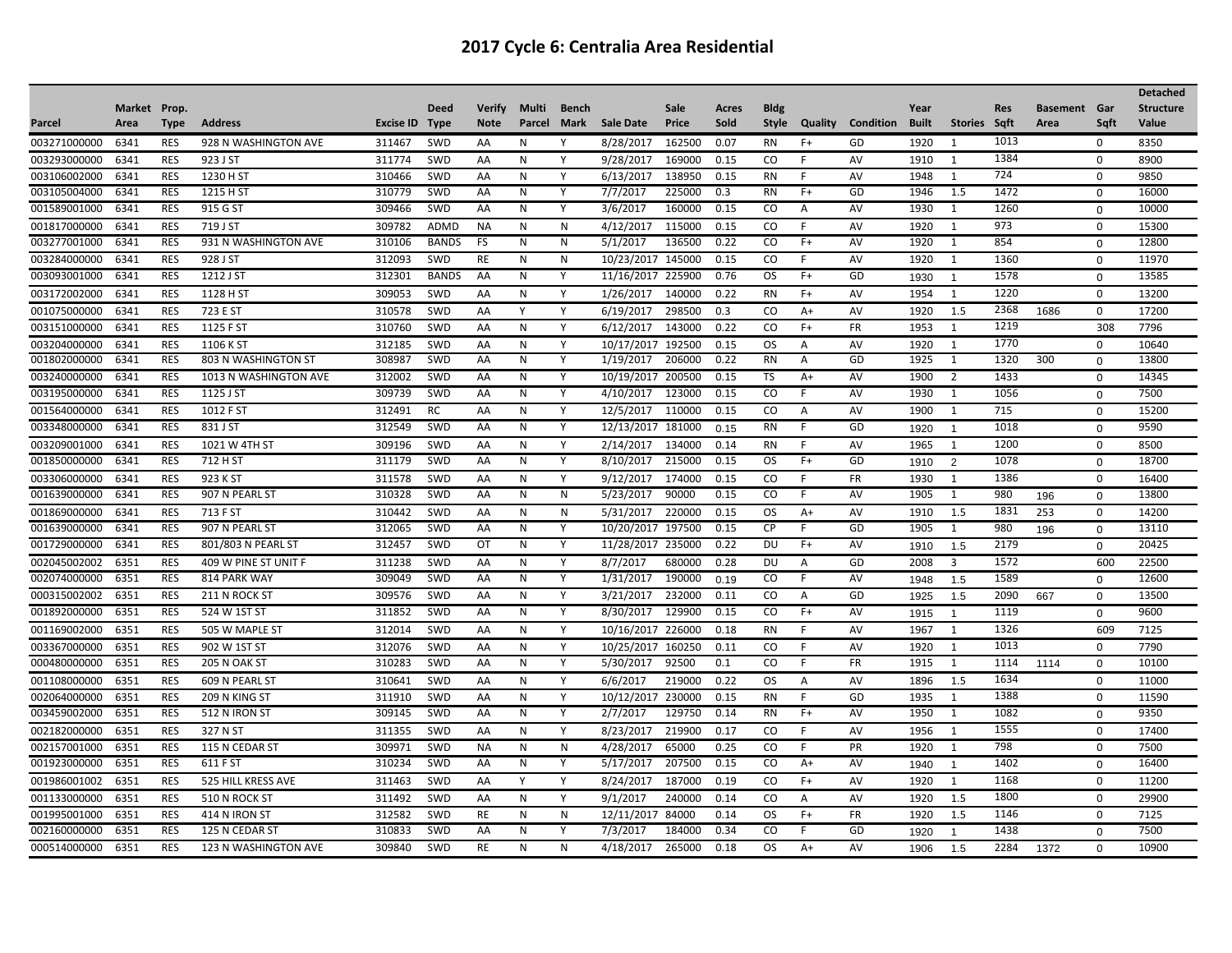|              |              |             |                             |           |              |               |        |              |                   |        |       |               |                |                  |              |                |            |                     |             | <b>Detached</b>  |
|--------------|--------------|-------------|-----------------------------|-----------|--------------|---------------|--------|--------------|-------------------|--------|-------|---------------|----------------|------------------|--------------|----------------|------------|---------------------|-------------|------------------|
|              | Market Prop. |             |                             |           | Deed         | <b>Verify</b> | Multi  | <b>Bench</b> |                   | Sale   | Acres | <b>Bldg</b>   |                |                  | Year         |                | <b>Res</b> | <b>Basement</b> Gar |             | <b>Structure</b> |
| Parcel       | Area         | <b>Type</b> | <b>Address</b>              | Excise ID | <b>Type</b>  | <b>Note</b>   | Parcel | Mark         | <b>Sale Date</b>  | Price  | Sold  | <b>Style</b>  | Quality        | <b>Condition</b> | <b>Built</b> | <b>Stories</b> | Sqft       | Area                | Saft        | <b>Value</b>     |
| 002165000000 | 6351         | <b>RES</b>  | 609 M ST                    | 310729    | <b>SWD</b>   | AA            | N      | Υ            | 6/26/2017         | 289100 | 0.38  | CO            | A+             | GD               | 1895         | 2              | 2027       |                     | $\Omega$    | 23600            |
| 000488000000 | 6351         | <b>RES</b>  | 227 N OAK ST                | 310768    | SWD          | AA            | N      | Y            | 7/6/2017          | 185000 | 0.2   | TS            | $F+$           | AV               | 1910         | 1              | 1628       |                     | $\mathbf 0$ | 12000            |
| 002147000000 | 6351         | <b>RES</b>  | 302 M ST                    | 309333    | SWD          | AA            | N      | Y            | 2/22/2017         | 120000 | 0.14  | CO            | F              | AV               | 1950         | 1              | 988        |                     | $\Omega$    | 10900            |
| 000305000000 | 6351         | <b>RES</b>  | 512 W PINE ST               | 309621    | SPWD         | <b>FS</b>     | N      | N            | 3/23/2017         | 75000  | 0.14  | CO            | $F+$           | <b>FR</b>        | 1910         | 1.5            | 1392       |                     | $\mathbf 0$ | 9300             |
| 001895000000 | 6351         | <b>RES</b>  | 612 H ST                    | 310743    | RC           | AA            | N      | Y            | 7/7/2017          | 155000 | 0.15  | <b>OS</b>     | A              | AV               | 1912         | 1.5            | 2184       |                     | $\Omega$    | 10300            |
| 002028000000 | 6351         | <b>RES</b>  | 300 N IRON ST               | 310895    | SWD          | AA            | N      | Y            | 7/17/2017         | 182000 | 0.1   | <b>RN</b>     | $F+$           | GD               | 1996         | 1              | 1236       |                     | 420         | 7500             |
| 000305000000 | 6351         | <b>RES</b>  | 512 W PINE ST               | 311754    | <b>SWD</b>   | AA            | N      | Y            | 9/25/2017         | 237000 | 0.14  | VT            | $F+$           | GD               | 1910         | $\overline{2}$ | 1392       |                     | $\Omega$    | 9300             |
| 001155000000 | 6351         | <b>RES</b>  | 517 W CENTER ST             | 309174    | SWD          | ES            | N      | N            | 2/7/2017          | 88000  | 0.18  | DU            | $F+$           | AV               | 1930         | 2              | 2344       |                     | $\mathbf 0$ | 10350            |
| 002115001000 | 6351         | <b>RES</b>  | 533 K ST                    | 310659    | <b>BANDS</b> | AA            | N      | Y            | 6/23/2017         | 73000  | 0.26  | CO            | F              | AV               | 1925         | 1              | 862        |                     | $\Omega$    | 10700            |
| 001173000000 | 6351         | <b>RES</b>  | 412 N OAK ST                | 311772    | SWD          | ES            | N      | N            | 9/27/2017         | 61000  | 0.12  | CO            | $F+$           | <b>FR</b>        | 1910         | $\overline{2}$ | 1592       | 892                 | $\mathbf 0$ | 8450             |
| 002172002000 | 6351         | <b>RES</b>  | 303 A M ST                  | 310032    | SWD          | AA            | N      | Y            | 5/5/2017          | 123000 | 0.18  | CO            | F              | <b>FR</b>        | 1920         | 1              | 1086       |                     | $\mathbf 0$ | 8300             |
| 001115000000 | 6351         | <b>RES</b>  | 622 E ST                    | 310477    | <b>SWD</b>   | AA            | N      | N            | 6/6/2017          | 80000  | 0.22  | CO            | Α              | AV               | 1908         | 2              | 1632       |                     | $\mathbf 0$ | 8800             |
| 001115000000 | 6351         | <b>RES</b>  | 622 E ST                    | 312629    | SWD          | AA            | N      | Y            | 12/13/2017        | 212000 | 0.22  | CO            | A              | GD               | 1908         | 2              | 1632       |                     | 0           | 8735             |
| 003555000000 | 6361         | <b>RES</b>  | 1204 W MAIN ST              | 311750    | <b>SWD</b>   | AA            | N      | Y            | 9/22/2017         | 137000 | 0.11  | CO            | $F+$           | AV               | 1920         | 1.5            | 1080       |                     | 216         | 7500             |
| 003662004003 | 6361         | <b>RES</b>  | 207 DENNY WAY               | 311422    | <b>SWD</b>   | AA            | N      | Y            | 8/30/2017         | 199000 | 0.14  | <b>RN</b>     | Α              | GD               | 2008         | 1              | 1284       |                     | 400         | 7500             |
| 003450000000 | 6361         | <b>RES</b>  | <b>401 HARRISON AVE</b>     | 311784    | <b>SWD</b>   | AA            | N      | Y            | 9/22/2017         | 239900 | 0.66  | <sub>co</sub> | $\overline{A}$ | AV               | 1928         | 1              | 1425       | 580                 | $\mathbf 0$ | 14625            |
| 002232000000 | 6361         | <b>RES</b>  | 1219 ALEXANDER ST           | 312345    | <b>BANDS</b> | <b>FS</b>     | N      | N            | 11/21/2017        | 58000  | 0.11  | <b>RN</b>     | F              | <b>FR</b>        | 1920         | 1              | 812        |                     | 0           | 7799             |
| 003485011002 | 6361         | <b>RES</b>  | 1401 ALEXANDER ST           | 310526    | SWD          | AA            | Y      | $\mathsf{N}$ | 6/16/2017         | 100000 | 0.32  | CO            | $F+$           | AV               | 1955         | 1              | 996        |                     | $\mathbf 0$ | 19961            |
| 003004022000 | 6361         | <b>RES</b>  | <b>1425 W MAIN ST</b>       | 309001    | SWD          | AA            | N      | Y            | 1/25/2017         | 210000 | 0.35  | <sub>co</sub> | A              | GD               | 1900         | 1.5            | 1748       |                     | 852         | 7500             |
| 003004019000 | 6361         | <b>RES</b>  | <b>1417 W MAIN ST</b>       | 310236    | <b>BANDS</b> | <b>FS</b>     | N      | N            | 2/16/2017         | 75000  | 0.15  | CO            | $F+$           | AV               | 1900         | 1.5            | 1945       |                     | $\mathbf 0$ | 7500             |
| 002253008000 | 6371         | <b>RES</b>  | <b>1319 LAKESHORE DR</b>    | 311098    | <b>SWD</b>   | AA            | N      | Y            | 8/4/2017          | 322000 | 0.71  | CO            | $A+$           | AV               | 1969         | 1              | 2874       |                     | $\Omega$    | 7500             |
| 000784002000 | 6371         | <b>RES</b>  | <b>405 LAKESHORE DR</b>     | 308936    | SWD          | AA            | N      | Y            | 1/19/2017         | 390000 | 0.65  | CO            | G              | AV               | 1964         | 1              | 3309       | 2362                | 640         | 7500             |
| 002842018000 | 6371         | <b>RES</b>  | 319 WILLOW LN               | 309482    | <b>SWD</b>   | AA            | N      | Υ            | 3/10/2017         | 242000 | 0.31  | <b>RN</b>     | Α              | AV               | 1968         | $\mathbf{1}$   | 1628       |                     | 924         | 7500             |
| 003666000000 | 6381         | <b>RES</b>  | <b>121 S OAK ST</b>         | 310010    | SWD          | AA            | N      | Y            | 5/4/2017          | 122000 | 0.08  | CO.           | $F+$           | AV               | 1925         | 1.5            | 1014       |                     | $\mathbf 0$ | 7500             |
| 003574003002 | 6381         | <b>RES</b>  | 1008 W CHESTNUT ST          | 310376    | SWD          | AA            | N      | N            | 6/5/2017          | 70685  | 0.16  | CO            | $F+$           | AV               | 1930         | 1              | 1104       |                     | $\Omega$    | 7500             |
| 000459000000 | 6381         | <b>RES</b>  | <b>402 S OAK ST</b>         | 311366    | SWD          | AA            | N      | N            | 8/22/2017         | 123000 | 0.11  | <b>OS</b>     | $F+$           | AV               | 1930         | 1              | 1115       |                     | 330         | 7500             |
| 000218000000 | 6381         | <b>RES</b>  | 301 S SILVER ST             | 311455    | SPWD         | AA            | N      | Y            | 9/5/2017          | 145000 | 0.07  | <b>BN</b>     | $F+$           | AV               | 1940         | 1              | 1350       | 676                 | $\mathbf 0$ | 7500             |
| 000500002000 | 6381         | <b>RES</b>  | 415 S OAK                   | 311466    | SWD          | MP            | Y      | Y            | 9/5/2017          | 230000 | 0.23  | CO            | Α              | AV               | 1925         | 1              | 1418       | 624                 | 1160        | 18946            |
| 003574003002 | 6381         | <b>RES</b>  | 1008 W CHESTNUT ST          | 311477    | <b>SWD</b>   | ОT            | N      | N            | 9/6/2017          | 110000 | 0.16  | <b>BN</b>     | $F+$           | AV               | 1930         | 1              | 1104       |                     | $\Omega$    | 7500             |
| 000496001000 | 6381         | <b>RES</b>  | 610 W PEAR ST               | 312675    | SWD          | AA            | N      | Υ            | 12/27/2017        | 193000 | 0.1   | <b>RN</b>     | $F+$           | GD               | 2002         | $\overline{1}$ | 1131       |                     | 294         | 9036             |
| 003574003003 | 6381         | <b>RES</b>  | 703 S CEDAR ST              | 309572    | SWD          | AA            | N      | Υ            | 3/21/2017         | 153000 | 0.14  | <b>CP</b>     | Α              | GD               | 2005         | $\mathbf{1}$   | 1472       |                     | 484         | 7500             |
| 000265000000 | 6381         | <b>RES</b>  | 407 CENTRALIA COLLEGE BLVD  | 309661    | SWD          | AA            | N      | Y            | 3/25/2017         | 200000 | 0.22  | CO            | A              | <b>FR</b>        | 1940         | 1.5            | 2532       | 1044                | 0           | 15263            |
| 000255003000 | 6381         | <b>RES</b>  | 301 W PLUM ST               | 311572    | SWD          | AA            | N      | Y            | 9/12/2017         | 194500 | 0.1   | <b>RN</b>     | $F+$           | GD               | 1966         | $\mathbf{1}$   | 1472       |                     | $\mathbf 0$ | 7500             |
| 000202002000 | 6381         | <b>RES</b>  | 214 S IRON ST               | 311765    | SWD          | TE            | N      | N            | 9/18/2017         | 50000  | 0.04  | CO            | F              | FR               | 1925         | 1              | 496        |                     | 0           | 7500             |
| 000557000000 | 6381         | <b>RES</b>  | 1002 CENTRALIA COLLEGE BLVD | 311796    | RC           | AA            | Y      | Y            | 9/12/2017         | 235000 | 0.33  |               |                |                  |              |                | 0          |                     | $\Omega$    | $\Omega$         |
| 000566000000 | 6381         | <b>RES</b>  | 1007 CENTRALIA COLLEGE BLVD | 310494    | <b>SWD</b>   | AA            | N      | Y            | 6/15/2017         | 161000 | 0.22  | CO            | $F+$           | AV               | 1920         | 1.5            | 1440       |                     | $\Omega$    | 7500             |
| 002085004000 | 6381         | <b>RES</b>  | 901 ALDER ST                | 311359    | <b>BANDS</b> | <b>FS</b>     | N      | $\mathsf{N}$ | 8/15/2017         | 99000  | 0.12  | <b>OS</b>     | A              | AV               | 1940         | 1.5            | 1168       |                     | $\mathbf 0$ | 13868            |
| 000424000000 | 6381         | <b>RES</b>  | <b>519 S IRON ST</b>        | 310111    | SWD          | AA            | N      | Y            | 5/8/2017          | 195000 | 0.26  | CO.           | Α              | AV               | 1924         | 1              | 2080       | 684                 | 0           | 14929            |
| 002255000000 | 6381         | <b>RES</b>  | 1006 ELM ST                 | 310301    | RC           | AA            | N      | N            | 5/31/2017         | 159500 | 0.14  | <b>RN</b>     | F              | AV               | 1974         | 1              | 1188       |                     | $\mathbf 0$ | 7500             |
| 000431000000 | 6381         | <b>RES</b>  | 506 S ROCK ST               | 310396    | SWD          | AA            | N      | Y            | 6/7/2017          | 129900 | 0.13  | <sub>co</sub> | $F+$           | AV               | 1905         | 1.5            | 1326       |                     | $\mathbf 0$ | 9042             |
| 002297001000 | 6381         | <b>RES</b>  | 1023 MELLEN ST              | 310879    | SWD          | AA            | N      | N            | 7/13/2017         | 128750 | 0.19  | CO            | $F+$           | AV               | 1951         | 1              | 1048       |                     | 336         | 7500             |
| 000662000000 | 6381         | <b>RES</b>  | 620 S ASH ST                | 311024    | <b>SWD</b>   | AA            | N      | Y            | 7/18/2017         | 170000 | 0.29  | <b>RN</b>     | $F+$           | AV               | 1987         | 1              | 1408       |                     | $\Omega$    | 7500             |
| 000668000000 | 6381         | <b>RES</b>  | 513 S KING ST               | 312266    | SWD          | AA            | Y      | Y            | 11/14/2017 235000 |        | 0.4   | <b>RN</b>     | $\overline{A}$ | GD               | 1996         | 1              | 1467       |                     | 529         | 7125             |
|              |              |             |                             |           |              |               |        |              |                   |        |       |               |                |                  |              |                |            |                     |             |                  |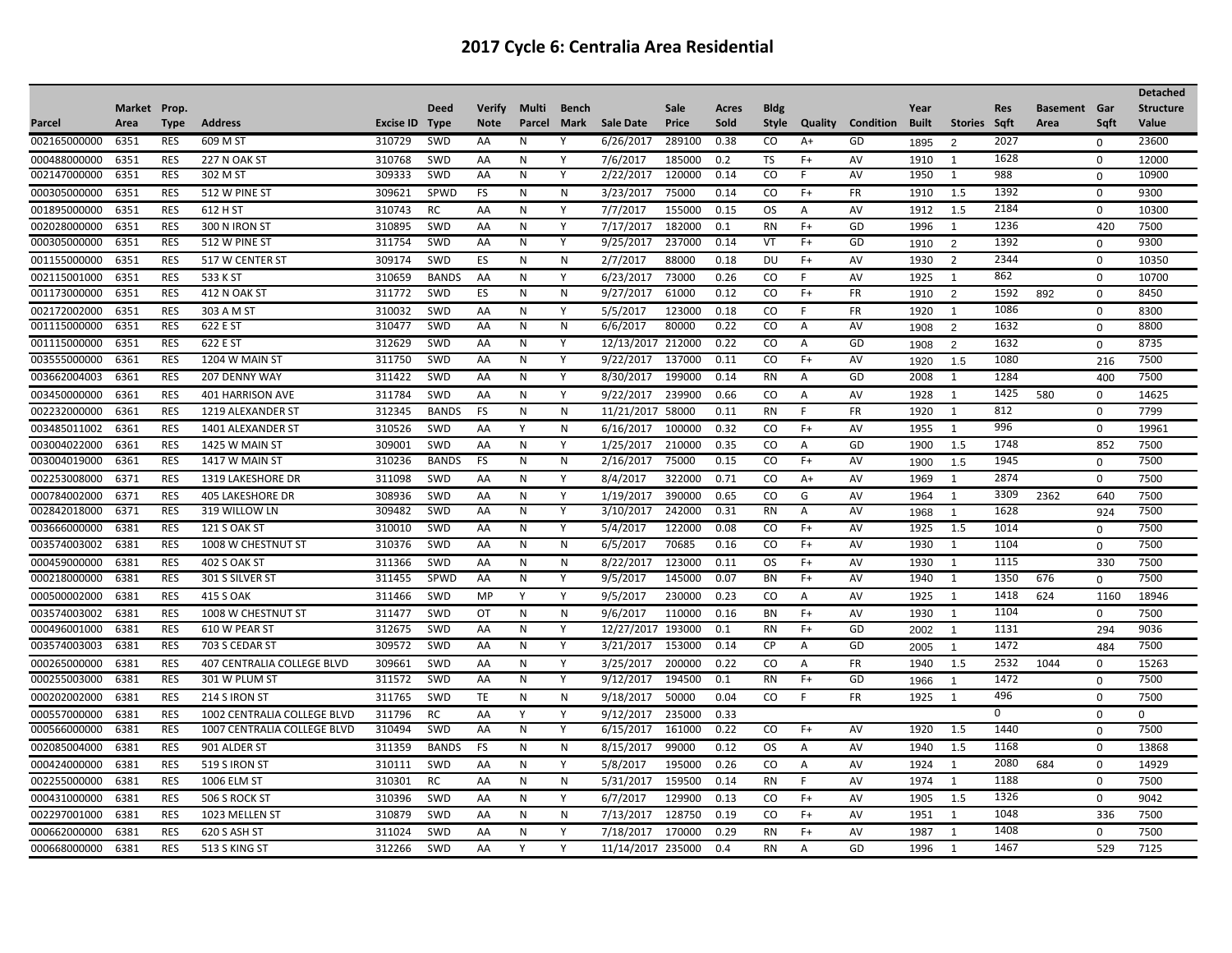|              |              |             |                             |           |              |               |        |              |                   |        |       |               |         |                  |              |                |             |                     |             | <b>Detached</b>  |
|--------------|--------------|-------------|-----------------------------|-----------|--------------|---------------|--------|--------------|-------------------|--------|-------|---------------|---------|------------------|--------------|----------------|-------------|---------------------|-------------|------------------|
|              | Market Prop. |             |                             |           | Deed         | <b>Verify</b> | Multi  | <b>Bench</b> |                   | Sale   | Acres | <b>Bldg</b>   |         |                  | Year         |                | <b>Res</b>  | <b>Basement</b> Gar |             | <b>Structure</b> |
| Parcel       | Area         | <b>Type</b> | <b>Address</b>              | Excise ID | <b>Type</b>  | <b>Note</b>   | Parcel | Mark         | <b>Sale Date</b>  | Price  | Sold  | <b>Style</b>  | Quality | <b>Condition</b> | <b>Built</b> | <b>Stories</b> | <b>Sqft</b> | Area                | Saft        | <b>Value</b>     |
| 000765001000 | 6381         | <b>RES</b>  | 1229 W PLUM ST              | 308892    | SWD          | AA            | N      | Υ            | 1/4/2017          | 152000 | 0.22  | CO            | $F+$    | GD               | 1910         | -1             | 858         |                     | $\Omega$    | 20608            |
| 003579001000 | 6381         | <b>RES</b>  | <b>1015 ELM ST</b>          | 310664    | <b>SWD</b>   | AA            | N      | Y            | 6/20/2017         | 188000 | 0.22  | CO            | $F+$    | AV               | 1950         | $\mathbf{1}$   | 1724        |                     | 304         | 11224            |
| 000672000000 | 6381         | <b>RES</b>  | 802 W PEAR ST               | 310907    | SWD          | AA            | N      | Y            | 7/17/2017         | 129000 | 0.11  | CO            | F       | AV               | 1920         | 1.5            | 1426        |                     | $\Omega$    | 8506             |
| 000588001000 | 6381         | <b>RES</b>  | 1119 CENTRALIA COLLEGE BLVD | 309140-S  | SWD          | PT            | N      | N            | 2/8/2017          | 25680  | 0.14  | CO            | $F+$    | AV               | 1930         | 1              | 1826        |                     | $\mathbf 0$ | 10169            |
| 000426000000 | 6381         | <b>RES</b>  | 421 W CHERRY ST             | 310335    | <b>BANDS</b> | AA            | N      | Y            | 5/31/2017         | 120000 | 0.08  | CO            | $F+$    | AV               | 1920         | $\overline{1}$ | 1036        |                     | $\mathbf 0$ | 7500             |
| 000551000000 | 6381         | <b>RES</b>  | 216 S CEDAR ST              | 311489    | SWD          | MP            | Y      | Y            | 9/6/2017          | 245000 | 0.26  | <sub>co</sub> | A       | AV               | 2006         | 1.5            | 2438        |                     | 898         | 7500             |
| 003571002000 | 6381         | <b>RES</b>  | <b>1011 ELM ST</b>          | 309587    | <b>SWD</b>   | AA            | N      | Y            | 3/20/2017         | 190000 | 0.31  | CO            | A       | AV               | 1950         | 1              | 1316        |                     | 500         | 7500             |
| 000206000000 | 6381         | <b>RES</b>  | 216 S IRON ST               | 310346    | <b>SWD</b>   | AA            | N      | N            | 5/15/2017         | 120000 | 0.09  | CO.           | $F+$    | <b>FR</b>        | 1930         | 1              | 894         |                     | $\mathbf 0$ | 7500             |
| 000779000000 | 6381         | <b>RES</b>  | <b>403 COURTLAND ST</b>     | 311600    | <b>SWD</b>   | AA            | N      | N            | 9/18/2017         | 70000  | 0.22  | CO            | F       | <b>FR</b>        | 1950         | 1              | 1848        |                     | 0           | 28843            |
| 000491000000 | 6381         | <b>RES</b>  | 416 S WASHINGTON AVE        | 312193    | <b>SWD</b>   | AA            | N      | Y            | 11/1/2017         | 159900 | 0.16  | <b>RN</b>     | $F+$    | AV               | 1930         | $\mathbf{1}$   | 1492        |                     | 322         | 7125             |
| 000751001000 | 6381         | <b>RES</b>  | 507 HEMLOCK ST              | 309414    | <b>SWD</b>   | AA            | N      | Y            | 3/6/2017          | 118000 | 0.18  | <b>RN</b>     | F       | AV               | 1920         | 1              | 1326        |                     | 816         | 7500             |
| 000752000000 | 6381         | <b>RES</b>  | 515 HEMLOCK ST              | 311345    | SWD          | AA            | N      | Y            | 8/23/2017         | 125000 | 0.22  | CO            | F       | FR               | 1930         | 1              | 1458        |                     | $\mathbf 0$ | 7500             |
| 000751000000 | 6381         | <b>RES</b>  | 511 HEMLOCK ST              | 311917    | <b>BANDS</b> | <b>FS</b>     | N      | N            | 9/12/2017         | 70000  | 0.14  | CO            | F       | AV               | 1940         | 1              | 1152        |                     | $\Omega$    | 7125             |
| 000797000000 | 6381         | <b>RES</b>  | 918 W WALNUT ST             | 309308    | SWD          | <b>TE</b>     | Y      | N            | 2/22/2017         | 172750 | 0.59  | <sub>co</sub> | $F+$    | AV               | 1915         | 1              | 1557        |                     | $\mathbf 0$ | 19600            |
| 002395001000 | 6381         | <b>RES</b>  | 821 MARSH ST                | 309453    | <b>SWD</b>   | AA            | N      | Y            | 3/13/2017         | 155000 | 0.14  | CO            | $F+$    | AV               | 1920         | 1              | 1224        |                     | $\Omega$    | 11982            |
| 003575000000 | 6381         | <b>RES</b>  | <b>706 YEW ST</b>           | 309655    | SWD          | AA            | N      | Y            | 3/25/2017         | 128000 | 0.2   | CO            | $F+$    | AV               | 1920         | 1              | 953         |                     | $\mathbf 0$ | 12716            |
| 000379000000 | 6381         | <b>RES</b>  | 206 W PLUM ST               | 309867    | SWD          | AA            | N      | Υ            | 4/19/2017         | 55000  | 0.06  | CO            | L.      | FR               | 1940         | $\overline{1}$ | 476         |                     | 0           | 7500             |
| 000735000000 | 6381         | <b>RES</b>  | 1102 W WALNUT ST            | 311699    | SWD          | IH            | N      | N            | 9/22/2017         | 70000  | 0.07  | CO            | F       | AV               | 1925         | 1              | 793         |                     | $\mathbf 0$ | 10566            |
| 000434000000 | 6381         | <b>RES</b>  | 410 W PLUM ST               | 312168    | <b>SWD</b>   | AA            | N      | Y            | 11/2/2017         | 140000 | 0.11  | CO            | $F+$    | AV               | 1925         | 1              | 1164        |                     | $\Omega$    | 7678             |
| 000228000000 | 6381         | <b>RES</b>  | 307 S PEARL ST              | 312207    | <b>SWD</b>   | AA            | N      | Y            | 11/3/2017         | 190000 | 0.09  | CO            | A       | AV               | 1915         | 1.5            | 1832        | 1092                | $\mathbf 0$ | 7708             |
| 002484003000 | 6391         | <b>RES</b>  | 711 S ROCK ST               | 309632    | <b>SWD</b>   | AA            | N      | Y            | 3/24/2017         | 172500 | 0.41  | <sub>co</sub> | $F+$    | AV               | 1950         | 1              | 1054        |                     | 264         | 29898            |
| 002481000000 | 6391         | <b>RES</b>  | 522 W CHESTNUT ST           | 309803    | SWD          | AA            | Y      | Y            | 3/31/2017         | 265000 | 0.43  | <b>OS</b>     | $F+$    | GD               | 1920         | 1              | 2748        |                     | $\mathbf 0$ | 7500             |
| 002564002000 | 6391         | <b>RES</b>  | 714 S SILVER ST             | 310855    | <b>SWD</b>   | AA            | N      | Y            | 7/12/2017         | 135000 | 0.26  | CO            | $F+$    | AV               | 1920         | 1              | 993         |                     | $\mathbf 0$ | 7500             |
| 000342001000 | 6391         | <b>RES</b>  | <b>615 S TOWER AVE</b>      | 309227    | <b>SWD</b>   | AA            | N      | Y            | 2/7/2017          | 94050  | 0.2   | CO            | F.      | <b>FR</b>        | 1920         | $\overline{1}$ | 912         |                     | $\mathbf 0$ | $\mathbf 0$      |
| 003566001000 | 6391         | <b>RES</b>  | 624 ALDER ST                | 310559    | <b>SWD</b>   | AA            | N      | Y            | 6/12/2017         | 230000 | 0.28  | CO            | A+      | AV               | 1940         | $\overline{1}$ | 2223        |                     | $\Omega$    | 35607            |
| 002623000000 | 6391         | <b>RES</b>  | 726 S PEARL ST              | 310572    | <b>SWD</b>   | AA            | N      | Y            | 6/13/2017         | 131000 | 0.08  | <sub>co</sub> | F       | GD               | 1930         | $\mathbf{1}$   | 846         |                     | $\mathbf 0$ | 7500             |
| 003604000000 | 6391         | <b>RES</b>  | 705 S SILVER ST             | 309730    | <b>BANDS</b> | OT            | N      | Y            | 4/7/2017          | 164000 | 0.15  | <b>RN</b>     | $F+$    | GD               | 1928         | 1              | 1154        |                     | 440         | 7943             |
| 002493003000 | 6391         | <b>RES</b>  | 417 JEFFERSON ST            | 309927    | <b>BANDS</b> | FT            | N      | N            | 4/22/2017         | 87177  | 0.14  | CO            | $F+$    | GD               | 1943         | 1              | 875         |                     | $\mathbf 0$ | 11844            |
| 002521000000 | 6391         | <b>RES</b>  | 823 WOODLAND AVE            | 310576    | SPWD         | <b>FS</b>     | N      | N            | 6/5/2017          | 101150 | 0.14  | CO            | $F+$    | FR               | 1895         | 1.5            | 1510        |                     | 0           | 17213            |
| 002646001000 | 6391         | <b>RES</b>  | 812 S PEARL ST              | 310665    | SWD          | AA            | N      | ${\sf N}$    | 6/29/2017         | 24900  | 0.21  | CO            | $F+$    | FR               | 1930         | 1              | 992         |                     | $\mathbf 0$ | 11572            |
| 002521000000 | 6391         | <b>RES</b>  | 823 WOODLAND AVE            | 312221    | <b>BANDS</b> | AA            | N      | Y            | 11/7/2017         | 179900 | 0.14  | CO            | $F+$    | <b>FR</b>        | 1895         | 1.5            | 1510        |                     | $\Omega$    | 16352            |
| 002433000000 | 6391         | <b>RES</b>  | 602 WOODLAND AVE            | 312231    | <b>SWD</b>   | AA            | N      | Y            | 10/24/2017        | 114500 | 0.09  | <b>RN</b>     | F.      | <b>AV</b>        | 1982         | $\overline{1}$ | 840         |                     | $\mathbf 0$ | 7500             |
| 002514000000 | 6391         | <b>RES</b>  | 620 JEFFERSON ST            | 312596    | SWD          | AA            | N      | Υ            | 12/15/2017 122746 |        | 0.14  | CO            | $F+$    | AV               | 1920         | $\overline{2}$ | 1320        |                     | $\mathbf 0$ | 7125             |
| 002509000000 | 6391         | <b>RES</b>  | 601 JEFFERSON ST            | 309107    | <b>SWD</b>   | AA            | N      | Y            | 1/30/2017         | 145000 | 0.14  | <sub>co</sub> | $F+$    | GD               | 1910         | 1.5            | 1148        |                     | $\mathbf 0$ | 13666            |
| 002493002000 | 6391         | <b>RES</b>  | 415 JEFFERSON ST            | 310100    | SWD          | AA            | N      | Y            | 5/4/2017          | 119000 | 0.14  | <b>RN</b>     | $F+$    | <b>FR</b>        | 1945         | 1              | 1340        |                     | $\Omega$    | 7500             |
| 002624000000 | 6391         | <b>RES</b>  | 724 S PEARL ST              | 311138    | SWD          | AA            | N      | Y            | 8/1/2017          | 209500 | 0.28  | CO            | Α       | GD               | 1910         | 1              | 1660        | 540                 | 0           | 12729            |
| 001935002010 | 6391         | <b>RES</b>  | 1120 S SILVER ST            | 312655    | SWD          | ES            | Y      | N            | 12/19/2017        | 125000 | 0.67  | <sub>co</sub> | $F+$    | AV               | 1992         | 1.5            | 1423        |                     | 507         | 8094             |
| 002576000000 | 6391         | <b>RES</b>  | 811 S SILVER ST             | 313122    | SPWD         | FS            | N      | $\mathsf{N}$ | 12/21/2017 147500 |        | 0.21  | <sub>co</sub> | Α       | AV               | 1925         | 1              | 1158        |                     | $\mathbf 0$ | 15316            |
| 002542003000 | 6391         | <b>RES</b>  | 909 GOFF ST                 | 309618    | <b>BANDS</b> | OT            | N      | Y            | 3/13/2017         | 145000 | 0.15  | CO            | Α       | GD               | 1915         | 1.5            | 1128        |                     | $\Omega$    | 20042            |
| 002636000000 | 6391         | <b>RES</b>  | 833 S TOWER AVE             | 310173    | SWD          | AA            | N      | Y            | 5/12/2017         | 127000 | 0.12  | CO            | $F+$    | AV               | 1925         | -1             | 1247        |                     | $\mathbf 0$ | 13893            |
| 002654000000 | 6391         | <b>RES</b>  | 917 S TOWER AVE             | 312119    | SWD          | AA            | N      | Y            | 10/25/2017        | 148000 | 0.17  | OS            | $F+$    | AV               | 1920         | 1.5            | 1346        |                     | $\mathbf 0$ | 11530            |
| 001019000000 | 6391         | <b>RES</b>  | 210 W CHESTNUT ST           | 312202    | <b>SWD</b>   | AA            | N      | Υ            | 11/3/2017         | 136000 | 0.16  | CO            | $F+$    | AV               | 1910         | 1.5            | 1484        |                     | 0           | 10130            |
| 002471000000 | 6391         | <b>RES</b>  | 319 W CHESTNUT ST           | 312603    | <b>SWD</b>   | AA            | N      | Y            | 12/11/2017 155000 |        | 0.22  | CO            | $F+$    | AV               | 1940         | $\overline{1}$ | 1328        |                     | $\Omega$    | 19537            |
|              |              |             |                             |           |              |               |        |              |                   |        |       |               |         |                  |              |                |             |                     |             |                  |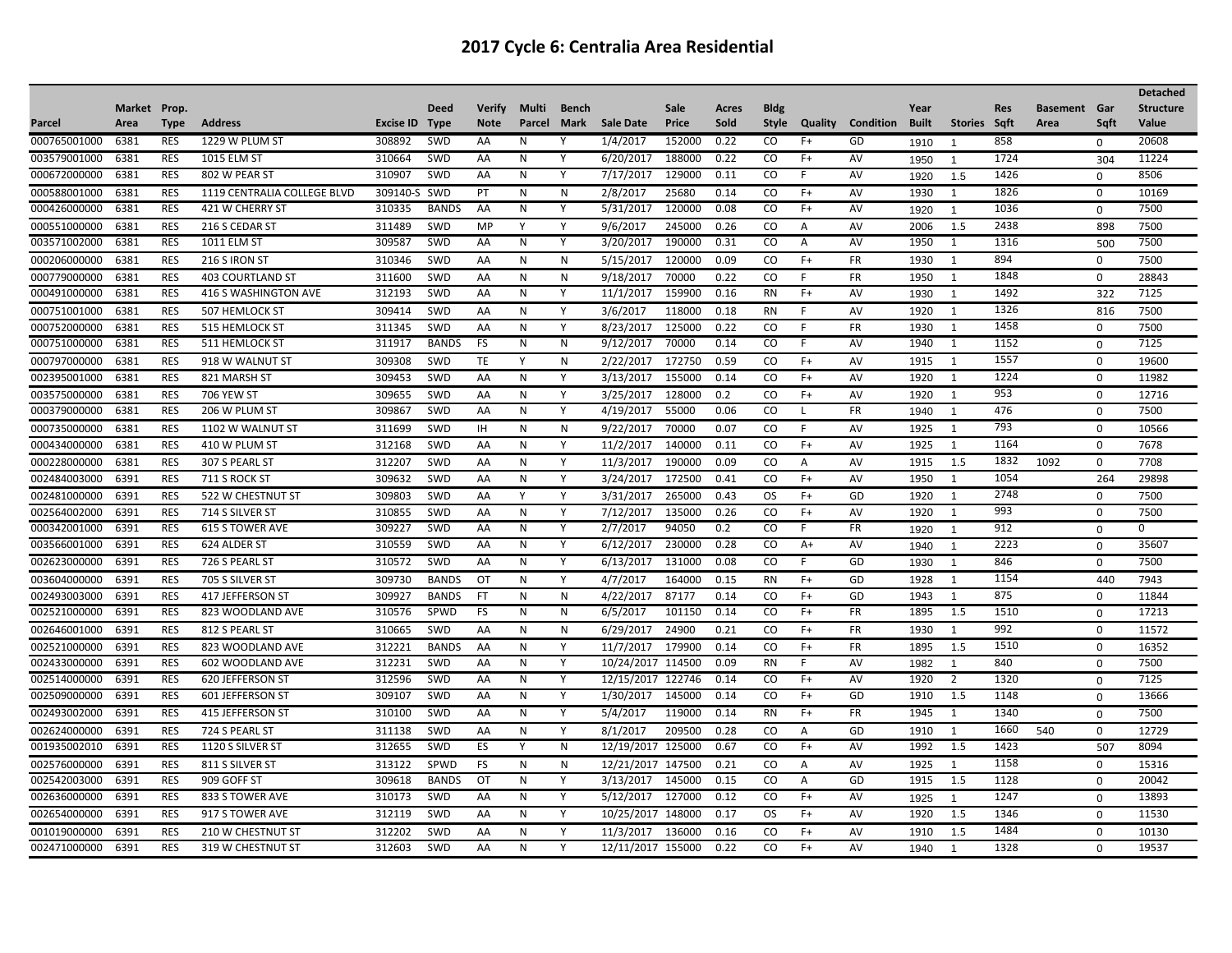|              |              |             |                          |           |              |               |        |              |                  |        |       |               |              |                  |       |                |            |                     |             | <b>Detached</b>  |
|--------------|--------------|-------------|--------------------------|-----------|--------------|---------------|--------|--------------|------------------|--------|-------|---------------|--------------|------------------|-------|----------------|------------|---------------------|-------------|------------------|
|              | Market Prop. |             |                          |           | <b>Deed</b>  | <b>Verify</b> | Multi  | <b>Bench</b> |                  | Sale   | Acres | <b>Bldg</b>   |              |                  | Year  |                | <b>Res</b> | <b>Basement</b> Gar |             | <b>Structure</b> |
| Parcel       | Area         | <b>Type</b> | <b>Address</b>           | Excise ID | <b>Type</b>  | <b>Note</b>   | Parcel | Mark         | <b>Sale Date</b> | Price  | Sold  | Style         | Quality      | <b>Condition</b> | Built | <b>Stories</b> | Saft       | Area                | Saft        | Value            |
| 009236003000 | 6391         | <b>RES</b>  | 509 SOUTH ST             | 310688    | <b>SWD</b>   | AA            | N      | Y            | 6/26/2017        | 157900 | 0.11  | <b>RN</b>     | $F+$         | GD               | 1970  | 1              | 1208       |                     | 276         | 7500             |
| 002491000000 | 6391         | <b>RES</b>  | 412 MADISON ST           | 312466    | SWD          | AA            | N      | Υ            | 12/4/2017        | 155000 | 0.14  | CO.           | A            | AV               | 1940  | $\overline{1}$ | 1363       |                     | 0           | 14058            |
| 003417042000 | 6391         | <b>RES</b>  | 1029 S TOWER AVE         | 312518    | SWD          | AA            | N      | Y            | 12/5/2017        | 148500 | 0.08  | CO            | F            | GD               | 1919  | 1              | 957        |                     | $\Omega$    | 7500             |
| 002559000000 | 6391         | <b>RES</b>  | 731 S SILVER ST          | 309088    | SWD          | AA            | N      | Y            | 1/27/2017        | 99900  | 0.34  | CO            | $F+$         | AV               | 1930  | 1              | 768        |                     | 0           | 11810            |
| 002602000000 | 6391         | <b>RES</b>  | 828 S TOWER AVE          | 309426    | SWD          | ES            | N      | N            | 3/7/2017         | 85484  | 0.15  | CO            | $F+$         | AV               | 1930  | 1.5            | 1172       |                     | $\Omega$    | 9926             |
| 002550002000 | 6391         | <b>RES</b>  | 1001 WOODLAND ST         | 310479    | SWD          | AA            | N      | $\mathsf{N}$ | 6/13/2017        | 45000  | 0.09  | CO.           | $\mathbf{I}$ | <b>FR</b>        | 1920  | 1              | 612        |                     | $\mathbf 0$ | 7500             |
| 003417027000 | 6391         | <b>RES</b>  | 1101 S TOWER AVE         | 312665    | SWD          | DI            | N      | $\mathsf{N}$ | 12/23/2017       | 16000  | 0.17  | <sub>co</sub> | $F -$        | PR               | 1921  | $\mathbf{1}$   | 775        |                     | $\Omega$    | 7125             |
| 002705000000 | 6391         | <b>RES</b>  | 215 W SUMMA ST           | 310027    | SWD          | AA            | N      | Y            | 5/2/2017         | 201000 | 0.17  | <sub>co</sub> | Α            | AV               | 1930  | 1.5            | 1831       |                     | $\mathbf 0$ | 13201            |
| 002539001000 | 6391         | <b>RES</b>  | 506 JACKSON ST           | 310872    | SWD          | <b>RL</b>     | N      | $\mathsf{N}$ | 7/18/2017        | 135000 | 0.31  | OS.           | F+           | AV               | 1920  | $\overline{1}$ | 1626       |                     | $\Omega$    | 7500             |
| 002477001000 | 6391         | <b>RES</b>  | 403 BROCK ST             | 312210    | SWD          | AA            | N      | Y            | 11/6/2017        | 75000  | 0.13  | CO.           | $F+$         | FR               | 1930  | $\mathbf{1}$   | 736        |                     | $\mathbf 0$ | 7125             |
| 003417048001 | 6391         | <b>RES</b>  | 1218 S TOWER AVE         | 312446    | SWD          | DI            | N      | Y            | 11/29/2017       | 51500  | 0.07  | CO            | $F -$        | FR               | 1928  | $\mathbf{1}$   | 560        |                     | $\Omega$    | 7500             |
| 002600000000 | 6391         | <b>RES</b>  | 822 S TOWER AVE          | 308845    | SWD          | AA            | N      | Y            | 1/9/2017         | 130000 | 0.11  | <b>BN</b>     | $F+$         | GD               | 1930  | $\mathbf{1}$   | 1058       |                     | $\mathbf 0$ | 19591            |
| 002502000000 | 6391         | <b>RES</b>  | 509 JEFFERSON ST         | 310041    | SWD          | AA            | N      | Y            | 4/21/2017        | 160000 | 0.17  | <sub>CO</sub> | Α            | AV               | 1920  | 1.5            | 1622       |                     | $\mathbf 0$ | 15301            |
| 002448001000 | 6391         | <b>RES</b>  | 812 ALDER ST             | 310697    | SWD          | AA            | N      | Y            | 6/28/2017        | 134500 | 0.22  | CO.           | $F+$         | AV               | 1910  | $\overline{2}$ | 1512       |                     | $\mathbf 0$ | 11079            |
| 002466000000 | 6391         | <b>RES</b>  | 802 ALDER ST             | 309416    | <b>BANDS</b> | FS            | N      | N            | 3/3/2017         | 69000  | 0.17  | CO            | $F+$         | FR               | 1947  | $\overline{1}$ | 1173       |                     | 284         | 7500             |
| 002444001000 | 6391         | <b>RES</b>  | 514 RICHMOND ST          | 309854    | SWD          | AA            | N      | Υ            | 4/13/2017        | 157000 | 0.17  | CP            | $F+$         | GD               | 1910  | $\overline{1}$ | 1360       |                     | 392         | 7500             |
| 002466000000 | 6391         | <b>RES</b>  | 802 ALDER ST             | 312220    | <b>SWD</b>   | AA            | N      | Y            | 11/6/2017        | 165000 | 0.17  | CO.           | $F+$         | AV               | 1947  | 1              | 1173       |                     | 284         | 7500             |
| 002351001000 | 6401         | <b>RES</b>  | <b>1127 BORTHWICK ST</b> | 309337    | <b>RC</b>    | AA            | N      | Y            | 2/23/2017        | 150000 | 0.21  | <sub>CO</sub> | $F+$         | AV               | 1920  | $\overline{1}$ | 1807       |                     | $\mathbf 0$ | 7500             |
| 021504001000 | 6401         | TRI         | 809 SOUTH ST             | 311106    | <b>WD</b>    | RE            | N      | $\mathsf{N}$ | 1/18/2017        | 40120  | 0.29  |               |              |                  |       |                | 0          |                     | $\mathbf 0$ | 7500             |
| 021504001000 | 6401         | TRI         | 809 SOUTH ST             | 312910    | SWD          | AA            | N      | Y            | 12/11/2017       | 166900 | 0.29  |               |              |                  |       |                | 0          |                     | $\mathbf 0$ | 7125             |
| 021569000000 | 6401         | <b>RES</b>  | <b>1251 LONG RD</b>      | 311768    | SWD          | AA            | N      | Y            | 9/26/2017        | 215000 | 0.78  | <sub>co</sub> | Α            | GD               | 1899  | 1.5            | 1824       |                     | $\Omega$    | 15168            |
| 021504003000 | 6401         | <b>RES</b>  | 801 SOUTH ST             | 309240    | <b>BANDS</b> | <b>TT</b>     | N      | Y            | 1/10/2017        | 150000 | 0.29  | <b>RN</b>     | $F+$         | AV               | 1998  | 1              | 1440       |                     | 528         | 7500             |
| 003417048109 | 6421         | <b>RES</b>  | 1514 GRAND AVE           | 310415    | SWD          | AA            | N      | Y            | 6/1/2017         | 125000 | 0.17  | CO.           | $F+$         | <b>FR</b>        | 1955  | 1              | 885        |                     | 240         | 7500             |
| 003417048125 | 6431         | RES         | 1120 GRAND AVE           | 310692    | SWD          | AA            | N      | Y            | 6/28/2017        | 160000 | 0.3   | <b>RN</b>     | F            | AV               | 1918  | $\overline{1}$ | 1516       |                     | 0           | 11400            |
| 003417048035 | 6431         | <b>RES</b>  | 1101 CENTRALIA AVE       | 311460    | SWD          | AA            | N      | Y            | 9/6/2017         | 73000  | 0.55  | CO.           | F            | AV               | 1920  | 1              | 616        |                     | 0           | 9800             |
| 002833062490 | 6431         | <b>RES</b>  | 1117 ROOSEVELT AVE       | 312163    | SWD          | AA            | N      | Y            | 10/26/2017       | 168900 | 0.4   | <b>RN</b>     | F            | FR               | 1935  | 1              | 1722       |                     | $\mathbf 0$ | 11600            |
| 009027004000 | 6431         | <b>IND</b>  | 1214 CENTRALIA AVE       | 310931    | SWD          | OV            | N      | $\mathsf{N}$ | 7/20/2017        | 18173  | 0.22  |               |              |                  |       |                | $\Omega$   |                     | $\mathbf 0$ | 26710            |
| 009024002000 | 6431         | <b>RES</b>  | 614 GROVE ST             | 311667    | <b>RC</b>    | AA            | N      | Y            | 9/22/2017        | 120000 | 0.43  | OS.           | $F+$         | AV               | 1920  | 1.5            | 1752       |                     | $\Omega$    | 10000            |
| 002833062072 | 6431         | <b>RES</b>  | 1008 ROOSEVELT AVE       | 309042    | SWD          | AA            | N      | Y            | 1/30/2017        | 169900 | 0.17  | TS            | F            | GD               | 2008  | 2              | 2000       |                     | 528         | 7500             |
| 001051000000 | 6441         | <b>RES</b>  | 121 W 1ST ST             | 309247    | SWD          | AA            | N      | Y            | 2/14/2017        | 114000 | 0.07  | <b>OS</b>     | F            | AV               | 1930  | 1.5            | 1124       |                     | $\mathbf 0$ | 9800             |
| 001715000000 | 6441         | <b>RES</b>  | 832 N PEARL ST           | 311017    | <b>SWD</b>   | AA            | N      | Y            | 7/27/2017        | 210000 | 0.15  | TS            | $F+$         | GD               | 1925  | $\overline{2}$ | 1984       |                     | 0           | 7500             |
| 001102000000 | 6441         | <b>RES</b>  | 614 N PEARL ST           | 310681    | SWD          | AA            | N      | Y            | 6/30/2017        | 115000 | 0.11  | CO            | F            | AV               | 1910  | 1              | 1033       |                     | $\Omega$    | 9600             |
| 003074000000 | 6451         | <b>RES</b>  | 416 S BUCKNER ST         | 310863    | SWD          | AA            | N      | Υ            | 7/14/2017        | 165000 | 0.12  | CO            | F            | GD               | 1900  | 1              | 913        |                     | $\mathbf 0$ | 10200            |
| 003062000000 | 6451         | <b>RES</b>  | <b>415 S BUCKNER ST</b>  | 312589    | SWD          | AA            | N      | Y            | 12/13/2017       | 167500 | 0.13  | <sub>co</sub> | F            | VG               | 1963  | 1              | 1276       |                     | $\mathbf 0$ | 11115            |
| 003038000000 | 6451         | <b>RES</b>  | 303 S BUCKNER ST         | 309526    | SWD          | AA            | N      | Y            | 3/16/2017        | 115000 | 0.13  | CO            | F            | AV               | 1930  | 1              | 922        |                     | $\Omega$    | 11540            |
| 000956011001 | 6451         | <b>RES</b>  | <b>604 E LOCUST ST</b>   | 310663    | SWD          | ΝA            | Y      | Y            | 6/26/2017        | 205000 | 0.3   | BN            | F            | GD               | 1925  | 1              | 906        |                     | $\Omega$    | 8700             |
| 001438001000 | 6451         | <b>RES</b>  | 708 FIELD AVE            | 309354    | SWD          | <b>PL</b>     | N      | N            | 3/1/2017         | 25000  | 0.15  | .co           | F-           | <b>VP</b>        | 1920  | 1              | 712        |                     | $\mathbf 0$ | 10000            |
| 001379000000 | 6451         | <b>RES</b>  | 601 S GOLD ST            | 311708    | SPWD         | FS            | N      | N            | 9/21/2017        | 146000 | 0.13  | OS.           | $F+$         | AV               | 1922  | 1              | 1700       |                     | 252         | 10500            |
| 001319000000 | 6451         | <b>RES</b>  | 429 N BUCKNER ST         | 312186    | SWD          | AA            | N      | Y            | 10/31/2017       | 179900 | 0.11  | OS.           | $F+$         | GD               | 1910  | 1.5            | 1299       |                     | $\mathbf 0$ | 12920            |
| 000148001000 | 6451         | <b>RES</b>  | 319 E MAIN ST            | 309044    | SWD          | AA            | N      | Y            | 1/30/2017        | 139000 | 0.25  | OS.           | $F+$         | AV               | 1856  | 1.5            | 1320       |                     | $\Omega$    | 8500             |
| 003078000000 | 6451         | <b>RES</b>  | 402 E PLUM ST            | 309531    | SWD          | AA            | N      | Y            | 3/17/2017        | 124000 | 0.09  | CO            | F            | GD               | 1920  | 1              | 922        |                     | 0           | 7500             |
| 003632002000 | 6451         | <b>RES</b>  | 619 E SUMMA ST           | 310856    | SWD          | <b>RL</b>     | N      | N            | 7/13/2017        | 105705 | 0.31  | <b>RN</b>     | $F+$         | AV               | 1956  | 1              | 1317       |                     | 368         | 9000             |
| 001408001000 | 6451         | <b>LWB</b>  | 815 FIELD AVE            | 312280    | SWD          | AA            | N      | Y            | 11/15/2017       | 70000  | 0.33  |               |              |                  |       |                | 0          |                     | $\Omega$    | 5000             |
|              |              |             |                          |           |              |               |        |              |                  |        |       |               |              |                  |       |                |            |                     |             |                  |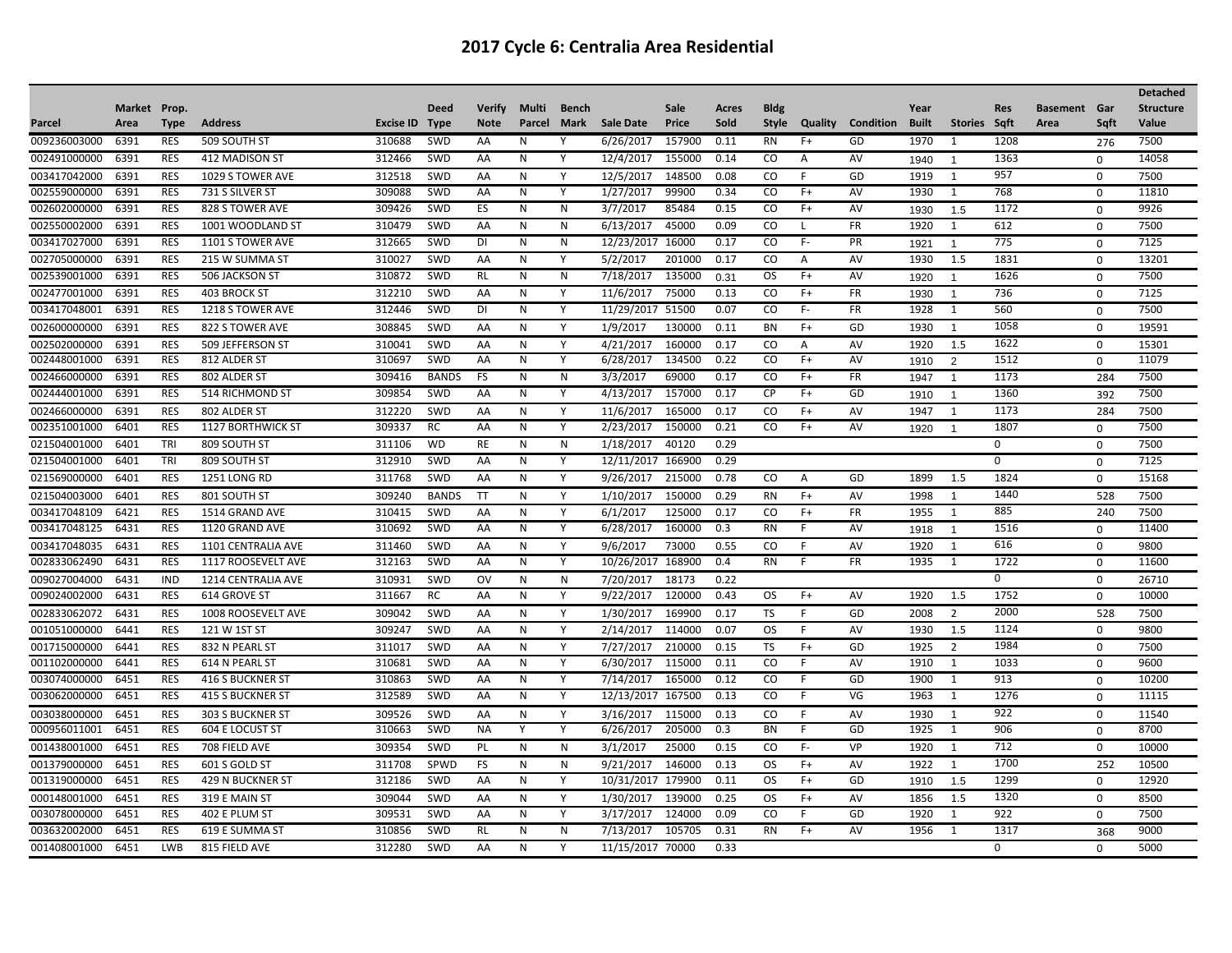|              |              |             |                           |           |             |               |              |           |                  |        |                |              |                |                  |              |                |            |                     |             | <b>Detached</b>  |
|--------------|--------------|-------------|---------------------------|-----------|-------------|---------------|--------------|-----------|------------------|--------|----------------|--------------|----------------|------------------|--------------|----------------|------------|---------------------|-------------|------------------|
|              | Market Prop. |             |                           |           | <b>Deed</b> | <b>Verify</b> | Multi        | Bench     |                  | Sale   | Acres          | <b>Bldg</b>  |                |                  | Year         |                | <b>Res</b> | <b>Basement Gar</b> |             | <b>Structure</b> |
| Parcel       | Area         | <b>Type</b> | <b>Address</b>            | Excise ID | <b>Type</b> | <b>Note</b>   | Parcel       | Mark      | <b>Sale Date</b> | Price  | Sold           | <b>Style</b> | Quality        | <b>Condition</b> | <b>Built</b> | <b>Stories</b> | Saft       | Area                | Saft        | Value            |
| 000899001000 | 6451         | <b>RES</b>  | 105 N BARNER DR           | 312298    | <b>SWD</b>  | AA            | N            | Y         | 11/7/2017        | 261000 | 0.51           | <b>OS</b>    | $A+$           | AV               | 1935         | 1.5            | 2673       | 1646                | 400         | 7125             |
| 001336000000 | 6451         | <b>RES</b>  | 414 N DIAMOND ST          | 312594    | <b>SWD</b>  | DI            | N            | N         | 12/14/2017       | 40000  | 0.1            | TS           | F              | <b>FR</b>        | 1910         | 1              | 1296       |                     | 0           | 7125             |
| 000964001000 | 6451         | <b>RES</b>  | <b>302 S BUCKNER ST</b>   | 311483    | <b>SWD</b>  | AA            | N            | Y         | 9/7/2017         | 132000 | 0.19           | CO           | $F+$           | AV               | 1920         | 1              | 1098       |                     | $\Omega$    | 10400            |
| 000142000000 | 6451         | <b>RES</b>  | 320 E MAIN ST             | 312754    | SWD         | <b>DI</b>     | N            | N         | 12/27/2017       | 77500  | 0.08           | <b>OS</b>    | $F+$           | <b>FR</b>        | 1915         | 1              | 1360       | 726                 | $\mathbf 0$ | 7125             |
| 003616003000 | 6451         | <b>RES</b>  | 735 S GOLD ST             | 310185    | SWD         | AA            | N            | Y         | 5/17/2017        | 159000 | 0.21           | <b>OS</b>    | $F+$           | AV               | 1920         | 1              | 1510       |                     | 480         | 9700             |
| 001391000000 | 6451         | <b>RES</b>  | 622 S GOLD ST             | 312430    | SWD         | AA            | N            | Y         | 11/8/2017        | 175000 | 0.23           | <b>OS</b>    | Α              | AV               | 1966         | 1.5            | 2969       |                     | $\mathbf 0$ | 7125             |
| 003503000000 | 6451         | <b>RES</b>  | <b>219 N DIAMOND ST</b>   | 312747    | SWD         | AA            | N            | Y         | 12/29/2017       | 110000 | 0.07           | TS           | F              | AV               | 1915         | 2              | 1026       |                     | $\Omega$    | 8170             |
| 000165000000 | 6451         | <b>RES</b>  | 208 N GOLD ST             | 309398    | SPWD        | <b>FS</b>     | N            | N         | 2/23/2017        | 84000  | 0.17           | <b>TS</b>    | A              | PR               | 1918         | $\overline{2}$ | 1748       |                     | $\mathbf 0$ | 7500             |
| 001293001001 | 6451         | <b>RES</b>  | 516 E MAGNOLIA ST         | 311911    | SWD         | <b>NA</b>     | N            | Y         | 10/12/2017       | 35000  | 0.21           |              |                |                  |              |                | 0          |                     | $\Omega$    | $\Omega$         |
| 001325001000 | 6461         | <b>RES</b>  | 411 BYRD ST               | 310143    | SWD         | AA            | $\mathsf{N}$ | ${\sf N}$ | 5/13/2017        | 246000 | 0.49           | CO           | A              | AV               | 1950         | $\overline{1}$ | 1969       |                     | $\mathbf 0$ | 24100            |
| 001356000000 | 6461         | <b>RES</b>  | 812 E MAIN ST             | 310547    | SWD         | AA            | N            | Y         | 6/16/2017        | 181300 | 0.28           | <b>RN</b>    | $F+$           | GD               | 1938         | 1              | 939        | 192                 | 240         | 7500             |
| 001354001001 | 6461         | <b>RES</b>  | 801 E LOCUST ST           | 312330    | SWD         | AA            | $\mathsf{N}$ | Y         | 11/17/2017       | 145000 | 0.14           | CO           | $F+$           | GD               | 1945         | 1              | 695        | 665                 | $\mathbf 0$ | 7695             |
| 001365011002 | 6461         | <b>RES</b>  | <b>116 S PLEASANT AVE</b> | 309133    | SWD         | AA            | N            | Y         | 2/2/2017         | 235000 | 0.33           | <b>SL</b>    | A              | AV               | 1967         | $\overline{1}$ | 1940       | 1170                | 624         | 8400             |
| 001365612002 | 6461         | <b>RES</b>  | 920 SEMINARY HILL RD      | 312088    | SWD         | AA            | N            | Y         | 10/25/2017       | 185000 | 0.44           | CO.          | $F+$           | AV               | 1946         | 1              | 1120       | 1120                | 0           | 8455             |
| 000895003000 | 6461         | <b>RES</b>  | 115 N GREEN ST            | 311644    | <b>SWD</b>  | AA            | N            | Y         | 8/29/2017        | 242000 | 0.24           | TS           | Α              | AV               | 1995         | 2              | 2012       |                     | 502         | 9100             |
| 003443012001 | 6471         | <b>RES</b>  | 1726 HAM HILL RD          | 309512    | <b>SWD</b>  | AA            | Y            | Y         | 3/16/2017        | 245000 | 1.42           | <b>OS</b>    | $F+$           | <b>AV</b>        | 1974         | $\overline{1}$ | 1998       |                     | 594         | 7500             |
| 002833001006 | 6471         | <b>RES</b>  | 1801 HAM HILL RD          | 312370    | SWD         | AA            | $\mathsf{N}$ | Y         | 11/27/2017       | 231750 | 0.46           | SE           | F              | AV               | 1979         | $\overline{2}$ | 1790       |                     | 504         | 7125             |
| 003428002000 | 6471         | <b>RES</b>  | 917 HAM HILL RD           | 311799    | SWD         | AA            | N            | Y         | 9/27/2017        | 44000  | 0.5            |              |                |                  |              |                | 0          |                     | $\mathbf 0$ | 7500             |
| 020951004029 | 6481         | <b>RES</b>  | 1523 MAPLE VALLEY DR      | 309650    | SWD         | AA            | N            | Y         | 3/28/2017        | 257000 | 0.43           | CO           | A              | AV               | 2007         | 1              | 1470       | 1159                | 542         | 7500             |
| 020951004044 | 6481         | <b>RES</b>  | 1500 MAPLE VALLEY DR      | 310451    | SWD         | AA            | $\mathsf{N}$ | Y         | 6/8/2017         | 265500 | 0.86           | <b>RN</b>    | F              | GD               | 2006         | 1              | 1818       |                     | 484         | 7500             |
| 020951004004 | 6481         | <b>RES</b>  | 1411 MAPLE VALLEY DR      | 310873    | <b>SWD</b>  | AA            | N            | Y         | 7/13/2017        | 290000 | 0.72           | <b>CP</b>    | F              | GD               | 2006         | 1              | 2160       |                     | 484         | 7500             |
| 020942001001 | 6481         | <b>RES</b>  | 1611 FAR VIEW LN          | 310030    | SWD         | AA            | N            | Y         | 4/28/2017        | 428500 | 1.44           | <b>CP</b>    | $A+$           | GD               | 2007         | 1              | 2033       | 1637                | 660         | 7500             |
| 020953004000 | 6481         | <b>RES</b>  | 1320 RHOBINA ST           | 310372    | SWD         | AA            | N            | Υ         | 6/5/2017         | 215000 | $\overline{2}$ | LG           | G              | AV               | 1991         | 1.5            | 1170       |                     | $\Omega$    | 9800             |
| 020951004037 | 6481         | <b>RES</b>  | 1624 MAPLE VALLEY DR      | 311767    | SWD         | AA            | N            | Y         | 9/22/2017        | 275000 | 0.49           | CO           | F              | GD               | 2006         | 1              | 2593       |                     | 0           | 7500             |
| 003420002013 | 6491         | <b>RES</b>  | 1100 CREEKSIDE CRT        | 310524    | SWD         | GF            | N            | N         | 6/19/2017        | 106050 | 0.21           | <b>RN</b>    | F              | GD               | 1996         | 1              | 1209       |                     | 460         | 7500             |
| 002811001002 | 6491         | <b>RES</b>  | 912 YAKIMA ST             | 312179    | SWD         | AA            | N            | Y         | 10/30/2017       | 150000 | 0.37           | <b>RN</b>    | F              | AV               | 1930         | $\overline{1}$ | 888        |                     | 0           | 27640            |
| 002938000000 | 6491         | <b>RES</b>  | 1408 OXFORD AVE           | 308799    | SWD         | OT            | N            | Y         | 1/3/2017         | 114900 | 0.14           | CO           | F              | AV               | 1920         | $\overline{1}$ | 910        |                     | $\mathbf 0$ | 9400             |
| 020971001000 | 6491         | <b>RES</b>  | 1201 ROSWELL RD           | 309943    | RC          | FL.           | Υ            | N         | 4/25/2017        | 300000 | 24.29          | <b>RN</b>    | F              | AV               | 1930         | $\overline{1}$ | 1008       |                     | $\Omega$    | 63500            |
| 002863000000 | 6491         | <b>RES</b>  | 1327 WINDSOR AVE          | 310474    | SWD         | <b>NA</b>     | N            | N         | 6/15/2017        | 65000  | 0.18           | CO.          | $\overline{A}$ | <b>FR</b>        | 1920         | 1              | 1202       |                     | $\Omega$    | 10600            |
| 002963002000 | 6491         | <b>RES</b>  | 1422 LOGAN ST             | 311400    | SWD         | AA            | N            | Y         | 8/30/2017        | 166182 | 0.88           | CO           |                | FR               | 1940         | $\overline{1}$ | 1479       |                     | 552         | 7500             |
| 003403026000 | 6491         | <b>RES</b>  | 1220 ST HELENS ST         | 312438    | SWD         | DI            | N            | N         | 11/15/2017       | 20000  | 0.17           | <b>OS</b>    |                | PR               | 1920         | 1.5            | 1100       |                     | 0           | 8740             |
| 002837002000 | 6491         | <b>RES</b>  | 920 MADRONA AVE           | 310652    | <b>SWD</b>  | AA            | N            | Y         | 6/27/2017        | 222000 | 0.3            | <b>RN</b>    | F              | VG               | 2015         | 1              | 1704       |                     | 528         | 10000            |
| 002939001000 | 6491         | <b>RES</b>  | 1438 OXFORD AVE           | 311109    | SWD         | AA            | N            | Y         | 8/1/2017         | 253000 | 0.42           | <b>RN</b>    | $\overline{A}$ | AV               | 1978         | 1              | 2636       |                     | $\mathbf 0$ | 15500            |
| 001518000000 | 6491         | <b>RES</b>  | 1012 N TOWER AVE          | 311418    | SWD         | AA            | N            | Y         | 8/31/2017        | 140300 | 0.15           | CO           | F              | GD               | 1920         | 1              | 830        |                     | 0           | 10700            |
| 002881002002 | 6491         | <b>RES</b>  | 1507 WINDSOR AVE          | 309964    | SWD         | AA            | N            | Y         | 4/5/2017         | 136000 | 0.14           | <b>RN</b>    | F              | GD               | 1920         | $\overline{1}$ | 918        |                     | $\Omega$    | 17900            |
| 003420002015 | 6491         | <b>RES</b>  | 1103 CREEKSIDE CRT        | 310046    | <b>SWD</b>  | AA            | N            | Y         | 4/27/2017        | 215000 | 0.17           | OS.          | $F+$           | AV               | 1995         | $\overline{2}$ | 1724       |                     | 342         | 7500             |
| 003403022000 | 6491         | <b>RES</b>  | 1306 ST HELENS ST         | 311081    | SWD         | AA            | N            | Y         | 8/2/2017         | 135000 | 0.16           | CO           | F              | GD               | 1920         | 1              | 972        |                     | $\mathbf 0$ | 9400             |
| 002853003001 | 6491         | <b>RES</b>  | 1328 DELAWARE AVE         | 311723    | SWD         | AA            | N            | Y         | 9/25/2017        | 153000 | 0.28           | CO           |                | GD               | 2011         | 1              | 888        |                     | $\Omega$    | 17005            |
| 001458000000 | 6491         | <b>RES</b>  | 1211 B ST                 | 311952    | SWD         | AA            | $\mathsf{N}$ | Y         | 10/11/2017       | 91000  | 0.15           | CO           | F              | AV               | 1920         | 1              | 792        |                     | $\mathbf 0$ | 7125             |
| 002896005000 | 6491         | <b>RES</b>  | 1426 WINDSOR AVE          | 312524    | SWD         | AA            | N            | Y         | 12/6/2017        | 200000 | 0.14           | <b>RN</b>    |                | VG               | 2015         | 1              | 2000       |                     | $\Omega$    | 26229            |
| 003026001001 | 6491         | <b>RES</b>  | 1423 LOGAN ST             | 309352    | SWD         | AA            | N            | Y         | 2/28/2017        | 159000 | 0.25           | <b>OS</b>    | F              | GD               | 1946         | 1.5            | 1632       |                     | 0           | 9700             |
| 002799000000 | 6491         | <b>RES</b>  | 700 YAKIMA ST             | 310208    | SWD         | AA            | Y            | Y         | 5/18/2017        | 90000  | 0.3            | <b>RN</b>    | F              | <b>FR</b>        | 1975         | 1              | 1034       |                     | 644         | 10000            |
| 002988000000 | 6491         | <b>RES</b>  | 1406 OXFORD AVE           | 310288    | SWD         | AA            | Y            | Y         | 5/23/2017        | 155500 | 0.18           | OS           |                | AV               | 1920         | 1.5            | 1532       |                     | $\Omega$    | 7500             |
|              |              |             |                           |           |             |               |              |           |                  |        |                |              |                |                  |              |                |            |                     |             |                  |